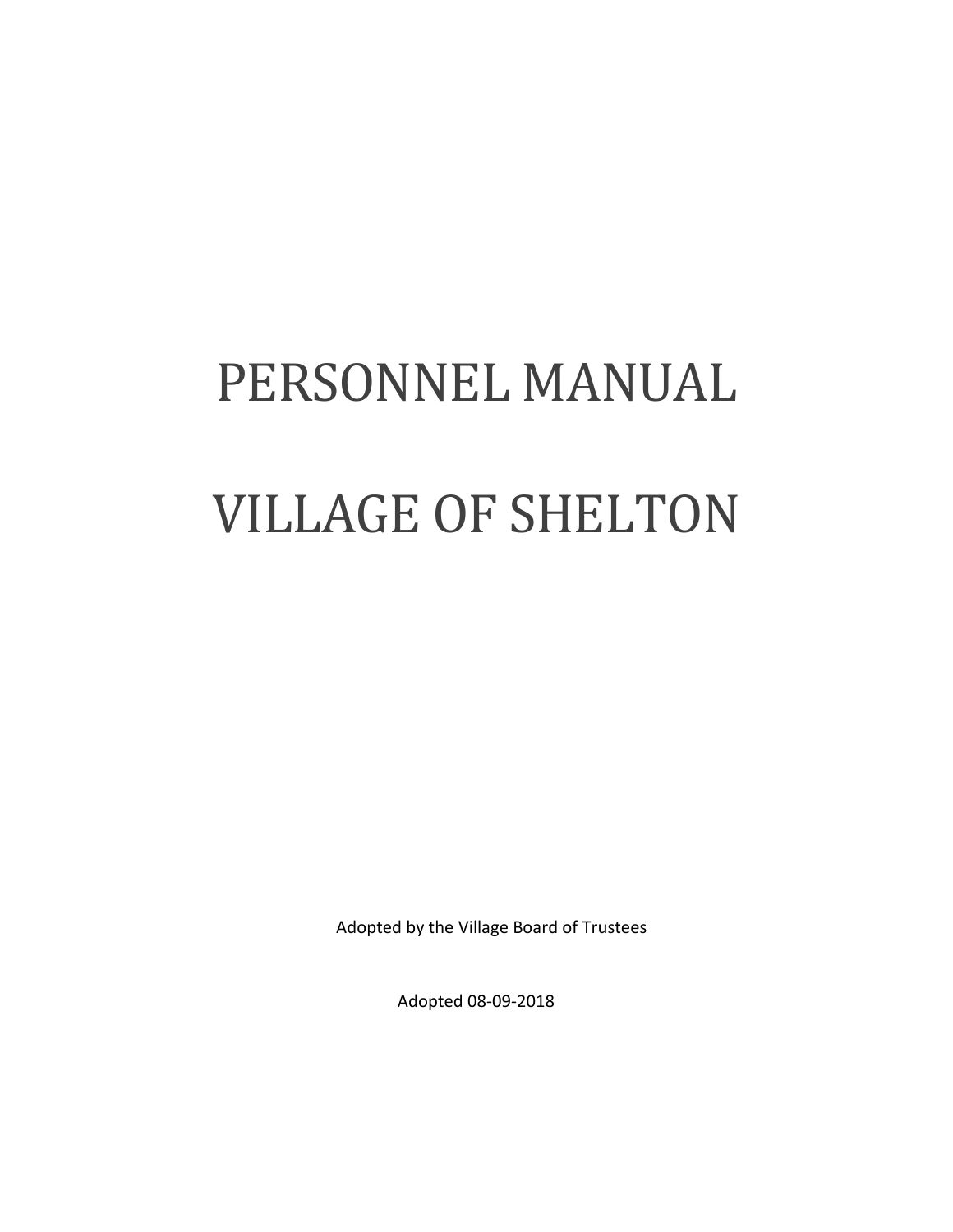## **TABLE OF CONTENTS**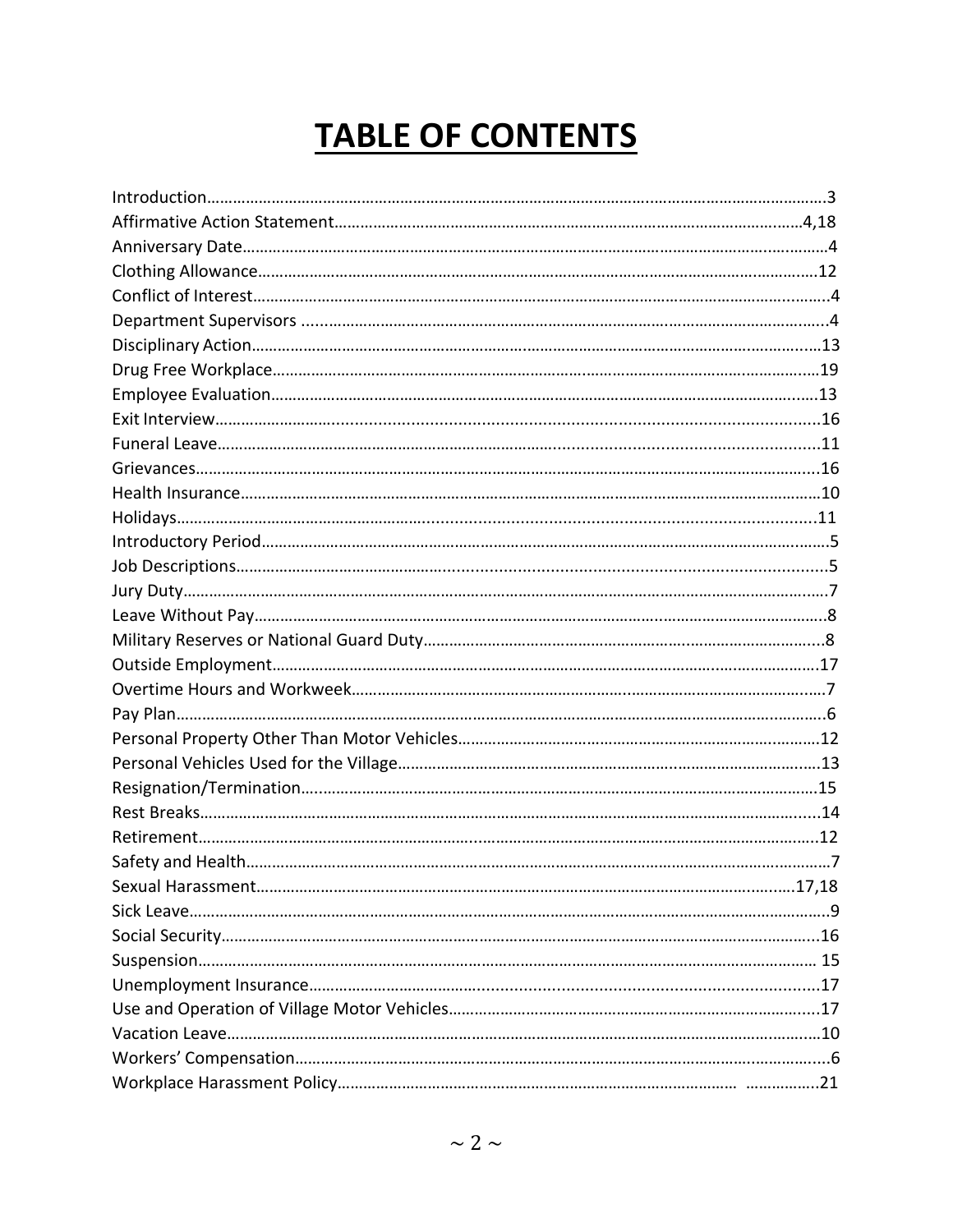## INTRODUCTION

The Village of Shelton's personnel system provides a means to recruit, select, develop and maintain an effective and responsive workforce and include policies and procedures for employee compensation, benefits, discipline, dismissal, and other related activities. The purpose of this guide is to serve as a written statement of the employment practices of the Village of Shelton for all employees, except those employed by the Police Department.

As an employee of the Village of Shelton, your job is to serve all of the people of the village with efficiency and courtesy. It is your obligation to treat all citizens fairly, with special privileges to none.

Every job with the Village is important in that it provides a service to your employer, the residents of Shelton. The manner in which you serve the public strongly influences the public relations of the residents of the Village. Their opinions of their Village government are based to a large extent, upon their contact with Village employees such as yourself.

This Personnel Manual is an outline of the basic personnel policies, practices, and procedures in the Village of Shelton. It contains general statements of policy and it should not be read as including the fine details of each policy, nor as forming an express or implied contract or promise that the policies discussed in it will be applied in all cases.

This Personnel Manual totally supersedes all previous personnel policies and procedures adopted by the Village of Shelton. This Personnel Manual does not constitute a contract of employment, express or implied, between the Village or the employee. The Village Board and the department heads have the right to terminate the employment relationship, with or without cause, and without notice at any time.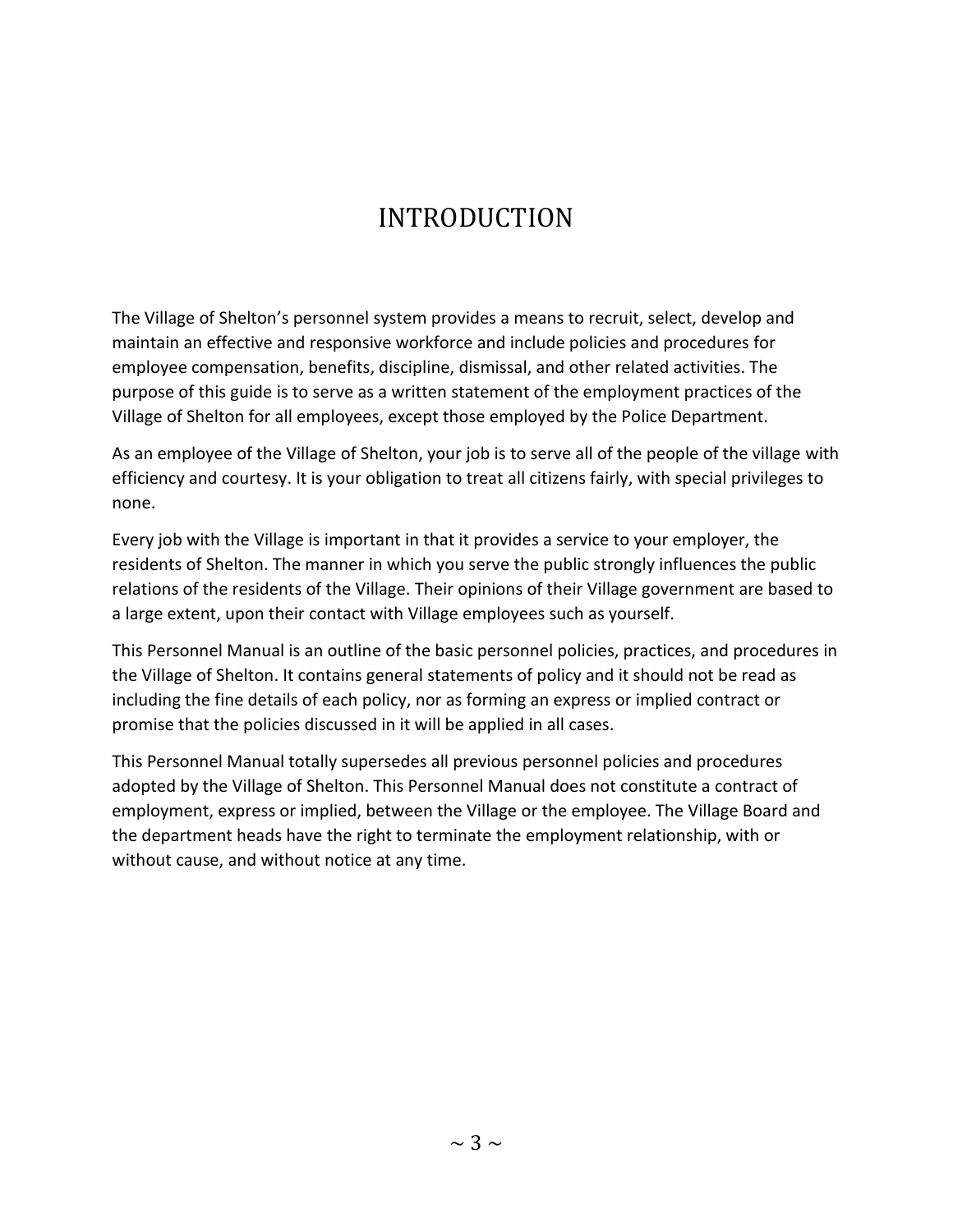#### AFFIRMATIVE ACTION STATEMENT

Discrimination against any person employed by the Village of Shelton or seeking employment with the Village on the basis of race, sex, religion, age, national origin, ancestry, physical fitness or handicap, or marital status is expressly prohibited, except where physical fitness, sex or age is a bona fide occupational qualification.

#### ANNIVERSARY DATE

The employee's anniversary date is the date when the employee began working for the Village. This is the date used to define eligibility for vacation time, sick leave, and holiday pay.

#### CONFLICT OF INTEREST

Employees are expected to be free from the influence or even the appearance of personal consideration or gain when exercising judgement over Village matters.

No employee shall have employment with any person, firm, contractor or other organization that receives monies or other remuneration from the Village. Any employee who has or had a personal interest in a business or individual seeking or maintaining a business relationship with the Village shall disclose that interest to his or her supervisor.

No employee shall solicit or accept gifts, money or services from individuals or organizations doing or seeking to do business with the Village. Gifts or promotional items given to employees by entities doing business with the Village are the property of the Village. Receipt of gifts or promotional items should be reported to your supervisor for advice on appropriate action.

#### DEPARTMENT SUPERVISORS

Every employee has a supervisor to whom he/she is directly responsible for the performance of the job. The primary responsibility of the supervisor is to get the job done, however, the supervisor also has the responsibility to see that the employee's interest is considered. If there are any questions, an employee should not hesitate to go to his/her supervisor for help. It is the supervisor's responsibility to give the employee the information or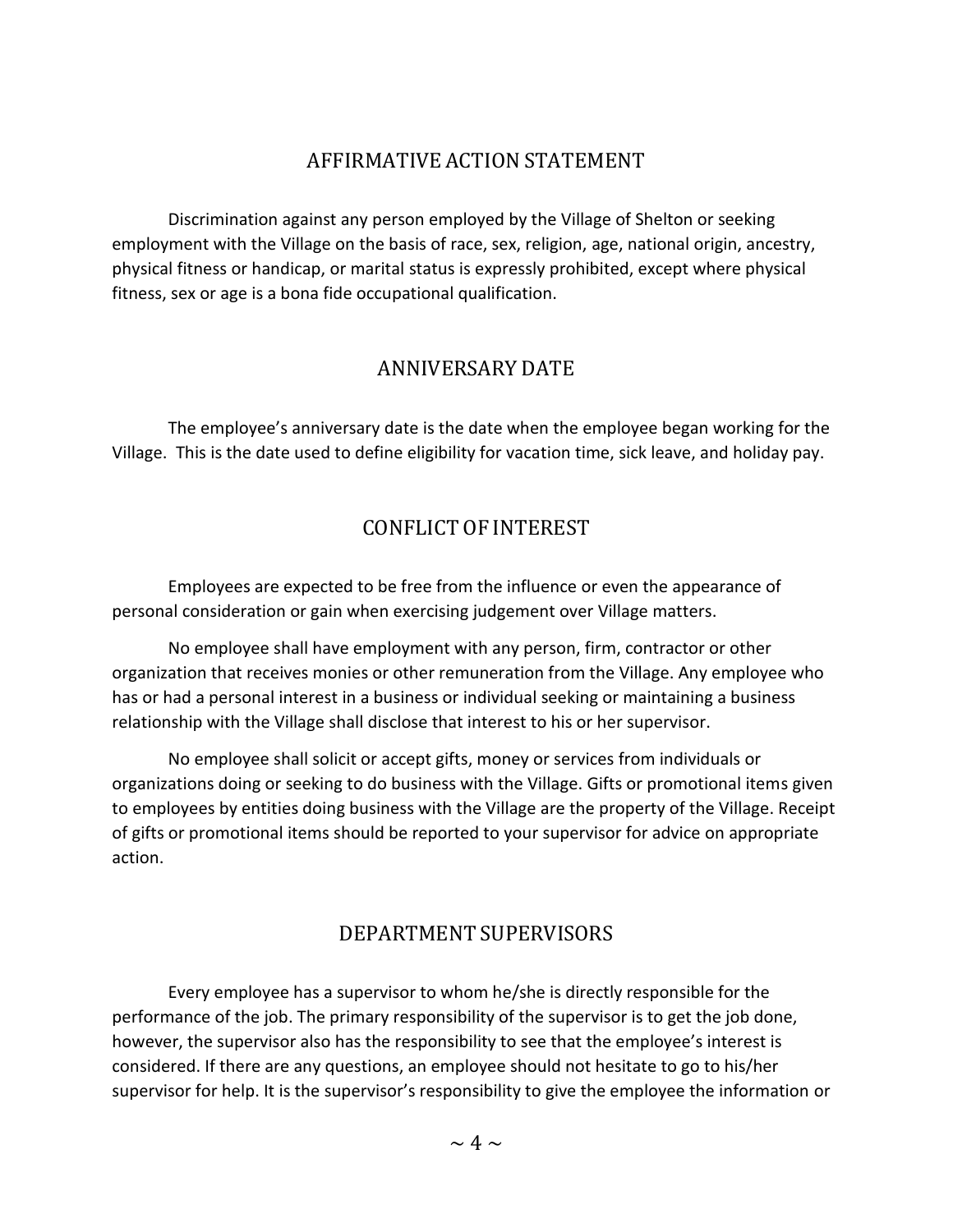materials the employee needs to complete the given task. Any supervisor, with the approval of the Village Board, may appoint a supervisor pro tempore to serve in this absence.

#### JOB DESCRIPTIONS

Job descriptions for the Village Clerk/Treasurer, Municipal Utility Superintendent and the Chief of Police are as defined by the Village Ordinance (1-201 thru 1-213). Other Village employees shall perform, as required by their supervisors, the tasks that fall within the scope of the business and operation of the Village.

In addition to the duties described above, supervisors are required to maintain a daily work log for each employee. The log will show the days and the hours worked by the employee. In addition, the supervisor will also keep a log of the hours and days that he worked. The daily log will record the days of sick leave used and the vacation used.

A work schedule will be created by the supervisors as to the work days and days off of the employees that are under their direct supervision. As required by their supervisor, employees will periodically be required to be on 24—hour call.

#### INTRODUCTORY PERIOD

The introductory period for new employees is six (6) months. The introductory period will be used to evaluate the employee. Towards the end of the employee's introductory period, he/she will be formally evaluated. Should the employee's evaluation be satisfactory or above, he/she will be placed on permanent full—time employment status with the Village of Shelton. Evaluation forms must be signed by the employee, the supervisor and the Chairman of the Village Board or the head of the committee to which the employee is assigned. During this introductory period, the employee may be summarily dismissed by the department head or by the approval of the Village Board. The reason for dismissal shall be discussed with the employee by his supervisor.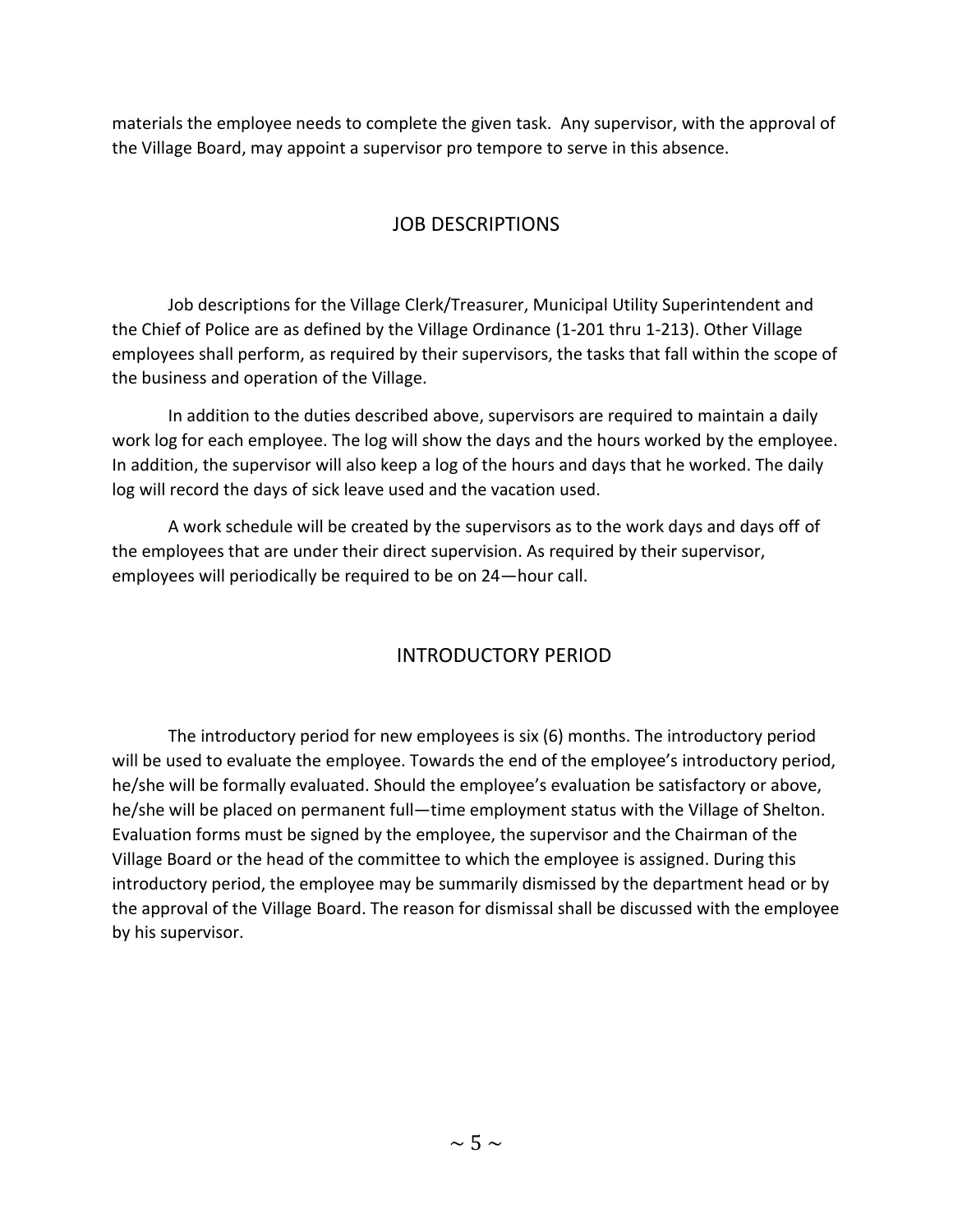### PAY PLAN

All employees shall be paid on a bi-weekly basis. There shall be twenty-six (26) pay periods per year. Pay day shall be on Friday, except when such Friday is designated holiday. In which case, pay day shall be the next working day following the holiday.

Employees will be paid for days while attending continuing education classes, (i.e. conference, workshops, seminars, etc.). Each day of approved schooling will be paid 8 hours (12 hrs. for Police). Mileage to and from place of schooling (from The Village Office) will also be paid at current State rate.

The following required deductions will be made from each paycheck based upon the exemptions on the W-4 form submitted by the employee:

- (1) Social Security/Medicare-FICA Tax.
- (2) Federal Income Tax.
- (3) State Income Tax.
- (4) Pension plan deductions as authorized by the Governing Body.

It is the policy of the Village of Shelton that no advance in wages be made to any employee. Any employee who is terminated, laid off, or voluntarily resigns shall receive his final pay check on the first regularly scheduled pay day following termination of his employment. Your supervisor will tell you where you can pick up your paycheck. All Village property IE: keys, clothing, tools, phone, etc. must be returned before last paycheck is received. This applies to all Village employees. If you are unable to pick up your check it can be mailed.

The in-service death of a regular full-time employee who has completed his introductory period, shall be entitled to payment for unused sick leave up to maximum pay out ( see sick leave), accumulated and unused vacation leave (less appropriate withholding) as was available to the employee at the time of his death. Payment shall be made to his/her estate.

#### WORKERS' COMPENSATION

All employees are covered by workers' compensation insurance which provides for payment of certain benefits should they become injured on the job in the performance of their regular duties. Reports of all job-related accidents and injuries must be made to your supervisor within 24 hours of injury or accident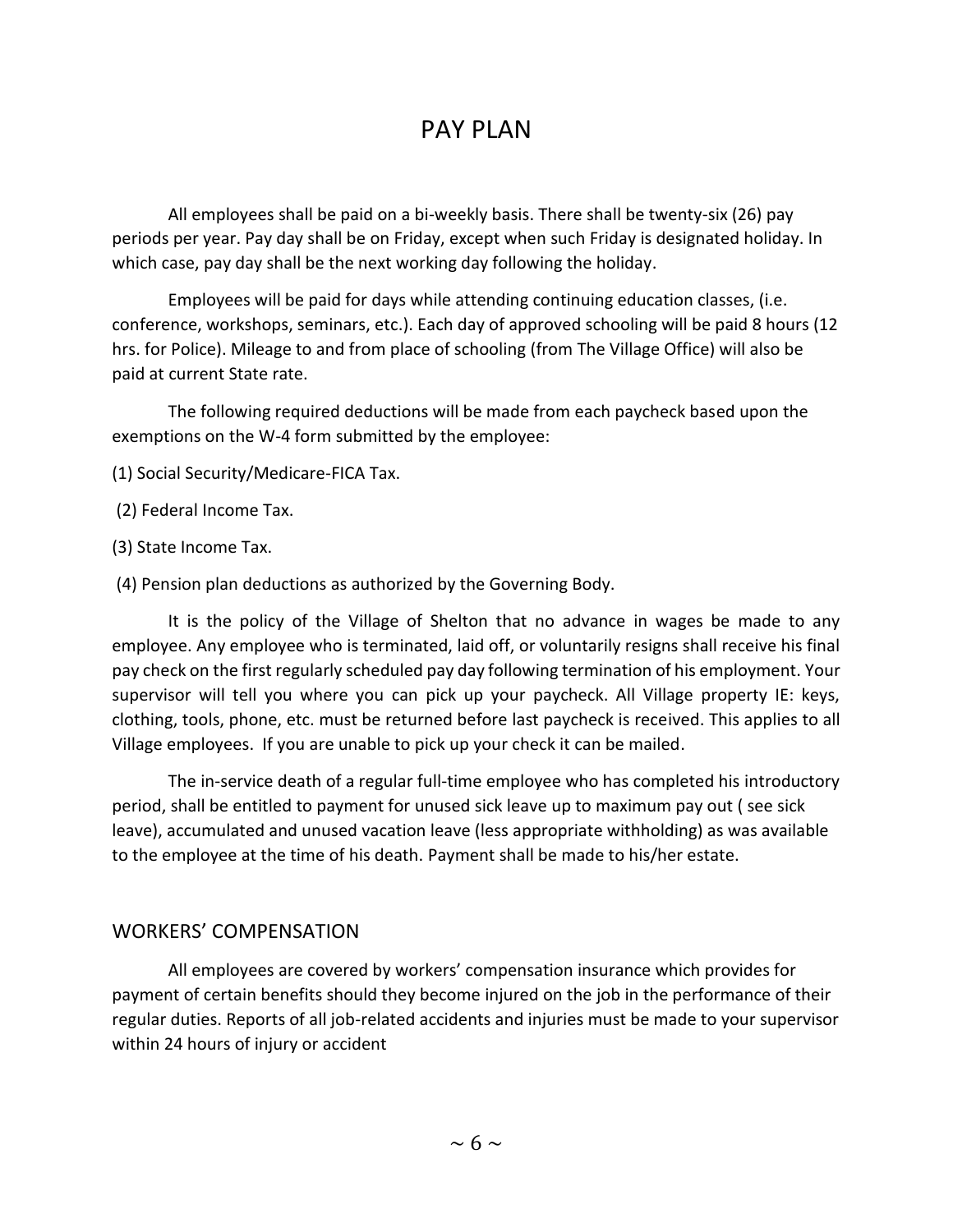#### OVERTIME HOURS AND WORKWEEK

Because Village employees are responsible for certain services provided by the Village that are operational 24 hours a day, it is expected that employees involved in providing or administering such services may he required to work beyond normal hours of employment. All salaried employees are expected to periodically work beyond normal hours of employment as required. Supervisors may grant additional time off for excessive hours beyond hours of employment.

All employees considered "non-exempt" under the Fair Labor Standards Act will be paid at the rate of time-and-one-half (1 ½) times their regular rate of pay for all hours worked in excess of 40 hours per week. Vacation, and unscheduled absences or time off for sickness, emergencies, or other personal reasons will not be considered hours worked for overtime purposes. All overtime must be approved in advance by the supervisor.

A non-exempt utilities employee who is called in for overtime work shall be paid for not less than one hour for each time he/she reports, unless such overtime commences less than one hour before the start of his/her regular scheduled working day. In which case, he/she shall be paid only for the time worked. Park employees shall be paid for not less than  $\frac{1}{2}$  hour when scheduled work is less than ½ hour in duration.

A non-exempt employee (Full or Part time) who is called in or scheduled to work a holiday shall be paid at the rate of time-and-one-half. (adopted 5/11)

#### REST BREAKS

Time permitting, you may be excused for a break period during the work day. Your supervisor will plan this so it will not affect the operation of your department. The break period may not be granted immediately preceding or immediately following the lunch period. You may not leave early if you are unable to take your break. If you work a full eight—hour day, you may receive two 15—minute break periods during the work day. If you work at least four hours a day, but less than eight, you may receive one 15—minute break period. If you work less than four hours a day, you are not entitled to break period.

#### JURY DUTY

An employee who is summoned to jury duty will receive a leave of absence for the period designated by the court. This leave will not be charged against any other paid leave allowance. If the employee is excused from such duty for one or more regularly scheduled workdays because of court adjournment or other reason, the employee is expected to report to work and resume his or her regular duties. Employees are to turn in to the Village any jury fees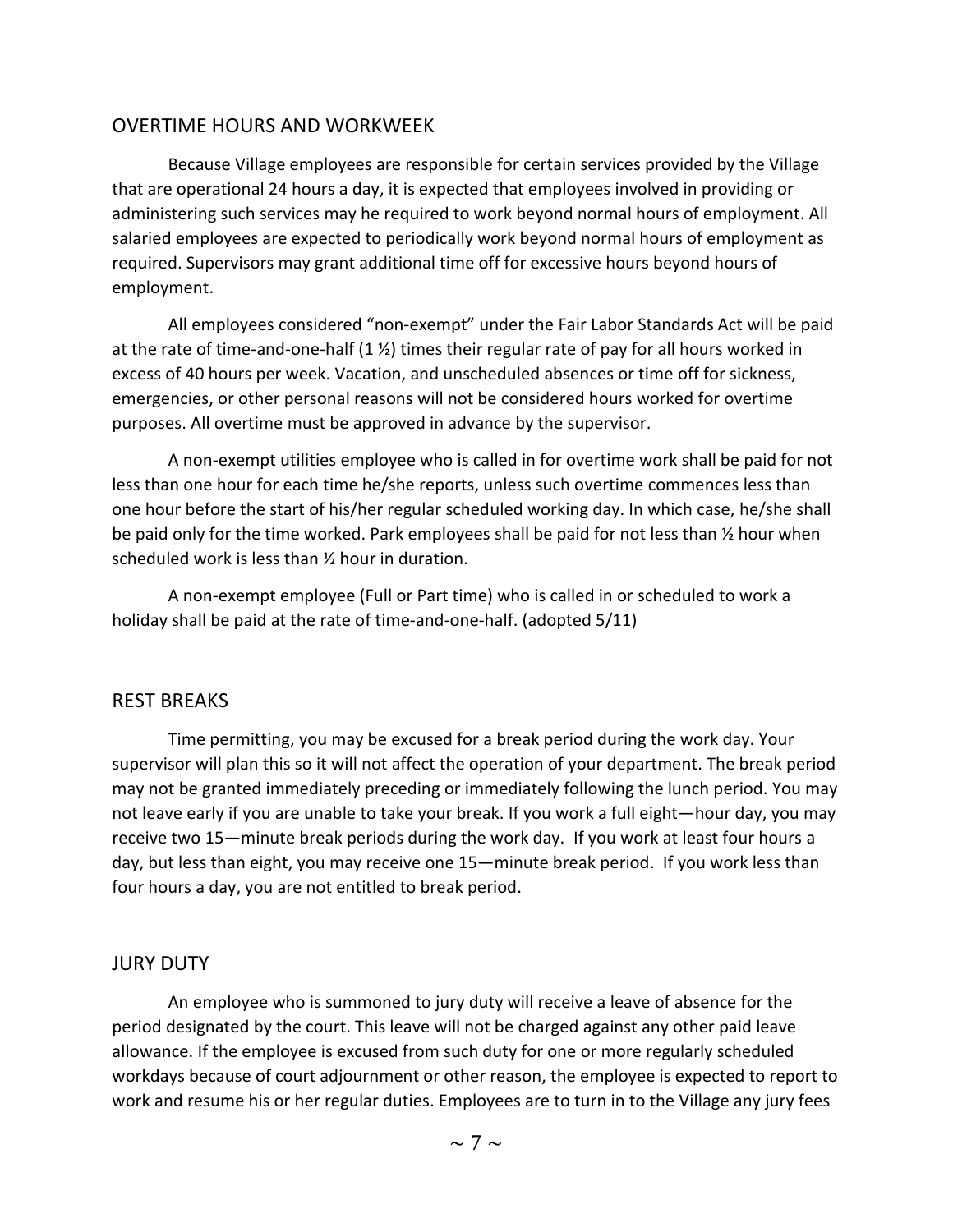received, other than for expenses, and they will be paid their regular pay during the time absent for jury duty.

#### LEAVE WITHOUT PAY

In case of serious personal need, employees may request leave without pay. Such requests should preferably be two weeks in advance, but, if not possible, as much in advance of the leave as possible. The Chairman of the Board should be notified. Accumulated vacation leave must be used before leave without pay will be considered.

#### MILITARY RESERVES OR NATIONAL GUARD DUTY

An employee who is required to serve two weeks of active duty each year as a member of a Military Reserve or National Guard Unit will receive his regular pay for normal scheduled hours during the term of his active duty less any compensation received from his military unit. Copies of the employee's orders and pay records must be submitted before such compensation will be allowed.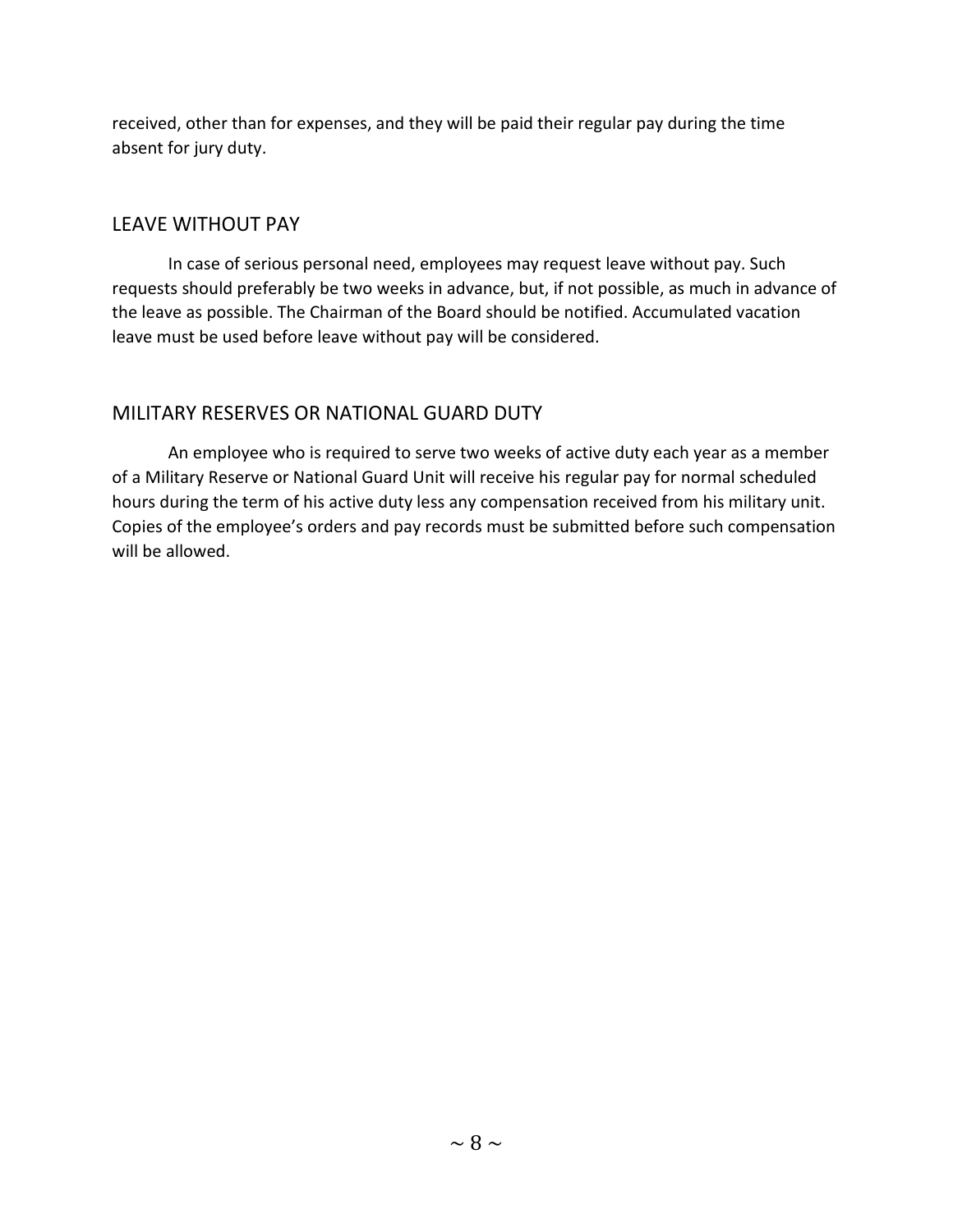## EMPLOYEE BENEFITS

#### SICK LEAVE

Sick pay is earned but not available to take until after 6 months of employment and employee is accepted as a permanent full-time employee by the Village Board. Sick leave will be credited to all permanent FULL—TIME employees at the rate of 8 hours per each full calendar month of service. For the Police Department officers, sick leave will accumulate at the rate of 12 hours per each month of service. Sick leave may be accumulated to a limit of 120 working days. Sick leave may be used for the illness or injury of an immediate family member (immediate family as defined in the funeral leave policy), or any person reliant upon you for care, or for child bonding after the birth or adoption of a child. Medical certification may be required at the management discretion. For Salaried employees once sick leave has been used, they will have their salary deducted proportionally for days missed.

 For purposes of reimbursement of sick leave at the time of termination, the maximum payable accumulation allowed per employee shall be 80 hours for regular employees and two weeks of average pay for Police Department employees.

It is the policy of the Village to provide a safe working environment as free as possible from hazards. An emergency procedure which describes the steps to be taken in case of fire, tornado, or severe weather is posted on the employee bulletin board. It is the responsibility of each employee to be aware of these procedures.

Any accident, no matter how slight, must be reported to the employee's supervisor immediately. The supervisor will send or take the injured employee for treatment. As soon as possible, the injured employee should give a full description of the accident to his supervisor or department head. If these procedures are not followed, the injured may not receive full benefits under the Workers' Compensation Laws of the State of Nebraska.

The Village may, when circumstances indicate that an employee may be suffering from a communicable disease, require the employee to be tested for the presence of a communicable disease. This testing will be done at the Village's expense. Should an employee be found to be suffering from a communicable disease, he/she will either be granted sick leave for the period in which the disease is communicable to others, or be assigned to work in an area in which transmission of the disease to co—workers or members of the public may be prevented.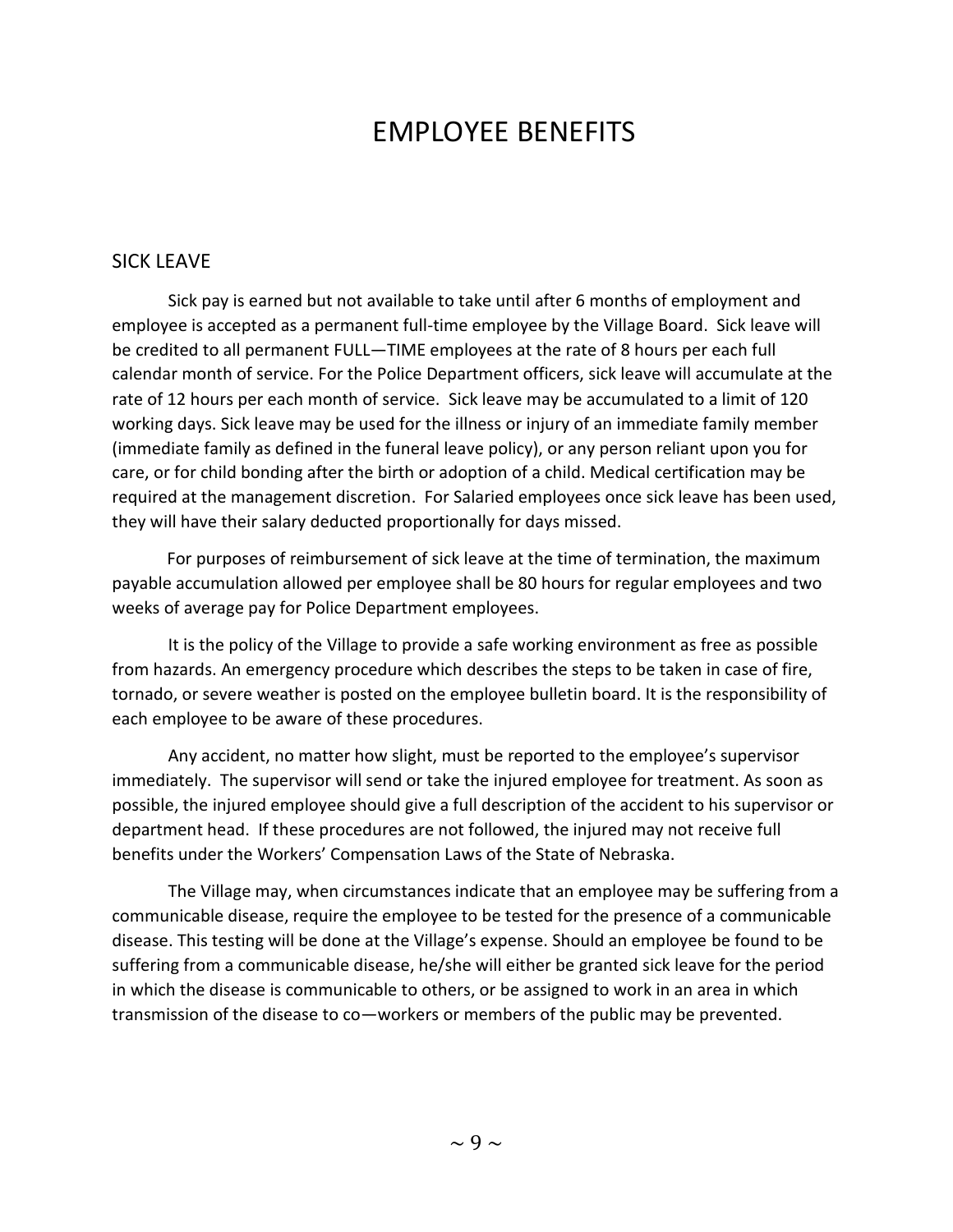#### VACATION LEAVE

 All FULL-TIME employees of the Village of Shelton who have been employed for one full year shall be eligible for vacation leave with pay. Authorized vacation leave shall be computed on the following basis for Full Time Village employees

10 work days after one full year of service

15 work days for 5 — 14 years of service

20 work days for 15 or more years of service

Department heads shall not be allowed to take more than two consecutive weeks off unless approved by the Board and shall ensure that their respective employees will have the opportunity to take vacation leave with proper notice.

Non-department heads shall be limited to two consecutive weeks in a row unless approved by their Dept. Heads and the Village Board.

Minimum amounts taken at one time shall be not less than 2 hours. Hours may be taken in two, four or 8 hour increments.

Requests for vacation leave should be completed in writing 10 calendar days prior to the first day of vacation leave. No employee shall take vacation leave without the approval of the department head.

Due to exceptional hardship to the individual, the Village Board may authorize working through vacation time. (being paid for time rather than taking time off).

#### HEALTH INSURANCE

The Village does not provide health insurance for the employees of the Village or their families. The Village is not responsible for health insurance for its employees or for the cost of their medical care. In lieu of health insurance, the Village will pay to each full-time employee 12 hundred dollars (\$1200.00) per month. This will start the  $5<sup>th</sup>$  day of the first full month after thirty (30) calendar days are completed. The stipend will be a separate pay check and by law is subject to payroll taxes.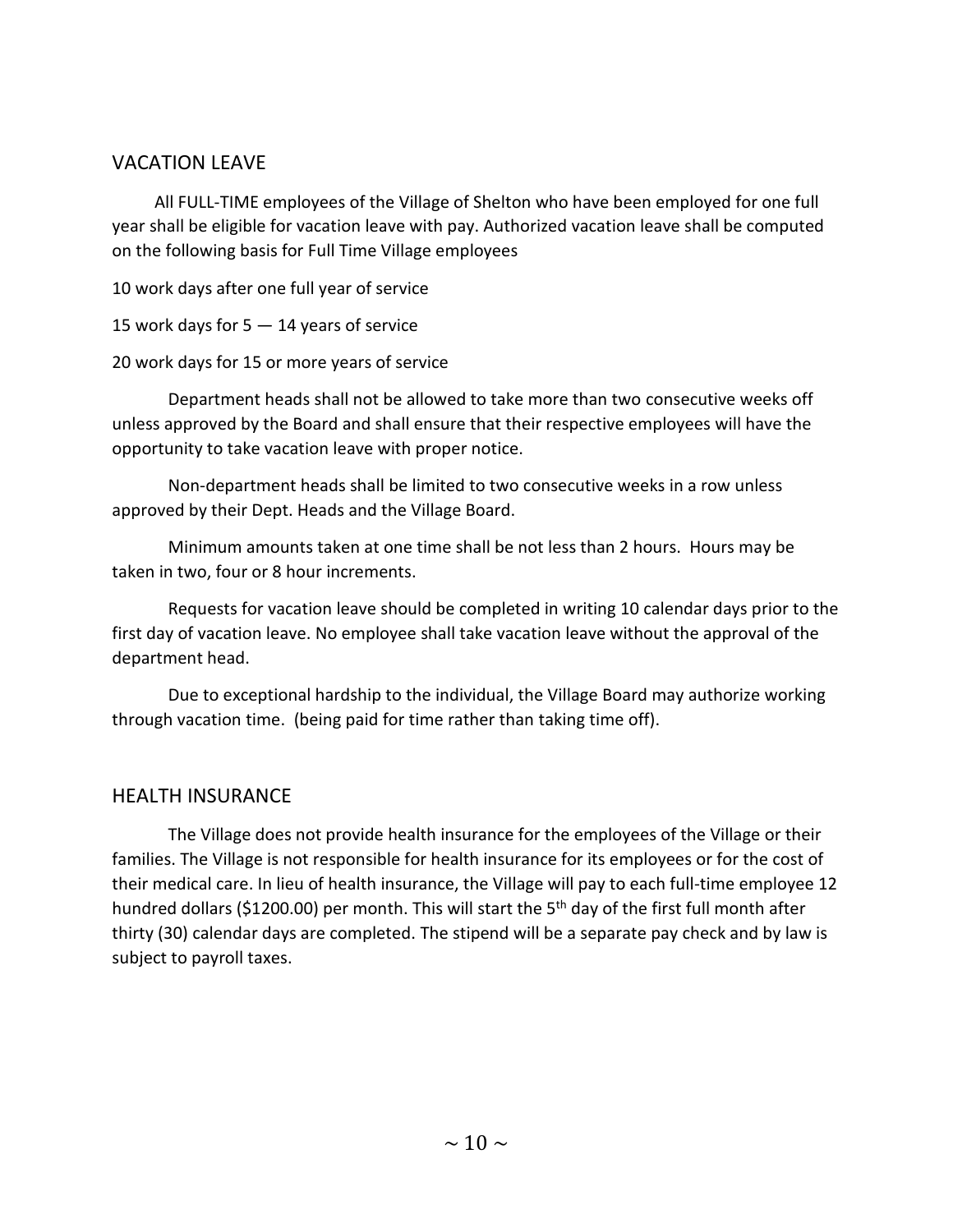#### **HOLIDAYS**

Holiday pay starts after 6 months of employment and employee is accepted as a permanent full-time employee by the Village Board. Overtime pay accrues when working on the actual holiday. When a holiday is observed the Friday or Monday before or after a holiday (in the case a holiday falls on a weekend), an employee will be paid only once for the holiday and only once for overtime pay when working either the observed holiday or the actual holiday. The actual hours over 40 hours will be paid at the overtime rate.

All PERMANENT FULL—TIME employees will receive paid holidays as listed:

| 1. New Year's Day   | 6. Veteran's day                   |
|---------------------|------------------------------------|
| 2. Memorial Day     | 7. Thanksgiving Day                |
| 3. Good Friday      | 8. Christmas Eve Day off at noon   |
| 4. Independence Day | 9. Christmas Day                   |
| 5. Labor Day        | 10. New Year's Eve Day off at noon |
|                     |                                    |

Plus, one "floating" holiday as approved by Supervisor

#### FUNERAL LEAVE

A full—time employee may be granted excused absence with pay by his/her supervisor upon satisfactory evidence of death or burial of the employee's immediate family, including the employee's or spouse's parent, grandparent, child, grandchild, brother, sister or foster parent. An employee may also be granted an excused absence without pay upon satisfactory evidence of death or burial of a member of his/her secondary family, including a niece, nephew, cousin, aunt, uncle or friend.

The time allowed for funerals of the immediate family shall not exceed three (3) paid days. The time allowed for funerals other than the immediate family shall be at the discretion of the supervisor.

Additional time required for funerals may be charged against the employee's earned Vacation Leave. Vacation may be charged up to the amount the employee has earned. Balance of time off shall be without pay.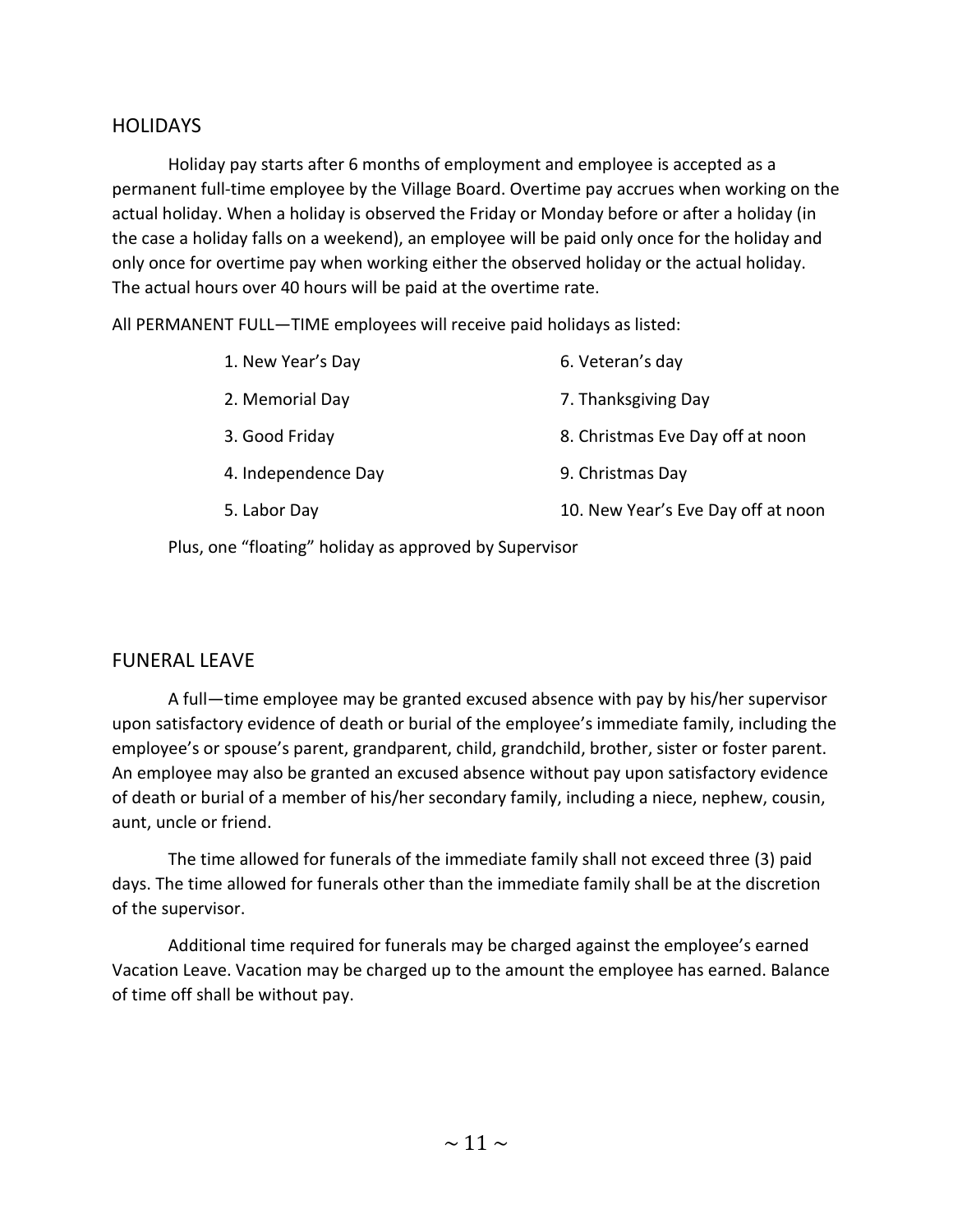#### RETIREMENT

 All full time employees are eligible for a 457 retirement plan after their 6 month introductory period. The Village will match up to 5% of the employee contribution.

#### CLOTHING ALLOWANCE

 All full time Utility Employees are given a clothing allowance paid once a year in January. New hires- after 6 months introductory period is completed and employment is approved by the Village Board, a pro-rated amount will be paid. Park employees are given T- shirts at the start of employment. (Shirt must be returned to utilities Superintendent at separation from village employment).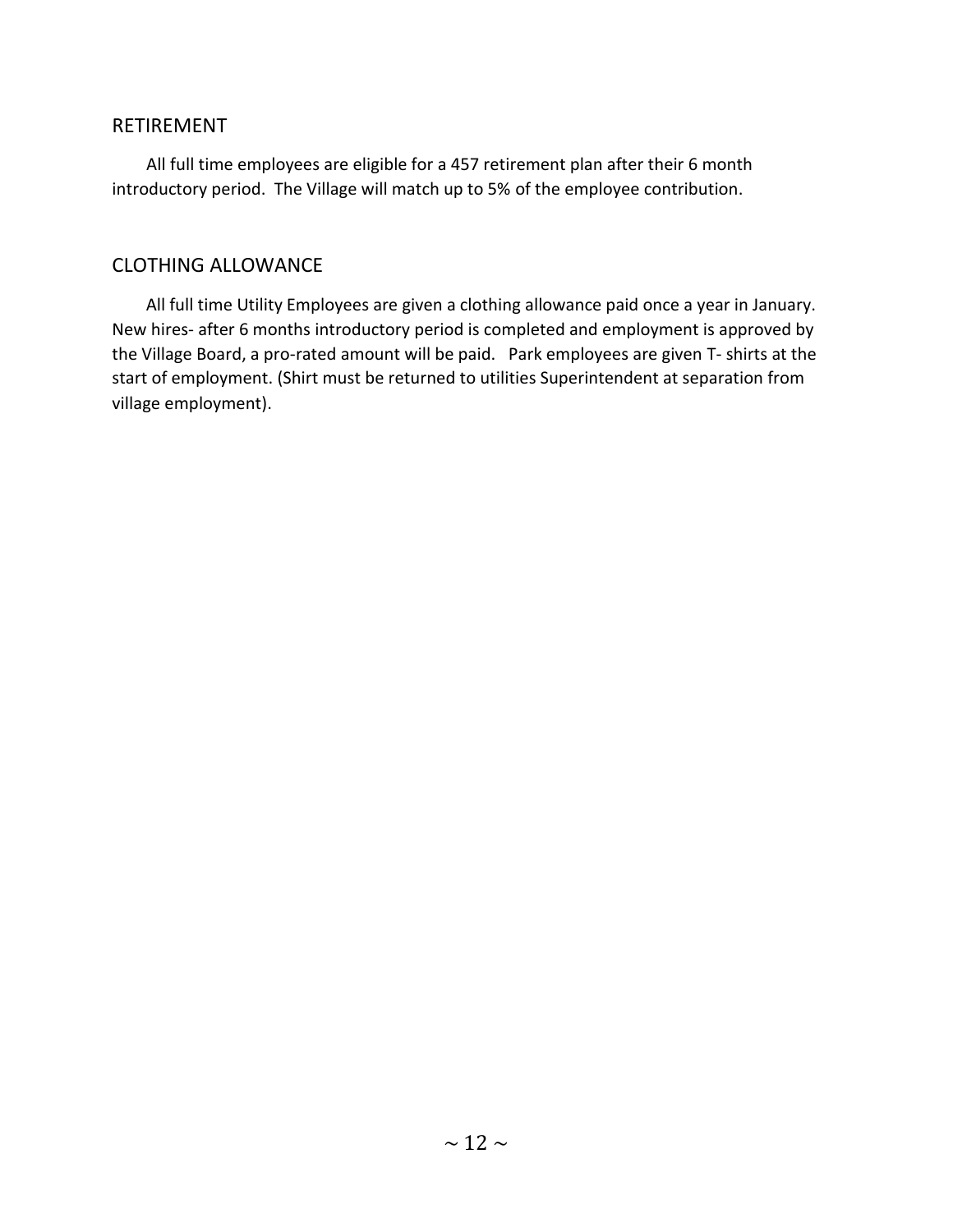#### EMPLOYEE EVALUATION

Employees will be evaluated as to job performance annually in June of each year. The Village Board or its designated committee will meet with each department head personally for the purpose of his evaluation. Evaluations will be used by the Village Board to inform the Department Head of his performance of the assigned job and to determine the rate of pay for the employee. The department heads will evaluate employees they supervise.

Employees will be evaluated on the performance of their duties along the following guidelines:

- 1. Quality of work
- 2. Work completed in a timely manner
- 3. Employee's continued education, training, and self-improvement
- 4. Self-motivation in tasks
- 5. Care of Village equipment
- 6. Safety
- 7. Public relations

#### DISCIPLINARY ACTION

Employees are expected to conduct themselves appropriately at all times so as to reflect credit on themselves and the Village. Any action which reflects discredit upon the Village or is a direct hindrance to the effective operation of public facilities shall be considered good cause for disciplinary action. To the extent possible, the Village will attempt to correct work-related problems through the use of progressive discipline. However some offenses are so serious that a single incident will result in immediate discharge or suspension. Following are examples of unacceptable conduct. The performance of which by the employee will result in the employee being subject to suspension or dismissal.

- (a) Insubordinate conduct
- (b) Consumption of alcoholic beverages or drugs while on duty
- (c) Reporting for work while under the influence of alcohol or drugs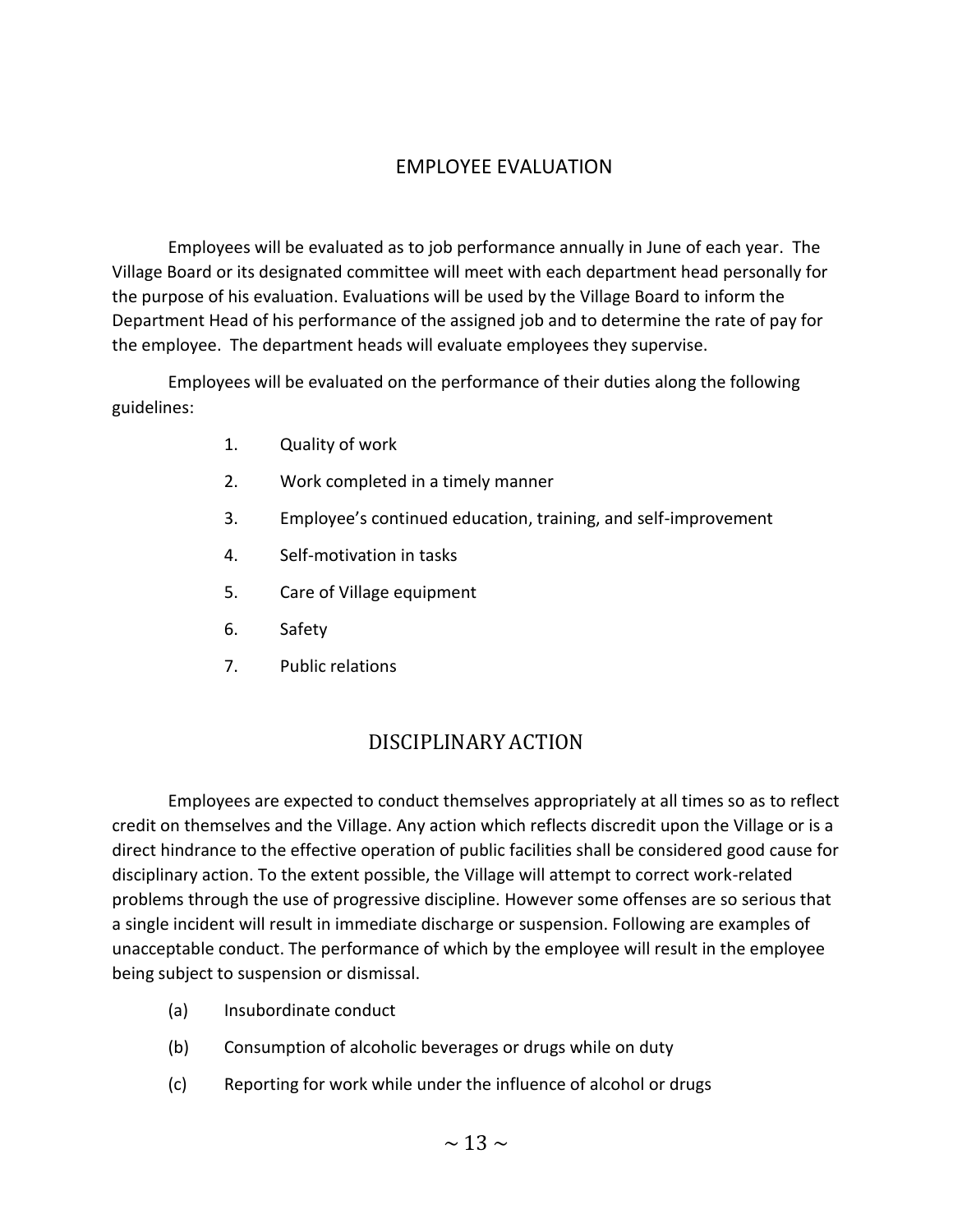- (d) Theft or willful destruction of personal property
- (e) Sleeping during duty hours
- (f) Unauthorized absence during working hours
- (g) Deliberate falsification of employment records or other reports
- (h) Conviction of any felony charge
- (i) Endangering the life or property of others

Examples of the types of problems that will usually be dealt with through a system of progressive discipline include:

- (a) Unsatisfactory work performance
- (b) Attendance and tardiness problems
- (c) Horseplay
- (d) Failure to properly carry out, in a timely manner, instructions from a supervisor
- (e) Use of inappropriate or profane language in the presence of the public or coworkers while on duty
- (f) Violation of any safety rules
- (g) Inappropriate working attire
- (h) Failure to maintain work area in a clean and safe manner
- (i) Smoking in unauthorized areas
- (j) Failure to return on time from breaks or lunch
- (k) Failure to return to work or call in, in accordance with policy
- (l) Discourtesy to members of the public
- (m) Damage to Village property due to carelessness

These rules of conduct are not all-inclusive. Each situation must be dealt with on an individual basis according to the particular facts of the incident. However, it is important for you to have these guidelines so that you will understand the village's expectations of its employees.

The first step in the village's progressive disciplinary system is the "oral reprimand." This is an oral warning to erroring employees that their conduct is unacceptable and that further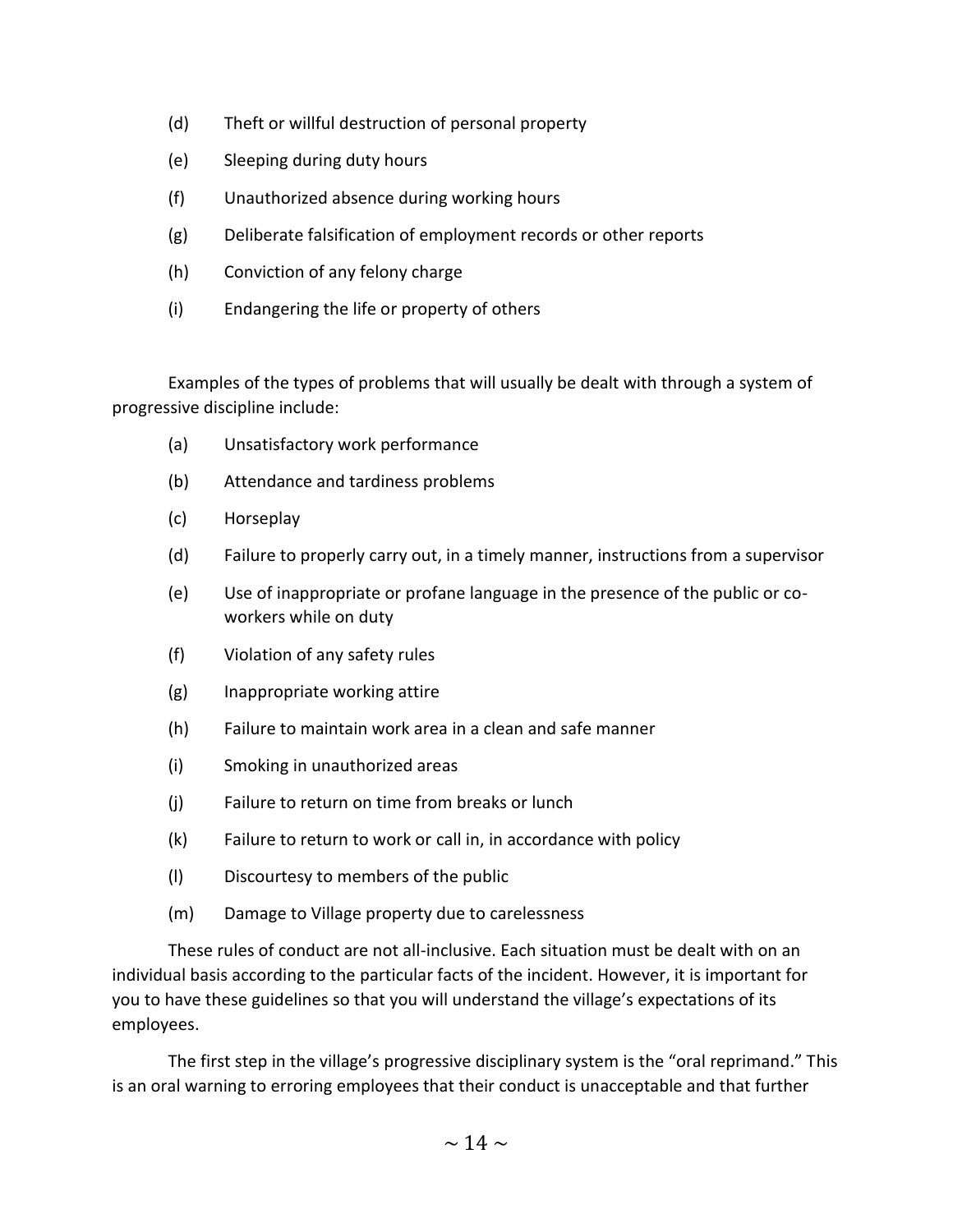infractions will lead to more severe penalties. In cases involving performance deficiencies employee(s) first will be counseled by their supervisors and told which improvements are needed before they are subject to an oral warning. A notice of the reprimand will be placed in the employee's file, but will be removed after 2 months if the misconduct does not recur of the performance deficiencies have been corrected.

The second level is a written reprimand. This reprimand will describe the unacceptable conduct or performance and specify the improvement needed. A copy of this warning will be retained in the employee's personnel file.

The third level is an unpaid suspension. Employees may be suspended for repeated instances of minor misconduct or for a single serious offense. A record of the suspension will be retained in the employee's personnel file. Employees who fail to improve their conduct or performance after a disciplinary suspension, may be discharged.

#### **SUSPENSION**

When a supervisor finds it necessary to relieve an employee from duty for disciplinary reasons, he/she has the authority to place the offending employee on suspension from one day to an indefinite period (pending dismissal by the Village Board). All suspensions will be reviewed by the Village Board.

#### RESIGNATION/TERMINATION

An employee must give the Village notice at least two weeks in advance before leaving his position with the Village of Shelton. This notice should take the form of a written statement submitted to the resigning employee's supervisor. Failure to give this notice may jeopardize his right to benefits from accumulated vacation or sick leave credits at the end of employment. If vacation credits are to be used at the end of employment, the advance notice must be given ten (10) working days before the beginning of the vacation leave.

If a work force reduction or reorganization becomes necessary, the method in which workers will be laid off will be based on the relative qualification and abilities of the employees involved and the needs of the Village. The filling of reorganized positions will be handled on the same basis.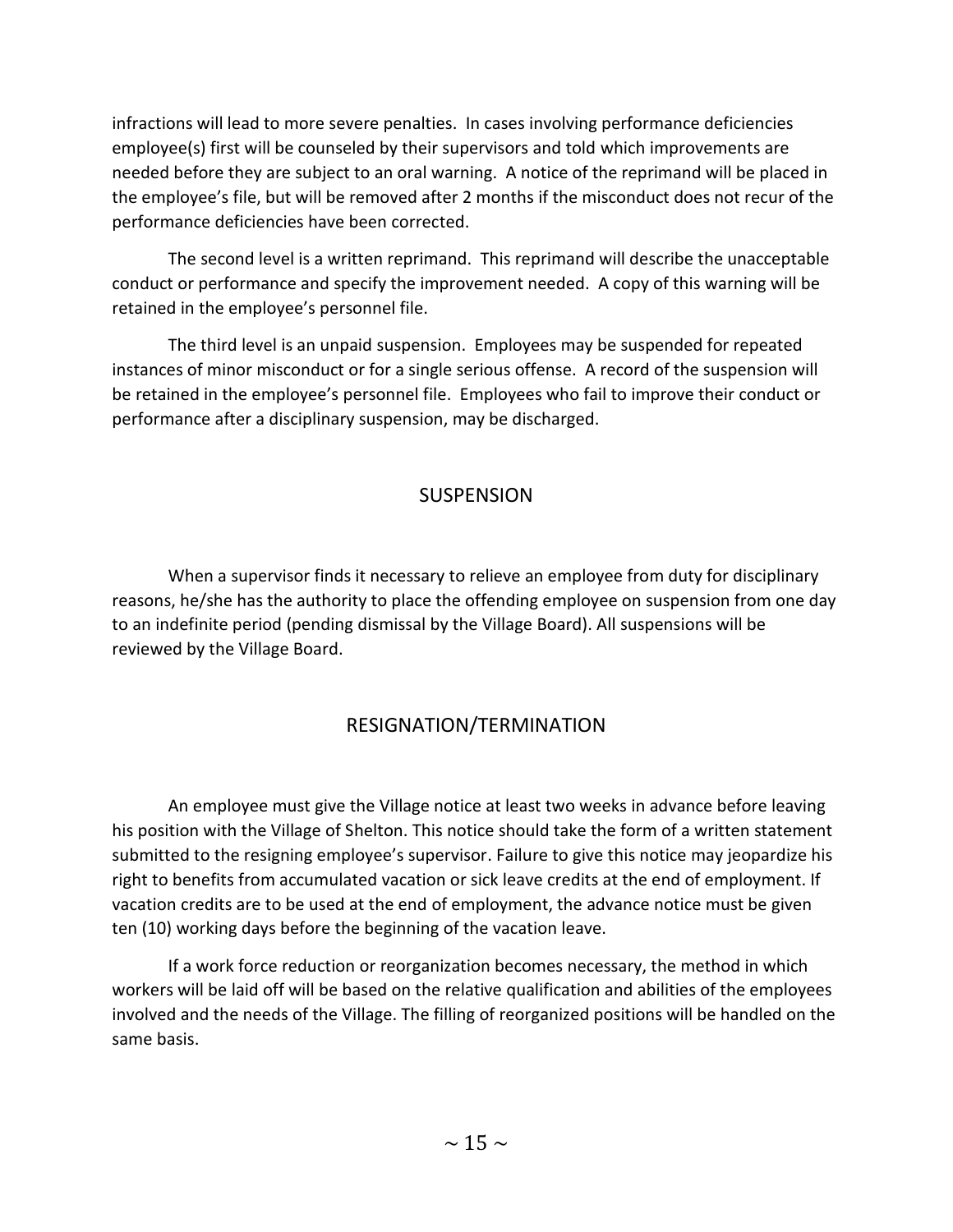All employees are subject to termination of employment at the will of the Village Board. Final paychecks, if not delivered on the date of termination, will be mailed to the employee on the next scheduled payday or within 2 weeks, whichever is sooner.

#### EXIT INTERVIEW

An exit interview will be arranged with the departing employee by the supervisor. The purpose of this interview is to ensure that the employee's obligation to the village have been satisfied, to explain benefits or compensation available or due the employee, to clarify the reasons for termination and to obtain the employee's opinions about and suggestions for improvements in specific or general policies and practices of the Village. The exit interview will be reviewed by the Village Board and placed in the employee's personnel file.

#### GRIEVANCES

It is the policy of the Village to give individual employees an opportunity to discuss their complaints or grievances with their supervisors to try to find mutually satisfactory solutions as rapidly as possible. The grievance procedures are not applicable to a discharge or termination of employment.

Any employee may present his/her grievance to his/her department head at a time and place agreeable to the supervisor within two weeks after the occurrence of the event upon which the grievance is based. After obtaining the point of view of the employee, the supervisor may endeavor to resolve the matter. In the event the grievance is not resolved in a manner satisfactory to the employee, the employee may promptly notify the Village Board in writing that the employee wishes to have the Village Board review his/her grievance. The employee must submit his grievance in writing and may then discuss the grievance with the Village Board at a time and place agreeable to the Village Board.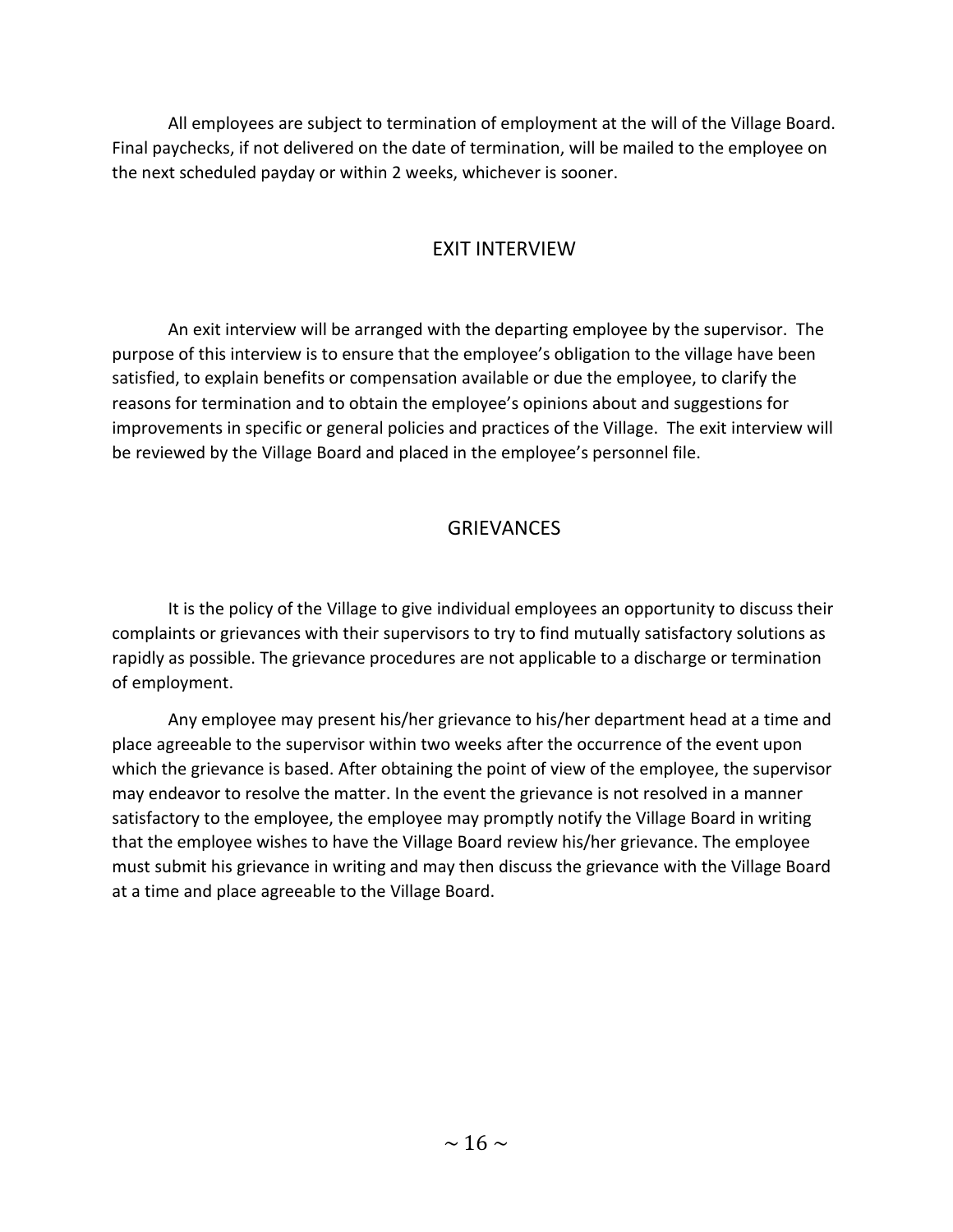#### SEXUAL HARASSMENT

It is illegal and against the employer's policy for any worker, male or female, to harass another worker by: making unwelcome sexual advances or favors or other verbal or physical conduct of a sexual nature as a condition of any worker's employment; using a worker's submission to or rejection of such conduct as the basis for or as a factor in any employment decision affecting the individual; or otherwise creating an intimidating, hostile or offensive working environment by such conduct. All workers, including supervisors and managers, will be subject to severe discipline, up to and including discharge, for any act of sexual harassment they commit. Employees who feel victimized by sexual harassment should report the harassment to their supervisor or their supervisor's superior immediately. Employees who are dissatisfied with the resolution of their complaint may file a complaint following the Village grievance procedure. No employee will be subject to any form of retaliation of discipline for pursuing a sexual harassment complaint.

(Also see "Workplace Harassment Policy", adopted June 3, 1993)

#### USE AND OPERATION OF VILLAGE MOTOR VEHICLES

The use of any Village-owned vehicle for personal use is strictly prohibited. Village vehicles shall not be used to transport anyone other than Village employees and then only for official business. Any Village employee who operates a Village-owned vehicle must have a valid Nebraska operator's license which must be on or accompany the person while driving a Village vehicle. If an employee has an accident with a Village owned vehicle, he must first notify the Police Department and then notify his department head. All traffic violations are the personal responsibility of the operator. Excessive violations involving operation of Village vehicles may result in dismissal.

#### OUTSIDE EMPLOYMENT

Employees may hold another job outside of Village employment provided it does not interfere with Village employment and does not conflict with the interests of the Village. The employee must obtain written consent of the department head and the Village Board prior to taking a position of regular outside employment. Occasional outside employment does not require written consent but is subject to the same conditions as a position of regular outside employment.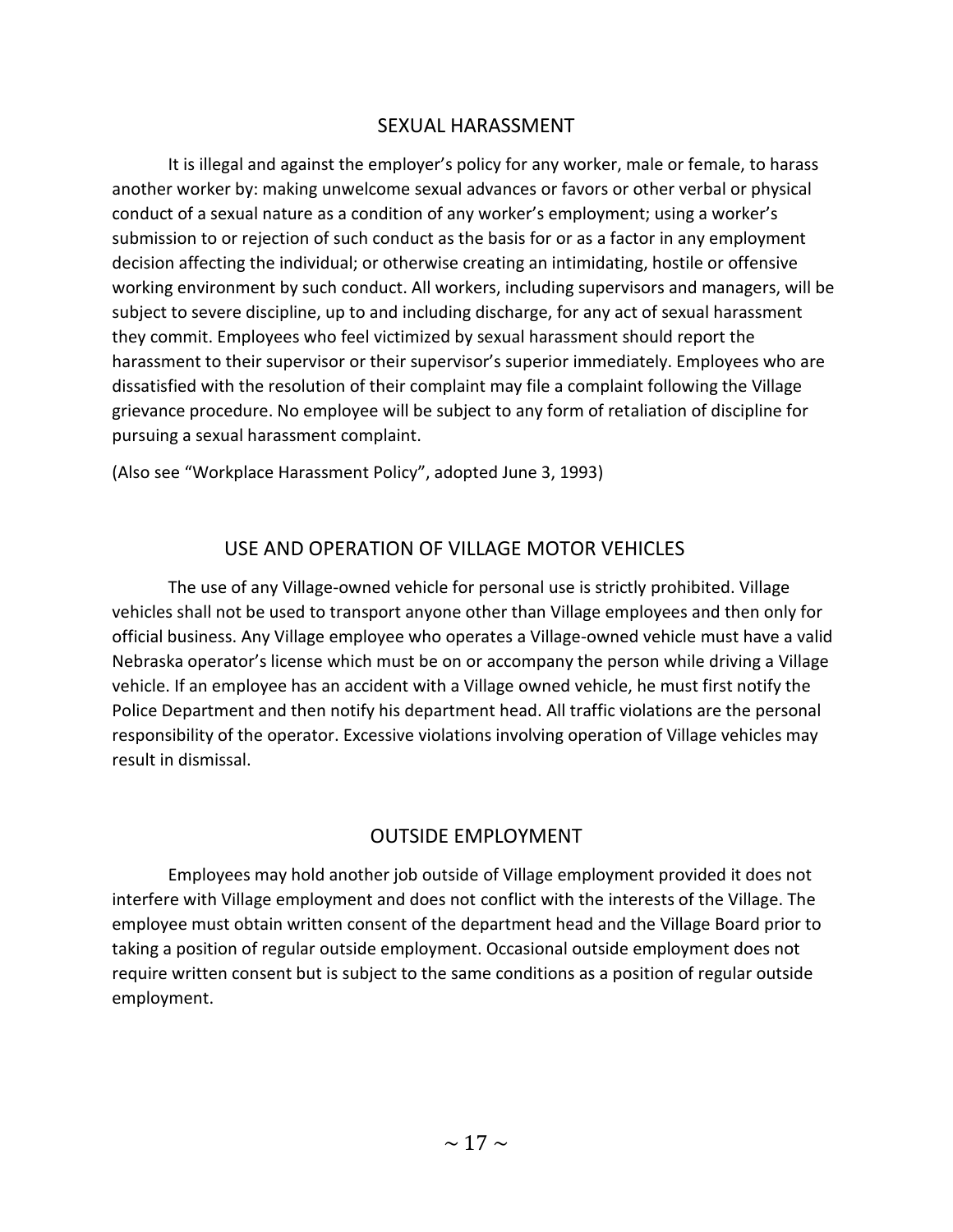## VILLAGE OF SHELTON, NEBRASKA GENERAL EMPLOYMENT POLICIES

#### I. AFFIRMATIVE ACTION STATEMENT:

It is the policy of the Village to select candidates for employment on the basis of their qualifications and potential as these relate to the requirements of the particular position in question. Selection is made without regard to age, sex, race, color, religion, national origin, or physical handicap, and all employees are treated equally with respect to benefits, compensation, opportunity for training and advancement. The Village's policy concerning equal opportunity shall be communicated periodically both in writing and by discussion with all employees. All personnel policies and practices shall be reviewed regularly to ensure that equal employment opportunity based on valid job requirements is being implemented actively and that no employee or applicant for employment shall suffer any form of discrimination because of age, sex, race, color, religion, national origin, or physical handicap.

Compensation practices of the Village including salaries, benefits, etc., are to be applied uniformly and consistently to all employees without regard to race, color, sex, age, creed, national origin or physical handicap.

As opportunities arise for transfer and promotion within an office, all qualified employees shall be considered without regard to race, color, sex, age, creed, national origin or physical handicap.

Also, employees are to be considered for training and development programs based on the manpower requirements of the Village and the development needs and potential of the individual, without regard to race, color, sex, age, creed, national origin or physical handicap.

#### II. SEXUAL HARASSMENT STATEMENT:

It is the Village's policy to prohibit harassment of one employee by another employee or supervisor on the basis of sex.

It is illegal and against the Village's policy for any worker, male or female, to harass another worker by: making unwelcome sexual advances or favors or other verbal or physical conduct of a sexual nature a condition of any worker's employment; using a worker's submission to or rejection of such conduct as the basis for or as a factor in any employment decision affecting the individual; making any unwelcome sexual advances of any nature; requesting sexual favors or engaging in verbal physical conduct of a sexual nature such as uninvited touching or sexually related comments; or otherwise creating an intimidating, hostile or offensive working environment by such conduct.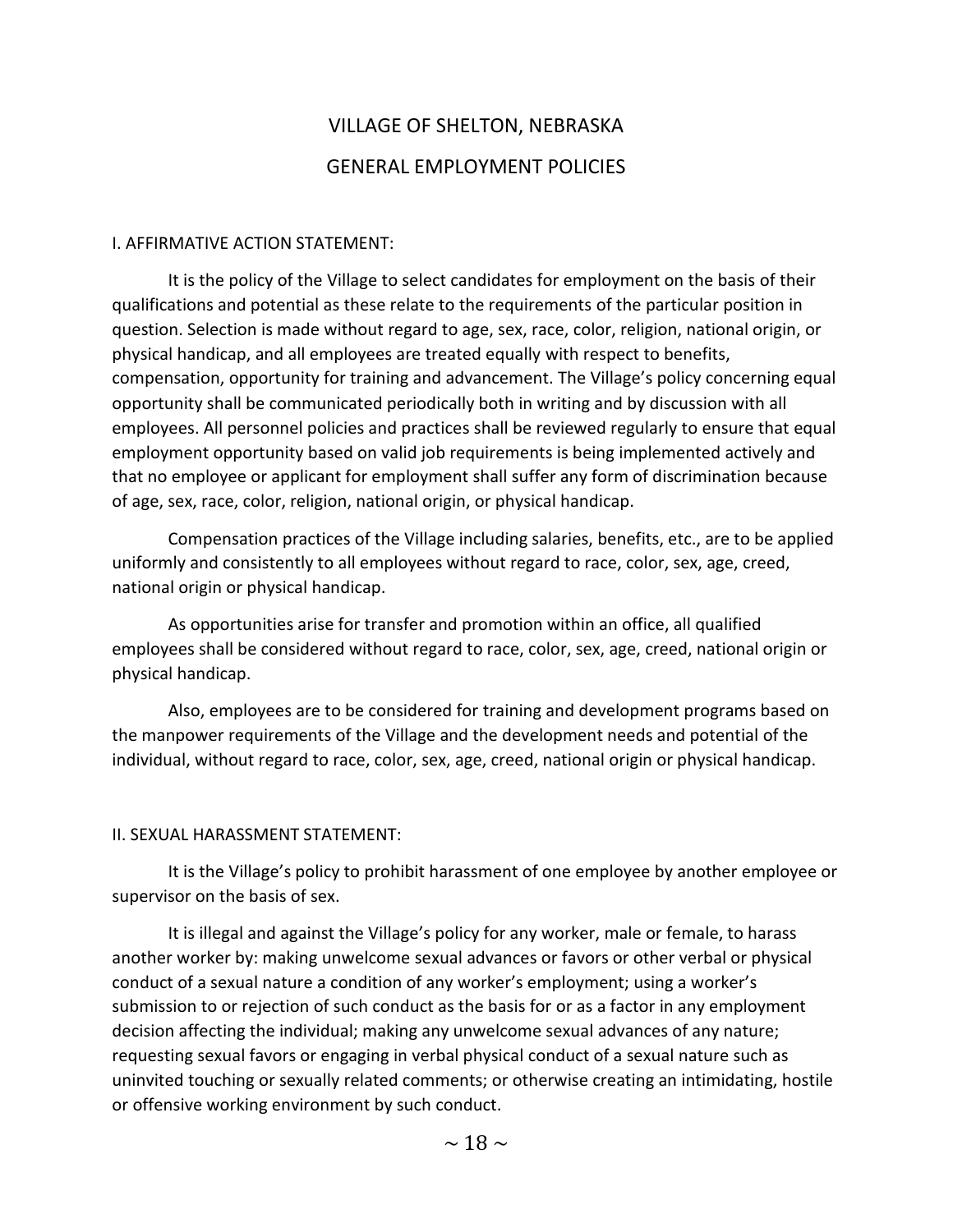All workers, including supervisors and managers, will be subject to severe discipline, up to and including discharge, for an act of sexual harassment they commit.

Employees who feel victimized by sexual harassment should report the harassment to their supervisor, to the Chairman of the Village Board of Trustees, to the Chief of Police or to any member of the Village Board immediately.

Employees who are dissatisfied with the resolution of their complaint may file a complaint following the Village's grievance procedure. No employee will be subject to any form of retaliation or discipline for pursuing a sexual harassment complaint.

#### III. DRUG FREE WORKPLACE:

It is the Village's policy to maintain a safe, productive working environment for everyone, and to safeguard Village property.

The Village of Shelton, in regards to the personnel manual, notifies its employees that all Village buildings, equipment and vehicles are considered to be smoke free and the smoking of tobacco products in such, by employees is prohibited.

As part of this policy, the Village prohibits the use, sale, transfer or possession of alcohol, drugs, or controlled substances on any Village premises or municipal work sites. In addition, the Village prohibits any employee from being at work under the influence of alcohol, drugs or controlled substances. The Village also prohibits any visitor, contractor, or employee of any contractor from being on Village premises or municipal work sites while under the influence of alcohol, drugs, or controlled substances. For purposes of this policy the following definitions are applicable:

1. Alcohol. Alcohol includes all intoxicating beverages that contain alcohol, including beer and wine.

2. "Drugs" and "Controlled Substance" means any drug listed in 21 U.S.C. Section 812 and other federal regulations.

Generally, these are drugs which have a high potential for abuse. Such drugs included, but are not limited to, Heroin, Marijuana, Cocaine, PCP, and Crack. They may also include "legal drugs" which are not prescribed by a licensed physician and which carry a warning about the effect they may have on operation of machinery, heavy equipment and driving. Any question about whether a substance is a drug or controlled substance should be directed to your supervisor.

Anyone taking drug or other medication, whether or not prescribed by the employee's physician for medical conditions, which is known or advertised as possibly affecting or impairing judgment, coordination, or other senses or which may adversely affect the ability to perform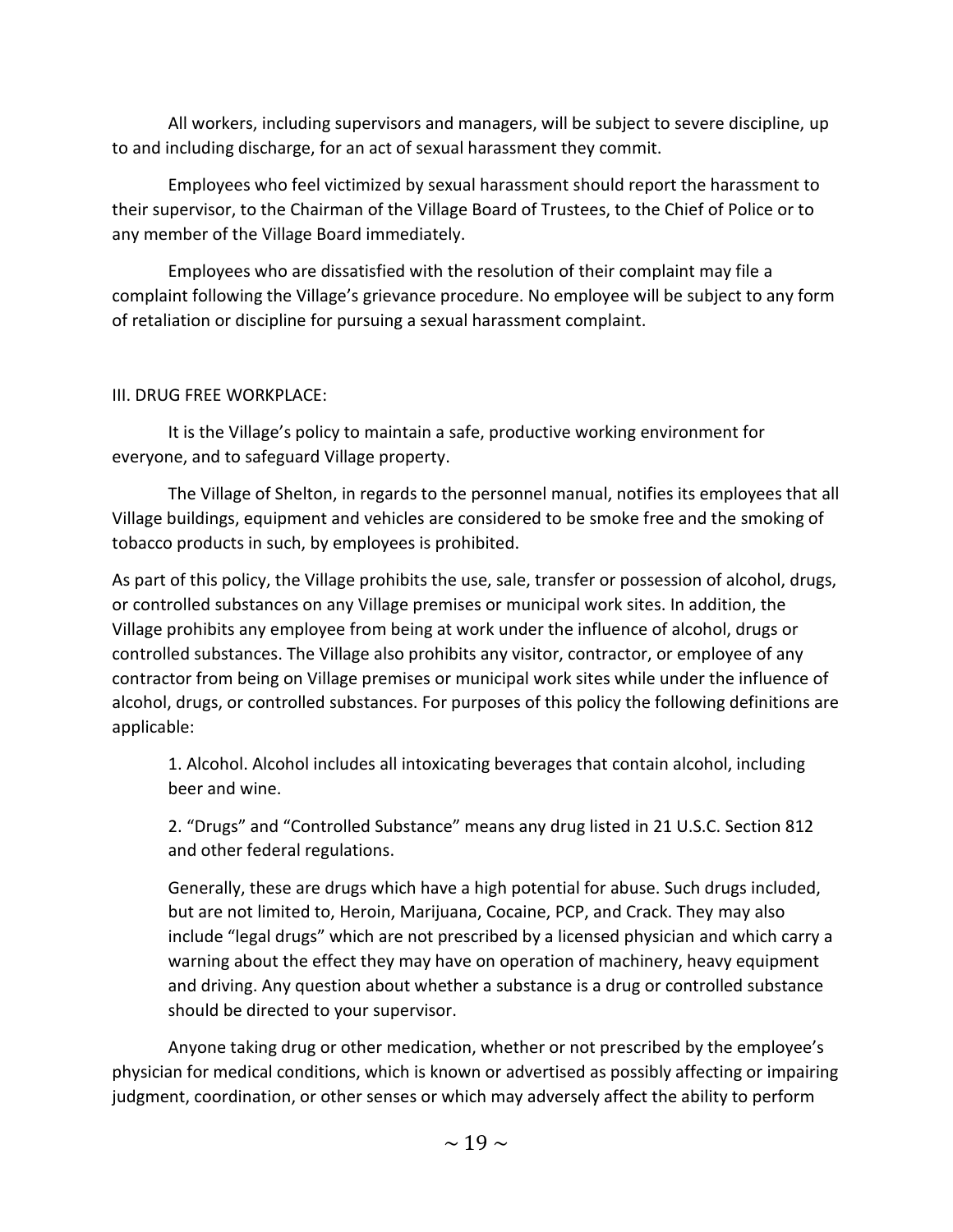work in a safe and productive manner, must notify his or her supervisor or other Village official prior to starting work. The supervisor or Village official will decide if the employee can remain at work on the Village's premises or municipal work site and what work restrictions. If any, are deemed necessary.

To ensure that an employee is not engaging in current illegal use of drugs and to determine compliance with this policy, the Village may require random drug testing of any of its employees. Refusal to submit to drug testing when reasonably requested shall give rise to a presumption of a violation of this policy.

Any employee who violates or refuses to comply with this policy may be disciplined which may include discharge from employment with the Village.

#### IV. AMERICAN WITH DISABILITIES ACT OF 1990:

The Village will not discriminate against a qualified individual with a disability because of the disability in regard to job application procedures, the hiring, advancement or discharge of employees, employee compensation, job training and other terms, conditions and privileges of employment.

The Village shall make a reasonable accommodation to known physical or mental limitations of an otherwise applicant or employee with a disability unless the accommodation would impose an undue hardship upon the business operations of the Village.

 For the purposes of this policy, the terms "qualified individual with a disability", "disability", and "reasonable accommodation" shall be given the meanings set forth in Titles I and II of the Americans with Disabilities Act of 1990 and the Section 504 regulations issued by the U. S. Department of Justice and all policies and procedures set forth herein shall be subject thereto.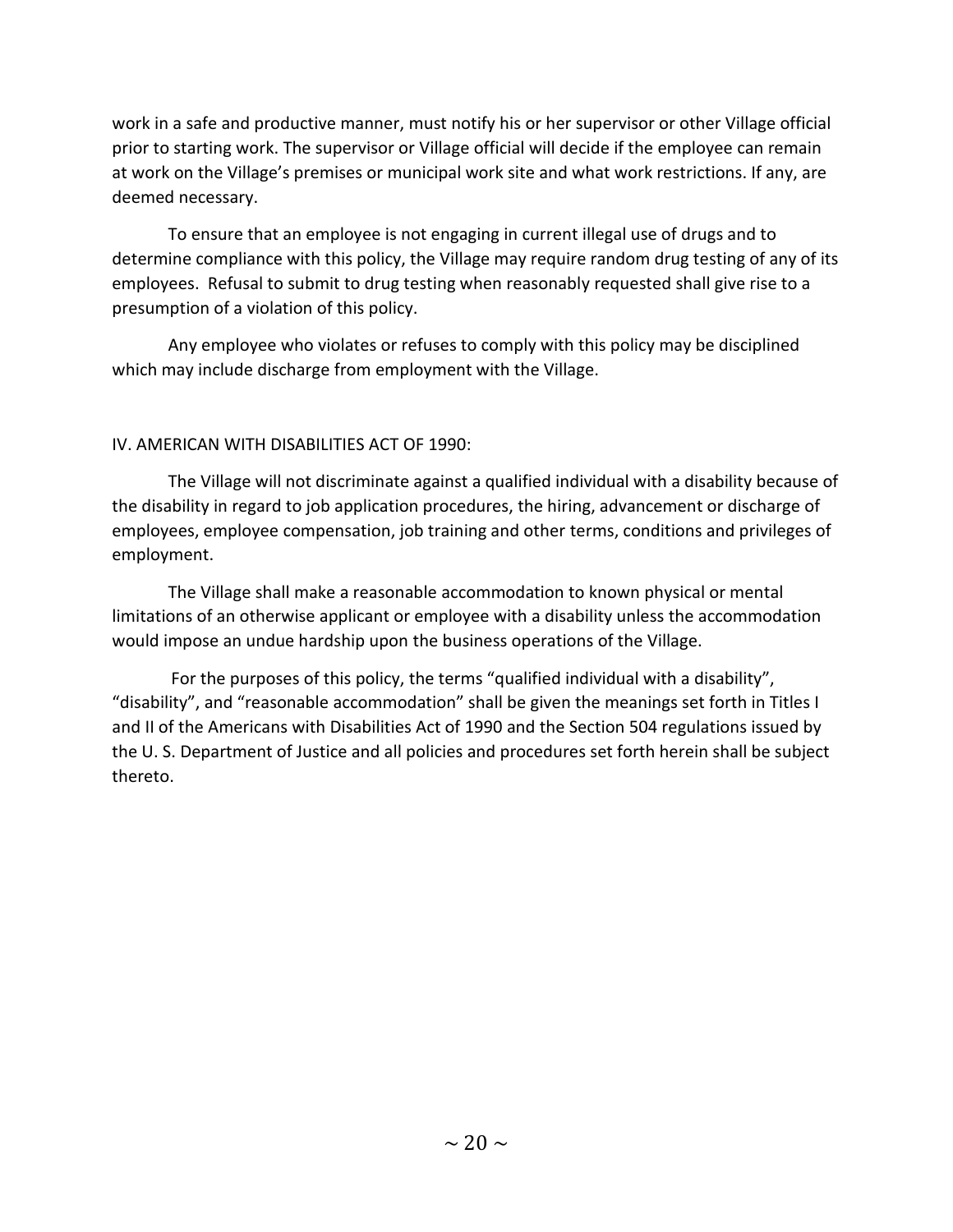## WORKPLACE HARASSMENT POLICY OF THE VILLAGE OF SHELTON, NEBRASKA

It is the policy of the Village of Shelton, Nebraska, that all women and men be treated fairly and equally, with dignity and respect, without regard to race, color, religion, age, sexual orientation, gender, disability, or national origin. Any form of workplace harassment is a violation of this policy.

This policy states that employees are intended to be protected from workplace harassment. It is also intended to protect those people who meet the employees of the Village.

The Workplace Harassment Policy not only covers working hours, but also job—related events away from the job site and at times other than normal or assigned working hours.

Workplace harassment committed by third parties is prohibited in the policy. Third parties include, but are not limited to, constituents, visitors, news media, lobbyists and employees of other governmental agencies.

Sexual harassment has been defined in guidelines published in 29 CFR 1604.11 by the Equal Employment Opportunity Commission as:

Unwelcome sexual advances, requests for sexual favors, and other verbal or physical conduct of a sexual nature constitute sexual harassment when

> (1) submission to such conduct is made either explicitly or implicitly a term or condition of an individual's employment;

(2) submission to or rejection of such conduct by an individual is used as the basis for employment decisions affecting such individual; or

(3) such conduct has the purpose or effect of unreasonably interfering with an individual's work performance or creating an intimidating, hostile, or offensive working environment.

The policy also covers: "any inflammatory comments, jokes, printed material and/or innuendo based, in whole or in part, on race, color, religion, age, gender, disability, national origin, or sexual orientation."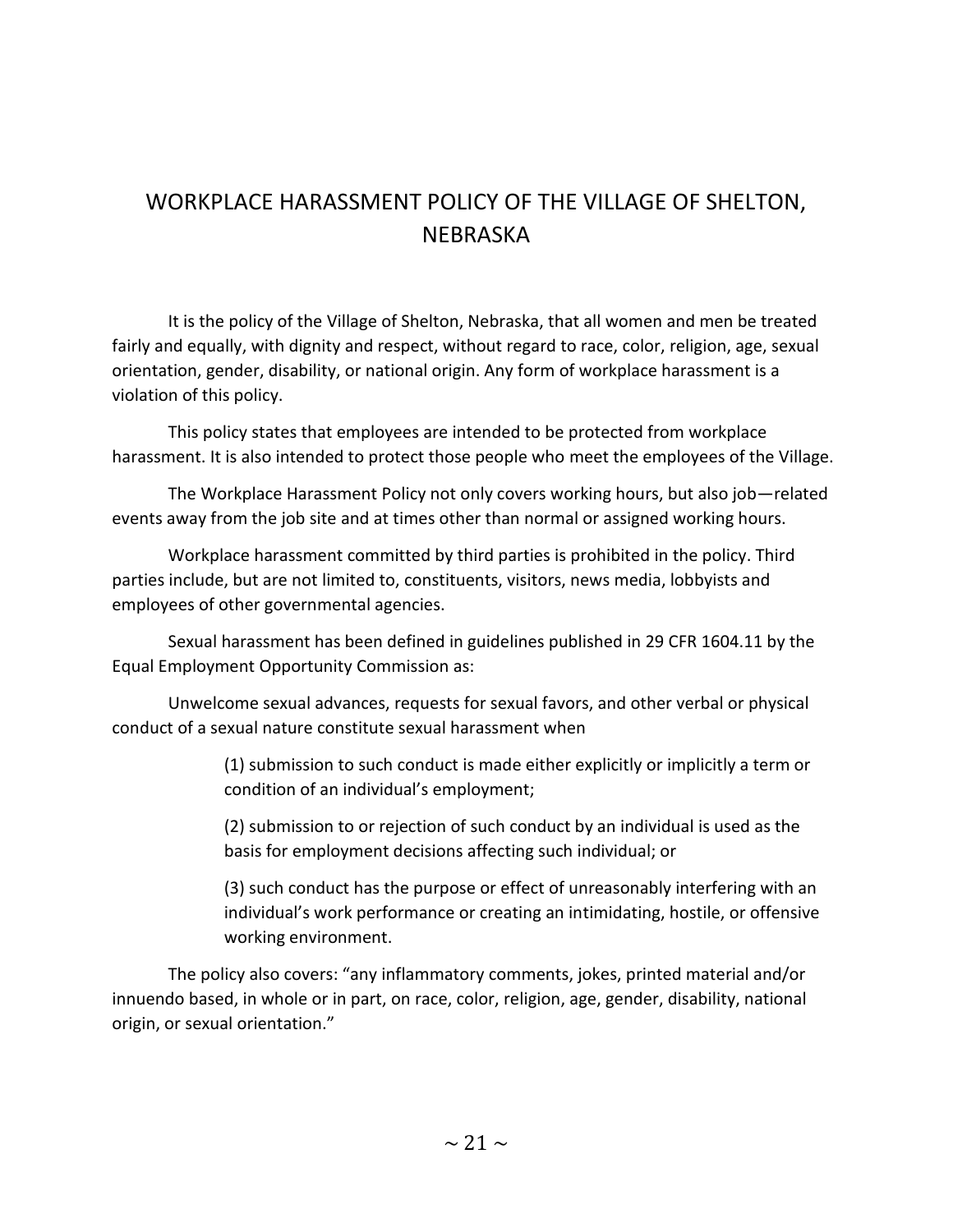#### Some specific examples of inappropriate or illegal behavior include:

Negative or offensive comments, jokes or suggestions about another employee's race, color, religion, age, gender, disability, national origin, or sexual orientation.

Obscene or lewd sexual comments, jokes, suggestion or innuendoes.

Continuing certain behavior after a co-worker has objected to that behavior.

Displaying nude or sexual pictures, cartoons or calendars.

Turning work discussions into sexual topics, such as sexual practices or preferences.

Slang, names, or labels, such as "honey," sweetie," boy," girl, that others find offensive.

Talking about or calling attention to an employee's body or sexual characteristics in a negative or embarrassing way.

Laughing at, ignoring, or not taking seriously an employee who experiences harassment.

Blaming the victims of harassment for causing the problems.

Verbal: jokes, cracks, comments, suggestive or insulting sounds, implied or overt threats.

Looks, gestures, leering, ogling, rude or sexual pictures, cartoons, or calendars.

 Touching, pinching, rubbing, brushing against the body, coerced sexual intercourse, assault.

#### TYPES OF SEXUAL HARASSMENT

| <b>TYPES</b> | <b>BEHAVIOR</b>              | <b>HARASSER</b>      |
|--------------|------------------------------|----------------------|
| Power Plays  | Using one's position of      | <b>Managers</b>      |
|              | authority, either implicitly | Supervisors          |
|              | or explicitly, to coerce an  | <b>Third Parties</b> |
|              | employee into complying      |                      |
|              | with sexual favors.          |                      |
| Physical     | Unwanted touching, fondling, | Supervisor           |
|              | patting, hugging, pinching,  | Subordinate          |
|              | Kissing.                     | Co-worker            |
|              |                              | <b>Third Parties</b> |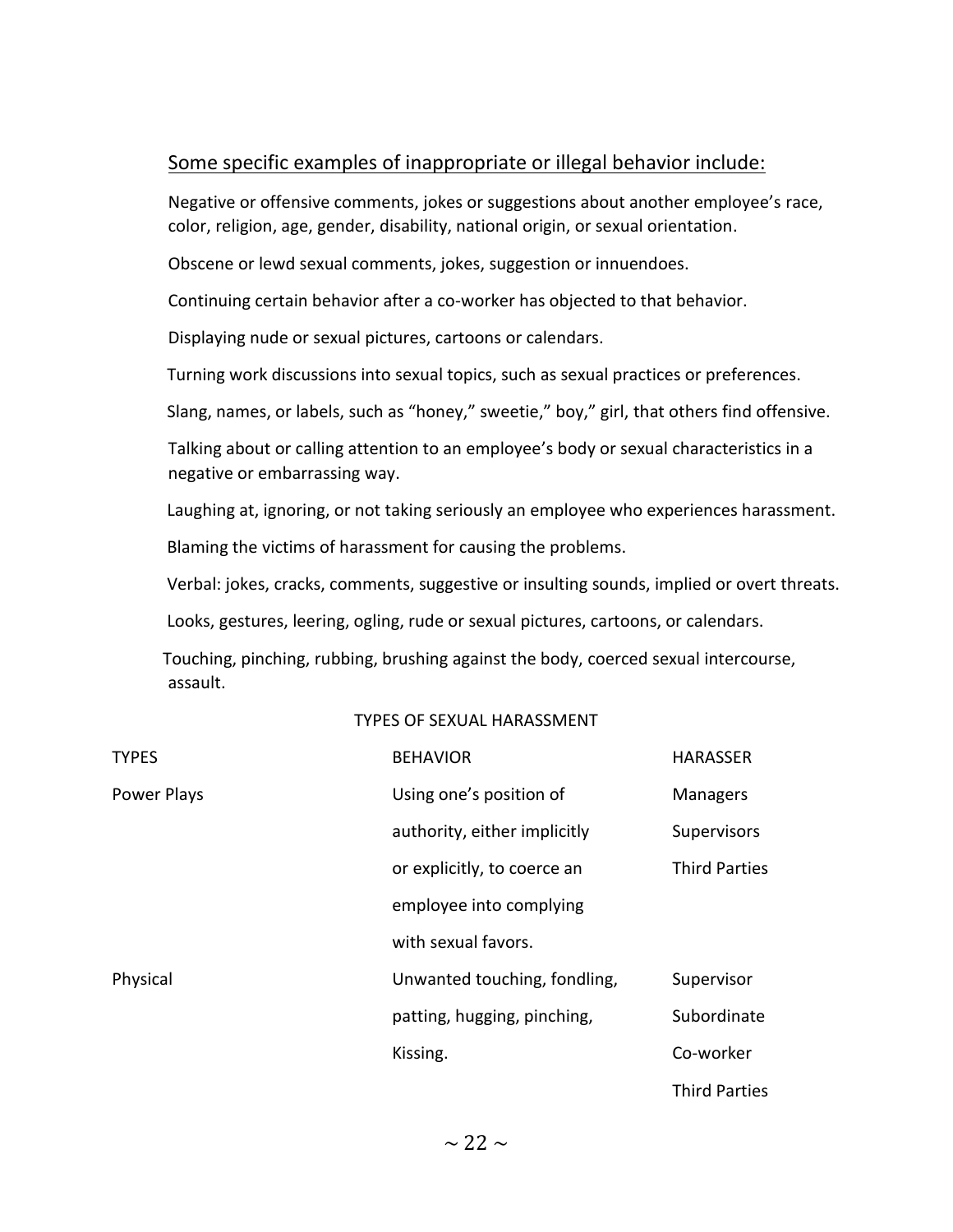| Verbal            | <b>Questions and comments</b>     | Supervisor           |
|-------------------|-----------------------------------|----------------------|
|                   | about a person's sexual behavior, | Subordinate          |
|                   | sexually oriented jokes,          | Co-worker            |
|                   | comments about a person's         | <b>Third Parties</b> |
|                   | body, conversations filled        |                      |
|                   | with sexual innuendo and          |                      |
|                   | double meanings.                  |                      |
| Mental/non-verbal | Displaying sexually suggestive    | Supervisor           |
|                   | pictures or objects in the        | Subordinate          |
|                   | workplace                         | Co-worker            |
|                   |                                   | <b>Third Parties</b> |
|                   | Leering, ogling in a sexually     | Supervisor           |
|                   | demeaning manner                  | Subordinate          |
|                   |                                   | Co-worker            |
|                   |                                   | <b>Third Parties</b> |
|                   |                                   |                      |
|                   | Gesturing and making lewd         | Supervisor           |
|                   | motions with one's body           | Subordinate          |
|                   |                                   | Co-worker            |
|                   |                                   | <b>Third Parties</b> |

Employees of the Village or persons in contact with employees of the Village who have complaints of sexual harassment are encouraged to report such incidents to:

> Chairman Village Board of Trustees Shelton Municipal Building 219 C Street, P.O. Box 6 Shelton, NE 68876 Telephone: (308) 647—5484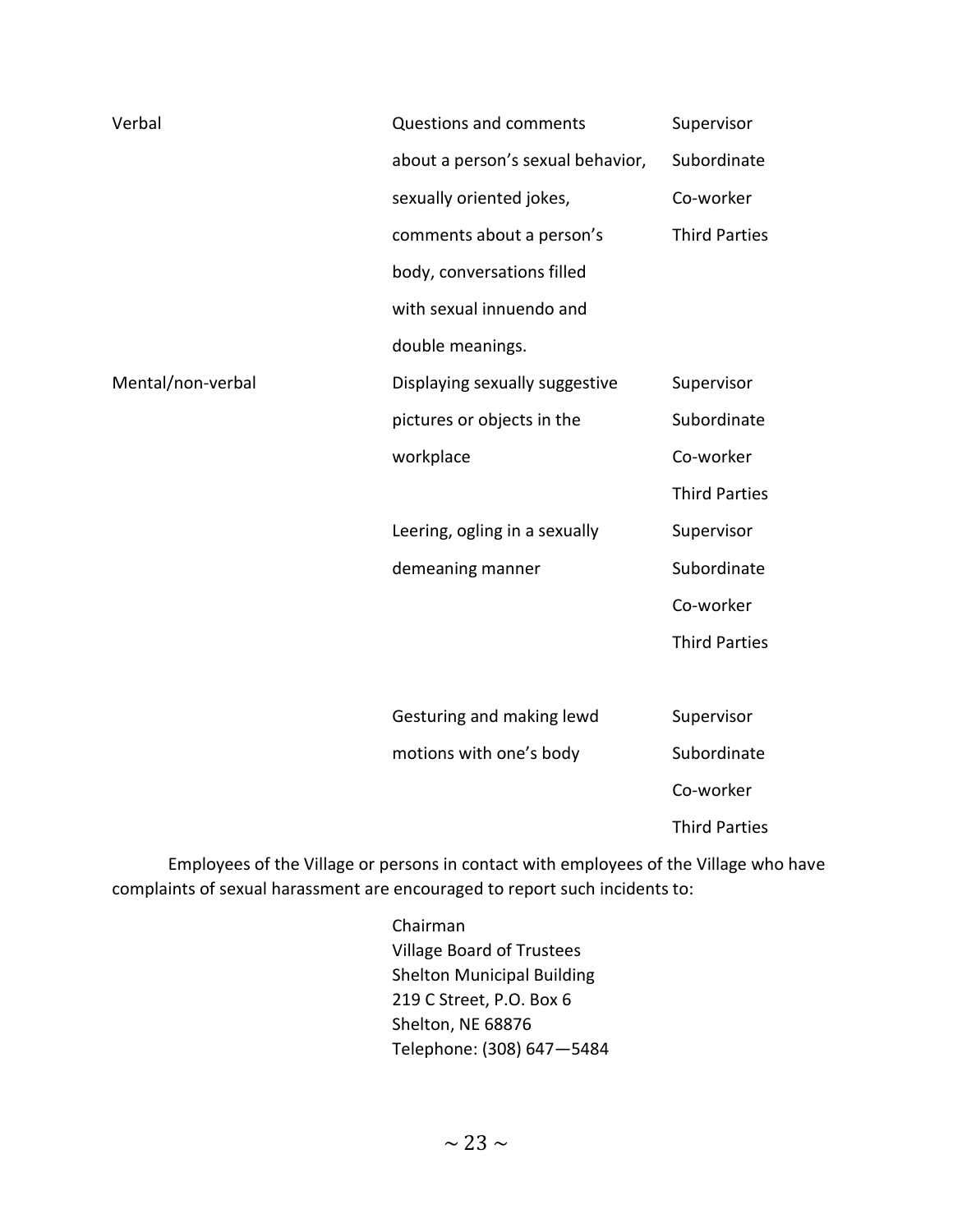Police Chief Shelton Municipal Building 219 C Street, P.O. Box 6 Shelton, NE 68876 Telephone: (308) 647—5484

Any member of the Shelton Village Board whose names, addresses and telephone numbers will be furnished to you by contacting the Shelton Village Clerk at the

Shelton Municipal Building 219 C Street, Shelton, Nebraska. Telephone Number: (308) 647—5484

Persons who wish to report allegations of workplace harassment also have the right, at any time, to file a complaint of workplace harassment with the

Nebraska Equal Opportunity Commission — Telephone: (402) 471—2024, and/or the Federal Equal Employment Opportunity Commission — Telephone: (800) 669—EEOC.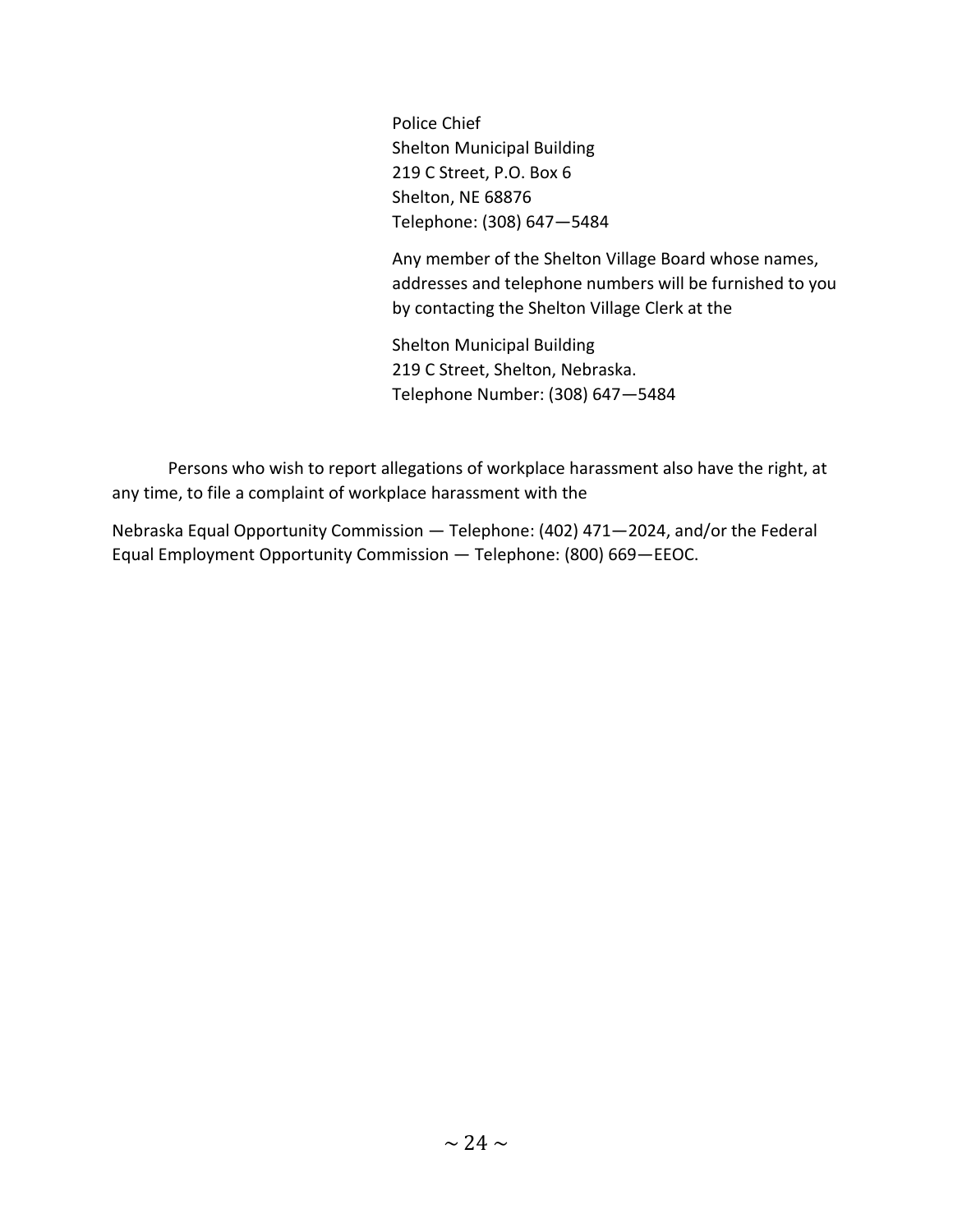#### PERSONNEL MANUEL

#### RECEIPT

I have received a copy of the Personnel Manuel of the Village of Shelton which outlines the benefits and policies of the Village. I will familiarize myself with the information in this book which establishes the major personnel policies of the village and abide by these policies.

Since the information in this book is necessarily subject to change as situations warrant, it is understood that changes in policies may supersede, modify or eliminate the policies in this booklet.

It is the policy of the Village of Shelton that this Personnel Manual and the items contained, referred to, or mentioned herein, are not intended to create, nor should be construed to constitute a contract of employment between the Village and any one or all its personnel.

I understand that the Village Board and the department heads have the right to terminate my employment with or without cause, and without notice at any time.

I received a PERSONNEL MANUAL with the current revisions, the "GENERAL EMPLOYMENT POLICIES" (including Drug Policy) and the "WORKPLACE HARASSMENT POLICY".

EMPLOYEE: \_\_\_\_\_\_\_\_\_\_\_\_\_\_\_\_\_\_\_\_\_\_\_\_\_\_\_\_\_\_\_\_\_\_\_\_\_\_\_\_

 $\mathsf{DATE}:\mathsf{A}\longrightarrow\mathsf{A}\longrightarrow\mathsf{A}\longrightarrow\mathsf{A}\longrightarrow\mathsf{A}\longrightarrow\mathsf{A}\longrightarrow\mathsf{A}\longrightarrow\mathsf{A}\longrightarrow\mathsf{A}\longrightarrow\mathsf{A}\longrightarrow\mathsf{A}\longrightarrow\mathsf{A}\longrightarrow\mathsf{A}\longrightarrow\mathsf{A}\longrightarrow\mathsf{A}\longrightarrow\mathsf{A}\longrightarrow\mathsf{A}\longrightarrow\mathsf{A}\longrightarrow\mathsf{A}\longrightarrow\mathsf{A}\longrightarrow\mathsf{A}\longrightarrow\mathsf{A}\longrightarrow\mathsf{A}\longrightarrow\mathsf{A}\longrightarrow\mathsf{A}\longrightarrow\mathsf{A}\longrightarrow\mathsf{A}\longrightarrow\mathsf{A}\longrightarrow\mathsf{A}\longrightarrow\mathsf{A}\longrightarrow\mathsf$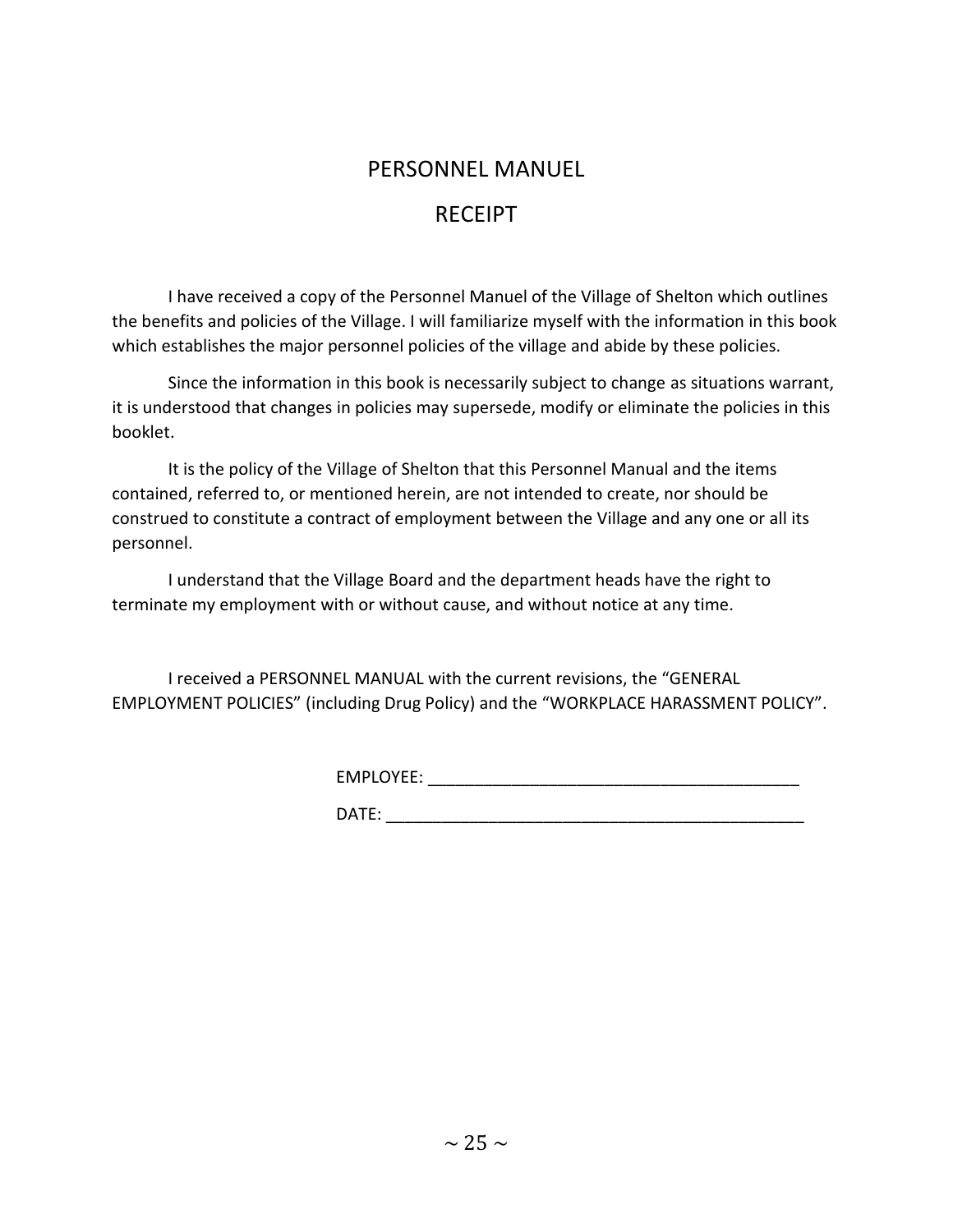#### SHELTON MUNICIPAL SWIMMING POOL

HANDBOOK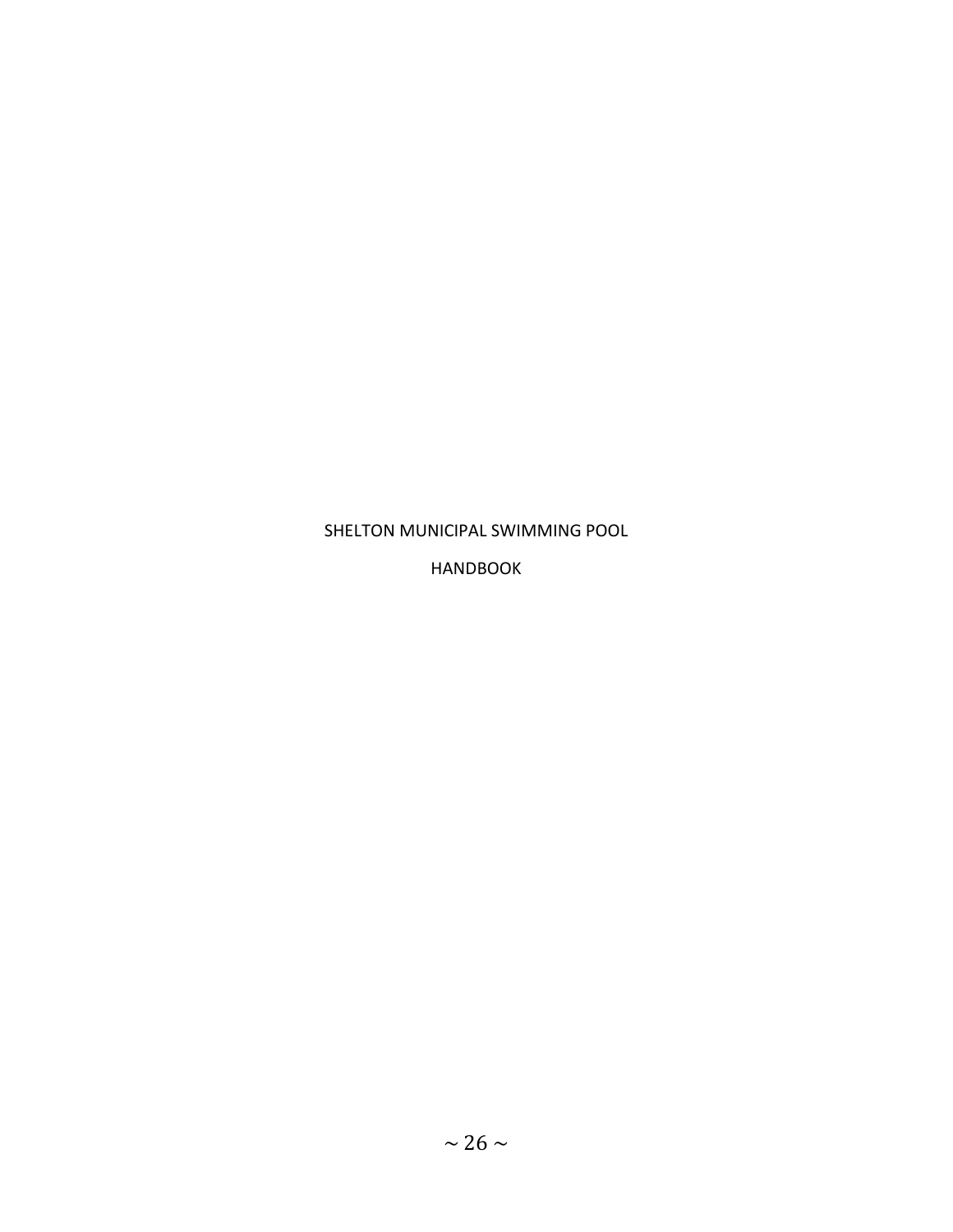#### TABLE OF CONTENTS

#### **Contents**

- 1. Welcome
- 2. PHONE NUMBERS TO KNOW
- 3. HOURS OF OPERATION
- 4. PRIVATE SWIM LESSONS
- 5. PARTIES&RENTALS
- 6. SHELTON POOL ADMISSION PRICES
- 7. TELEPHONES
- 8. PUBLIC ADDRESS SYSTEM
- 9. REST BREAKS
- 10.LOST&FOUND
- 11. FRONT DESK! BASKETROOM
- 12. LIFEGUARD REQUIREMENTS
- 13. STAFF UNIFORMS & HYGIENE
- 14. SUN PROTECTION
- 15. JEWELRY, PIERCINGS, TATTOOS & HAIRSTYLES
- 16. OFF-DUTY
- 17. SMOKING/TOBACCO USE
- 18. POOL OPENING DUTIES
- 19. POOL CLOSING DUTIES
- 20. RULE BOOK
- 21. VANDALISM & THEFT PROCEDURES
- 22. LOST CHILD PROCEDURE
- 23. PEDOPHILE/CHILD ABUSE PROCEDURE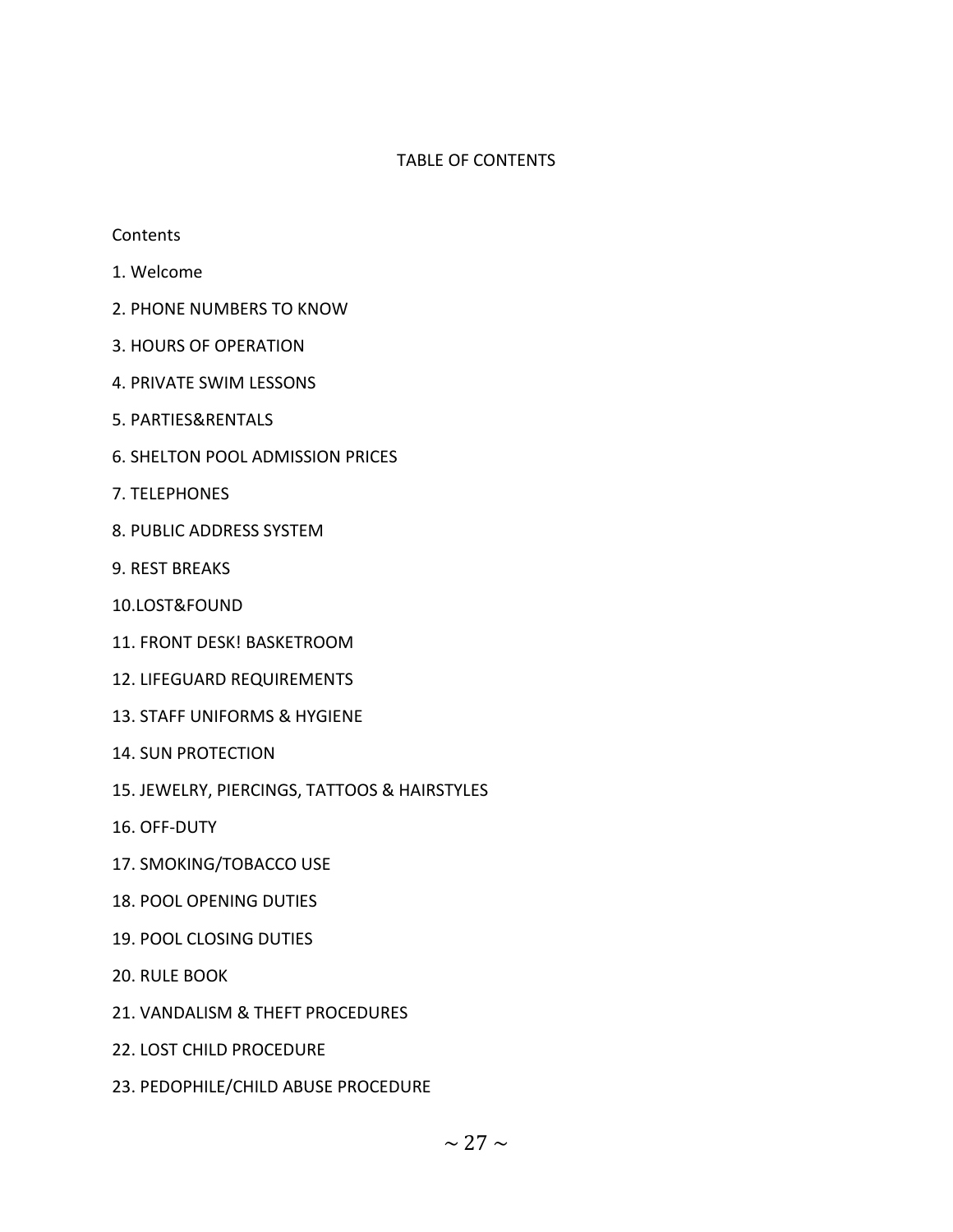- 24. VIOLENT ACTS PROCEDURE
- 25. MATERIAL SAFETY DATA SHEETS (MSDS)
- 26. ACCIDENT, INCIDENT, NEAR MISS & WITNESS REPORTS
- 27. MEDIA CONTACT
- 28. STAFF & PROPERTY SECURITY
- 29. CLOSING EARLY.
- 30. CLOSINGS DUE TO WEATHER
- 31. CLOSING DUE TO POOL EMERGENCY
- 32. WORK SCHEDULES
- 33. END OF SEASON
- 34. TIMESHEETS & PAYCHECKS
- 35. EMPLOYEE MANAGEMENT
- 36. FAIR LABOR STANDARDS ACT (FSLA) FOR 14 & 15 YEAR OLDS
- 37. CONTINUED EMPLOYMENT & PAY SCALES
- 38. KNOW YOUR POSITION
- 39. SHELTON POOL STANDARDS
- 40. SHELTON POOLS STAFF RULES FOR THE SUMMER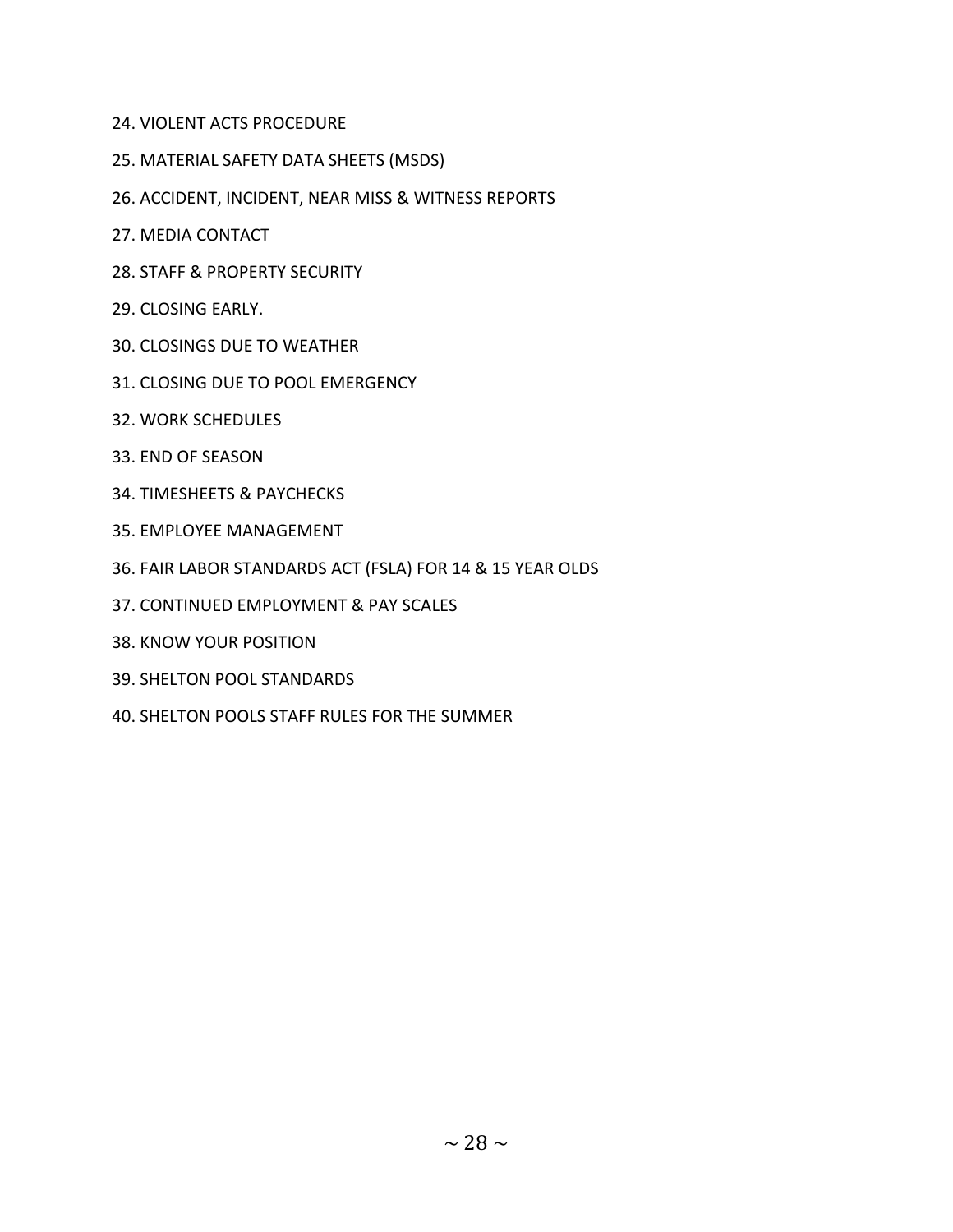#### SHELTON SWIMMING POOL HANDBOOK

#### WELCOME

Congratulations, you are now a member of the Shelton Swimming Pool Team! Your enthusiasm, knowledge, skills, dedication, cooperation, professionalism, and smiling face are what is vital for a successful swimming season. Providing a safe pool and great service are our highest priority. This handbook, along with in-service trainings and management support, will help provide you with the knowledge and confidence to make our staff and pool excel!

Welcome to the team. We hope your summer is fun!

The Shelton Board of Trustees, and The Pool and Park Committee, reserves the right to change, add, or discontinue any policy describe if it is considered in the best interest of the Village and/or its employees.

The Village of Shelton recognizes the state of Nebraska's "at-will" employment rule. Either party in the employment relationship, the Village of Shelton or the employee, may terminate the employment relationship "at will" with no liability to either party.

#### 2. HOURS OF OPERATION

To be determined each season

Holiday Hours (July 4th) Immediately following the parade, approx. 2 PM-5:00 PM

#### 3. PRIVATE SWIM LESSONS

a. Guards and other staff members can teach private lessons during public swimming hours. Staff must be off duty to provide private lessons during regular pool hours. Lessons are to be arranged directly between the guard and interested party. Each student will be charged regular admission to take private lessons. Private lessons may also be given by guards and staff members during off hours if a manager is present, or if the person providing the lesson has their pool operator certificate. A manager shall not come in just to be there to fill this requirement.. If a Private lesson is given during off hours by a guard or staff member & they require a manager to be with them, they will be required to pay a rental fee of \$5 per lesson plus the manager's pay. Guards and Staff members are in total control of what they charge for Private lessons, so they may adjust their fee requirement to meet this extra charge.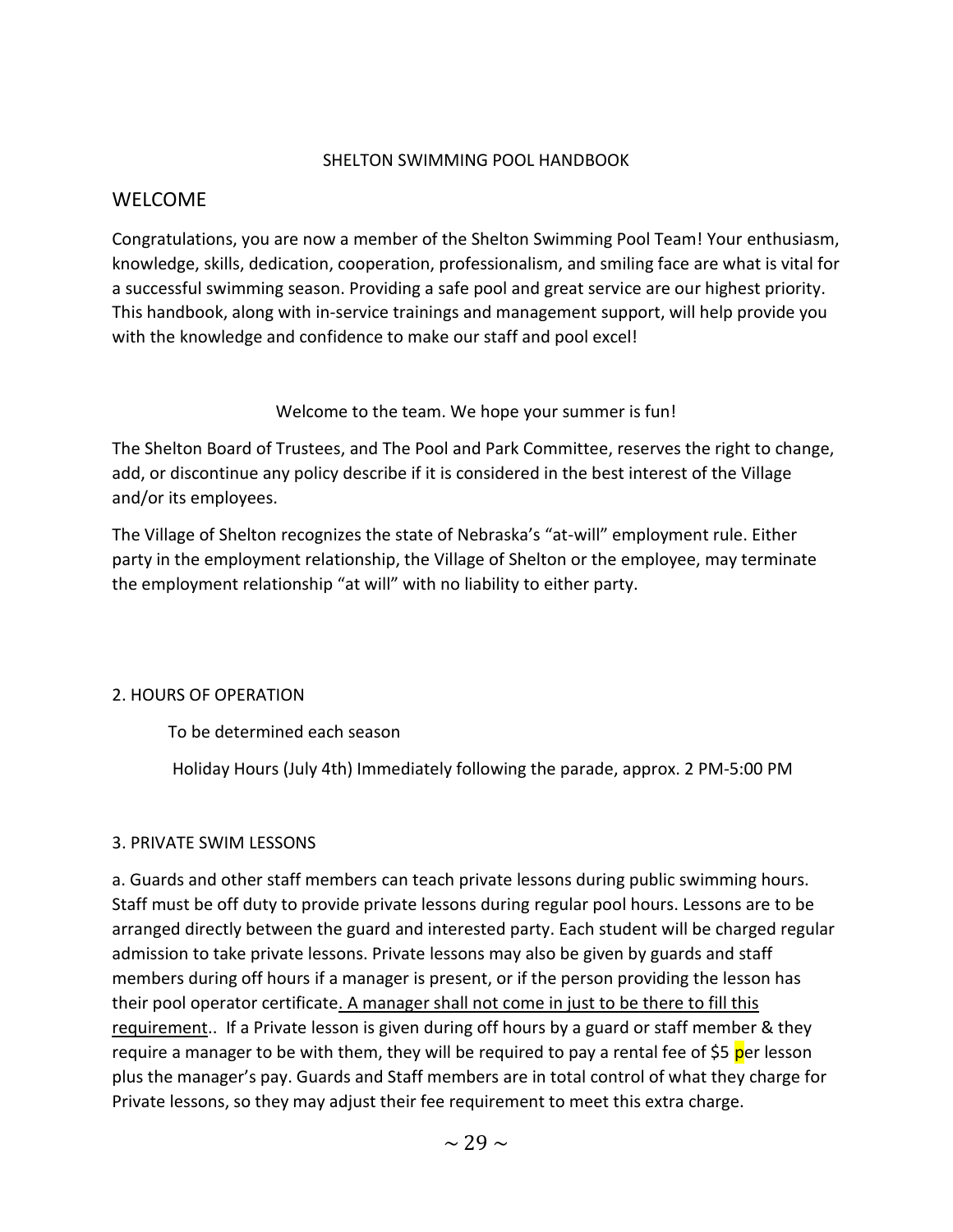#### 4. PARTIES & RENTALS:

Shelton pool may be rented for Private Parties during times other than regular open hours. Prices are: \$75 for up to 50 people, \$100 for 51-100 people, & \$125 for over 100 people.

#### 5. SHELTON POOL ADMISSION PRICES:

SEASON PASSES – Prices set each year

Five and under - free

Six and  $up$  – daily fee

Season passes (family or individual)

(Family Season Pass) Immediate family members only. Aunts, uncles, cousins, babysitters, and sons or daughters older than 18 living outside of the home are not considered immediate family. If ever in doubt, ask a manager.

SIGN-IN SHEETS: Make sure that everyone gets signed in, even the 5 & under.

#### 6. TELEPHONES

• The telephone at the pool should only be used for emergencies, business and staff or patrons needing to make quick calls.

• Staff answering the phone should do so with a courteous voice and begin by saying: "Hello, Shelton Pool, this is (staff's first name), may I help you?"

• All personal messages for staff should be taken down in note form (name & phone number) with the caller being told the staff will return their call as soon as possible. Staff SHOULD NOT be called from their guard chair for a phone call.

• While a caller is waiting on the line they can hear what is being said in the office. Be very aware of what is said and how loud it is said.

• Cell phones may not be used anywhere on the pooi deck. They ARE NOT to be brought onto the guard chairs. If cell phone usage ever distracts employees for their assigned duties, employees will be banned from bringing them to the pool.

#### 7. PUBLIC ADDRESS SYSTEM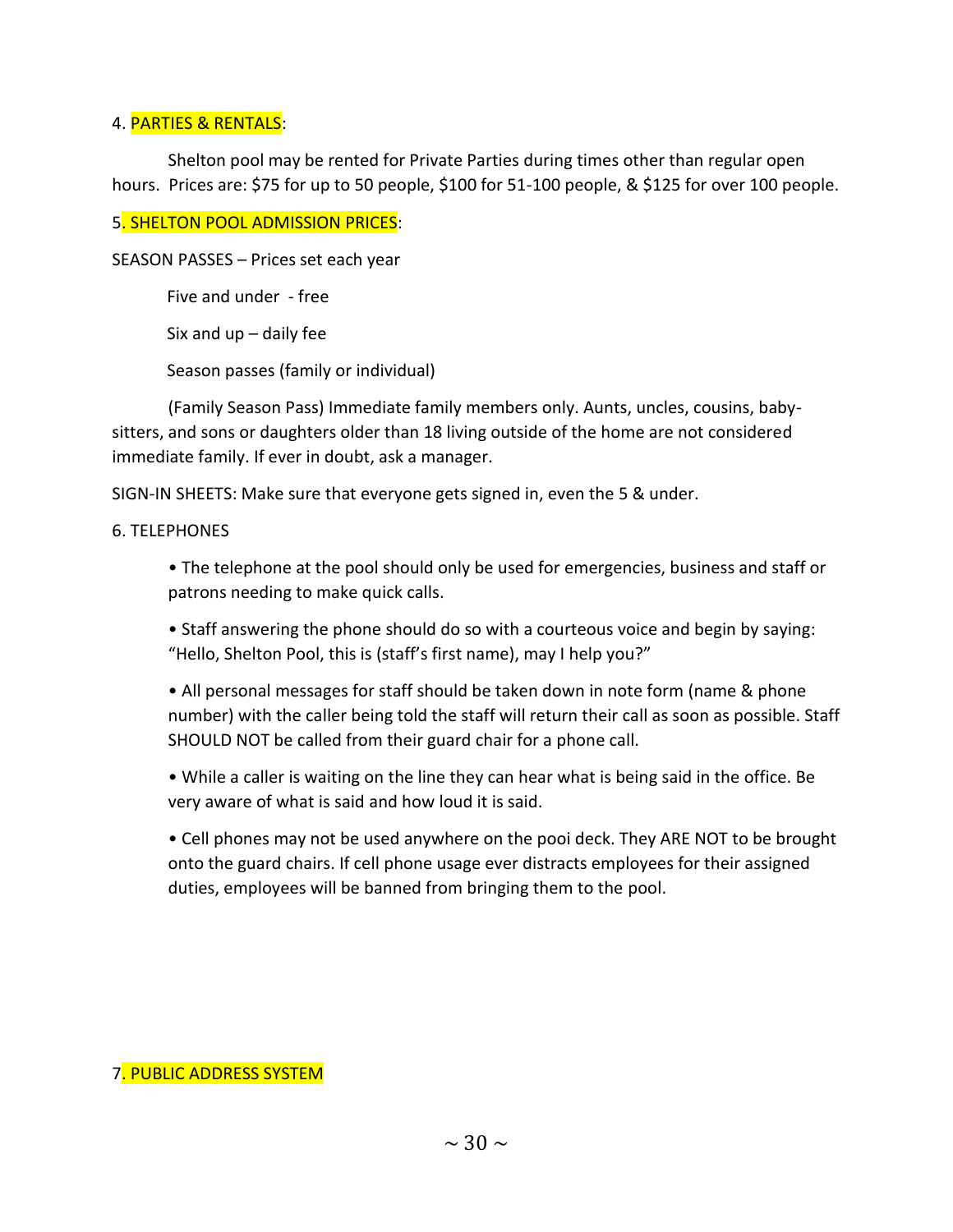• The PA should be regarded as a tool to assist with pool regulations, patron paging emergencies, evacuations, and rest break announcements.

• The PA should not be used to page patrons unless in the judgment of the manager that it is necessary. PA announcements should be done with a friendly tone of voice. Please be aware of background conversations.

#### 9. REST BREAKS

• A 10-minute rest break will be held each hour. The water MUST be cleared before the break begins.

• All guards are to remain at their assigned stations until the pool has been entirely cleared.

• Guards are to use the rest break time to check and spot clean restrooms, shower areas, and deck, help with office duties/concessions, etc. Managers will assign tasks as needed. IT IS IMPORTANT THAT BREAKS DO NOT EXCEED 10 MINUTES.

• Guards should be back at their stations and ready to guard NO LATER than 10 minutes after the start of the rest break. NEVER make the "you may now swim" signal (long whistle) until all guards are in place!

#### 1O. LOST& FOUND

All lost and found items should be taken to the appropriate area unless there is some way of identifying the owner, in which case he/she should be contacted. Items should be kept at least one month before being taken to the Goodwill. Patrons wishing to retrieve a lost and found item must first describe it. Staff is expected to keep lost & found neat and organized.

#### 11. FRONT DESK/BASKETROOM

The front desk/basket room is for on-duty staff only. Guests, family members and offduty staff members should not be in this area. Guests are not allowed to loiter at the front desk. This area must be kept clean and organized at all times. The appearance and operation of the front desk determines our guest's first impression of us. Please make it a good one!

#### 12. LIFEGUARD REQUIREMENTS

a. Lifeguards should remain in good physical condition in order to maintain and improve their strength, which is needed to make a deep-water rescue. Lifeguards should be able to swim 300 yards when asked to do so by a manager. If a guard is not capable of doing this if asked they will be placed on probationary status until they are able to meet this requirement.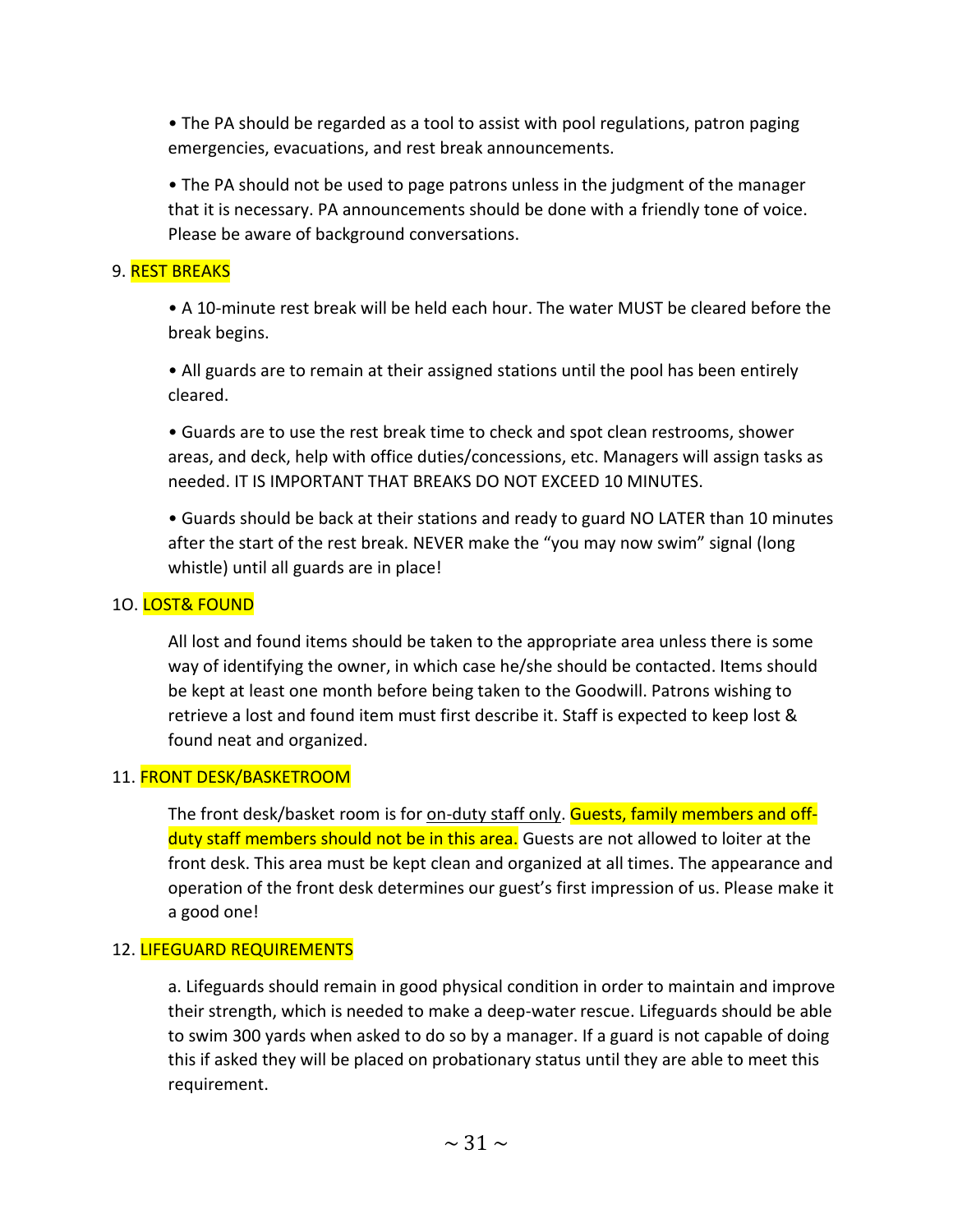b. On occasion, management may perform spot checks on pool staff. This will consist of a quick verbal or physical test to show knowledge of necessary job duties, these checks help management and staff members evaluate future training needs. Failure to pass a spot check that involves required knowledge (Rescue Techniques, CPR, First Aid etc...) could result in immediate removal from duty and suspension.

c. Because many of the skills that you were hired for are seldom used, Shelton Pool feels that it is important that we review, practice and update these skills through in-service trainings. All staff members must attend every in-service training that is scheduled. Each of these trainings is MANDATORY. Meetings will include, but not be limited to Emergency Action Plans, Surveillance & Rescue Techniques, First Aid, Pool Safety, Staff Relations & Teamwork, Pool Maintenance & Upkeep, and Customer Service.

#### 13. STAFF UNIFORMS & HYGIENE

a. The Shelton Pool requires that staff wear the uniform required at all times when on duty. Lifeguards/Managers are required to wear their whistle, lanyard and staff suit while on duty. Staff members must supply their own whistles, the "uniform" is intended to clearly identify staff so as to command respect the position deserves, and to clearly identify the person to whom the public should turn if an emergency should arise. If the weather is poor and there are not enough staff sweatshirts to go around, the manager may authorize other clothes to be worn.

b. The uniform will be worn as designed. This means swim bottoms will not be rolled down; shoulder straps will stay on top of the shoulders; and any other uniform adjustments will not be permitted. The uniform is also not to be altered or defaced in any way.

c. Staff members are encouraged to wear a hat or visor. However, hats and visors must be pre approved by a manager. Generally, only plain colored hats without extravagant logos or designs will be allowed. They MAY NOT be worn backwards or to the side.

d. Staff should always come to work clean and well groomed. This also includes a clean and orderly uniform. Management has the right to ask staff to remove any item that is not part of the issued uniform. They also have the right to send a staff member home if they do not come in the proper uniform.

e. Staff is responsible for bringing their own towels to work. Shelton Pool does not provide towels for the Staff, this is your responsibility to do so.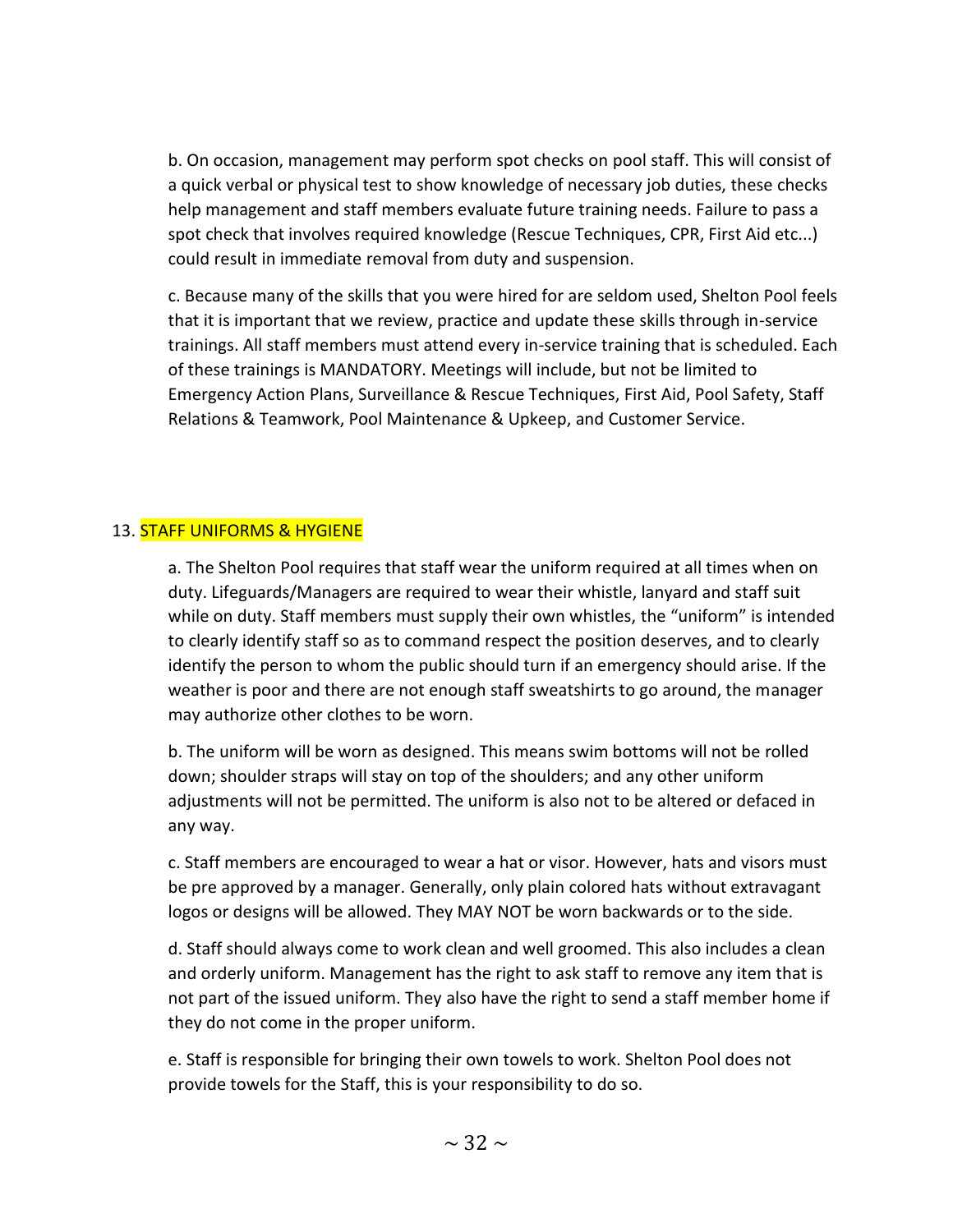#### 14. **SUN PROTECTION**

a. Sunglasses with UV coating, hats that cover the top of the head, ears & nose, and a minimum of 15 SPF sunscreens are STRONGLY recommended to be worn by all Staff when in direct sunlight. Staff members should bring these items every day, at their own expense, when they come to work. These items are not provided by the Pool/Village.

#### 15. JEWELRY, PIERCINGS, TATTOOS & HAIRSTYLES

a. For safety reasons, jewelry & piercing that negatively affect your job are not to be worn by staff while on duty. This jewelry includes facial piercing in the nose, lip, and eyebrow. Hoop piercings are also prohibited because this can be dangerous to both rescuer and victim. Besides belly button studs, no other visible body piercing is allowed.

b. Jewelry, piercings, tattoos & expressive hairstyles for on duty employees must be conservative, in good taste and not conflict with any job related safety standards. Tattoos that depict sexual innuendos, violence or any other socially unacceptable image must be covered up.

#### 16. OFF-DUTY

a. When staff members come to swim when they are off duty, they should have their own suit on, not the staff uniform. Wearing a staff uniform implies to the public that you are on duty and this would not be consistent with lounging on the deck or doing anything else that would lead the public to believe that you were not performing appropriately. Staff will be expected to obey ALL POOL RULES and behave in a way that positively reflects Shelton Pool & the Village of Shelton.

b. Staff uniforms should not be worn to personal functions that could negatively represent the Village of Shelton or The Shelton Pool. This includes any clothing with the Pools logo on them.

#### (

#### 17. SMOKING/TOBACCO USE

a. Shelton Pool employees may not use tobacco products while on duty, in uniform or near the Pool or Shelton Park.

18. POOL OPENING DUTIES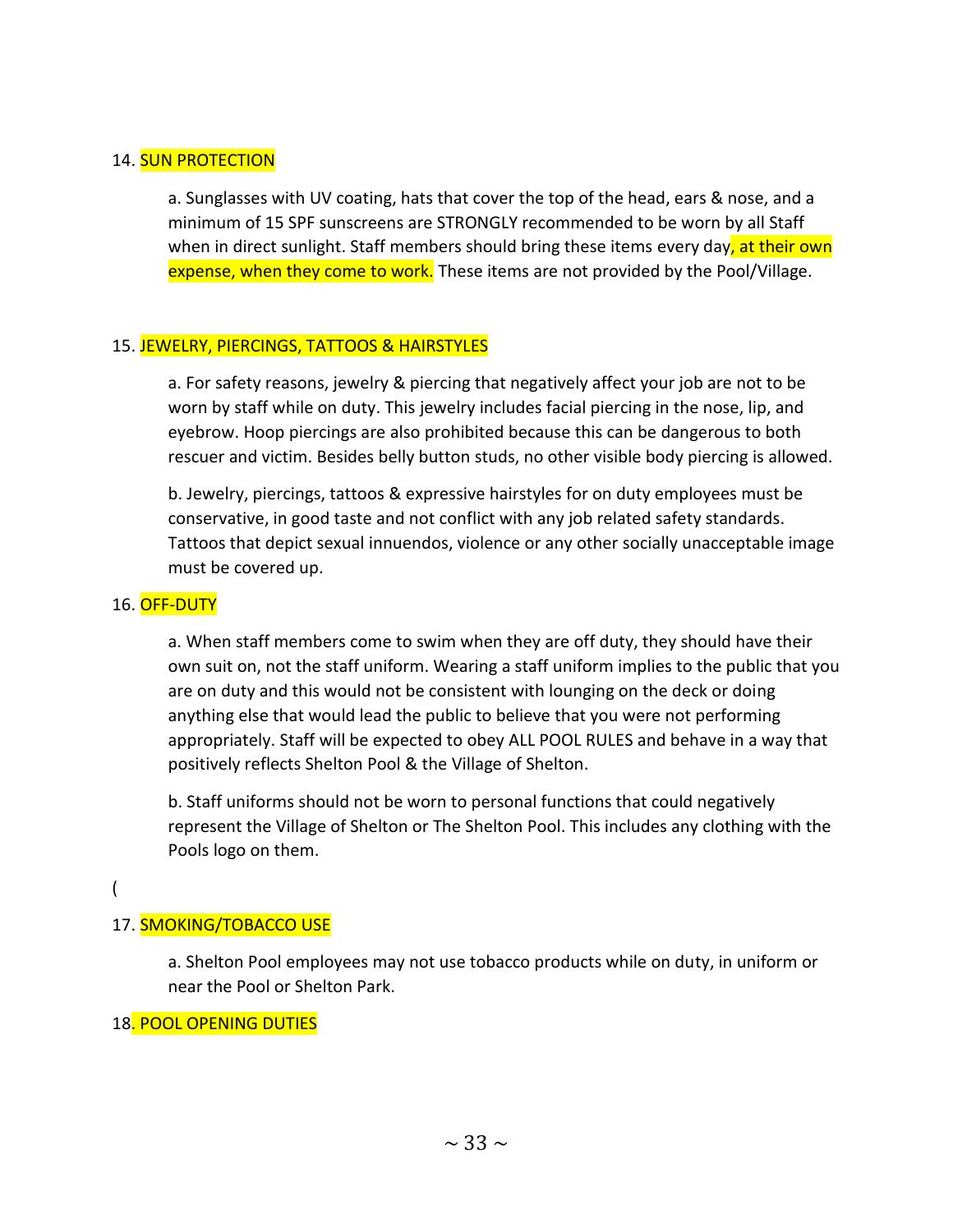a. Staff is scheduled to arrive 30 minutes before the pool opens. Managers should arrive earlier if pool is in need of being vacuumed. It is VITALLY IMPORTANT that ALL STAFF arrive on time and work cooperatively, efficiently and effectively.

b. Staff members should arrive having already eaten their lunch (do not bring your lunch to eat on pool time when you should be preparing the pool to open!) Dinner break is 1 hour long and this is plenty of time to eat your meal and get back to work -ready to work....do not expect to come back to work and eat your meal on pool time.

c. Lifeguards should sweep the deck, hose the deck as needed, clean skimmer baskets, net the pool, (this also includes the baby pool), check bathrooms to make sure they are clean and ready to go, check bathrooms to make sure there is soap-toilet paper-trash can liners etc., sweep sidewalk on front of pool (especially if village personnel have mowed), sweep sidewalks surrounding the outside the pool fence (again-especially if village personnel have mowed),water plants, umbrella's out as needed, apply sunscreen, etc.

d. Managers should check to see that duties by lifeguards have been done, sign in sheets are ready to go, money is in drawers, unlock baby pool gate & slide-office window, check chemicals & document, check filter room and make adjustments as needed (backwash/chlorine/etc.), vacuum pool if needed.

#### 19. POOL CLOSING DUTIES

a. Lifeguards should bring in guard tubes & umbrellas, clean bathrooms (toilets cleaned and flushed with bowl cleaner after all patrons have left the locker rooms), sinks and mirrors scrubbed and shined with Windex, disinfect/ rinse & squeegee floors / decks, clean drains out, empty trash /replace liners, stack deck furniture, pick up trash in front of office, etc.

b. Managers should oversee guard closing duties, attend to any chemicals that need to be added (chlorine-acid, etc.), prepare new sheets for the next day (sign in/pay cards, chem. log, etc.). Count money, record it & prepare for deposit, initial pay cards, lock slide/baby pool/office window/filter room & all doors before leaving.

#### 20. RULE BOOK

#### a. AGE LIMITATIONS

(1) Children six (6) years of age & younger must be accompanied by a person, age 14 or older, always.

(2) Only children 5 & younger will be permitted to use the baby pool.

#### b. SWIM ATTIRE & HYGIENE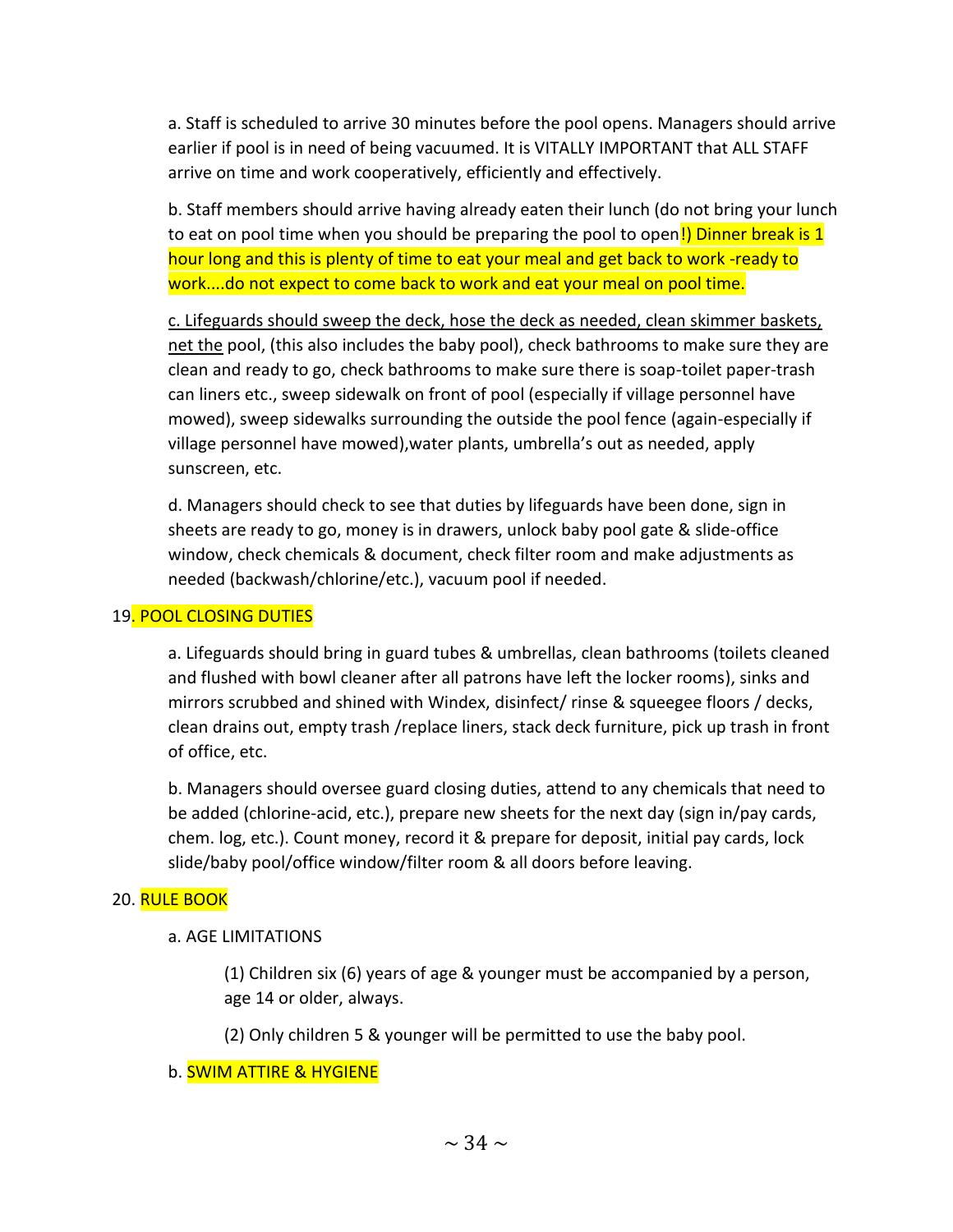(1) All patrons must use the restroom & take a complete shower before entering the pool.

(2) Patrons having an obvious communicable disease, open sores, ear, eye, nose, or throat infections will not be admitted into the pool.

(3) Appropriate swimwear must be worn at all times. Cut off pants or jeans are not permitted in the pool.

(4) Children who are not toilet trained must wear a swim diaper.

(5) T-shirts are not permitted in the water unless the swimmer has a doctor's written consent or approval from pool management.

(6) Street shoes should not be worn on the pool deck. Deck shoes (aqua shoes, sandals, etc...) will be permitted with the manager's approval.

(7) Management is not responsible for lost, stolen, or damaged property that is not kept in a basket in the basket room.

NOTE: These rules also pertain to staff members. EX.-if a staff member shows up with open sores/eye nose or throat infection/or any communicable disease, etc.- they will not be allowed to work until it is deemed ok by management.

#### c. FOOD & DRINK

(1) Food and drinks must stay in the designated area.

(2) Glass containers (including fingernail polish) or sharp utensils, tobacco or alcohol products are not permitted in the facility.

#### d. SAFETY RULES & EQUIPMENT USE:

(1) To avoid slipping, patrons must walk, - no running.

(2) Patrons may not hang on ropes or buoys (3) Patrons should refrain from playing on or diving off ladders

(4) Patrons may only dive in water exceeding 5 feet.

(5) Unless otherwise approved, only Coast Guard approved personal floatation devices are permitted in the pool and children using such devices MUST be supervised at all times!

(6) Patrons are permitted to use soft, pliable balls, such as Nerf balls. However, hard objects, such as tennis balls-footballs are not permitted in the pool. If pool becomes extremely crowded, the use of any objects may be limited by staff.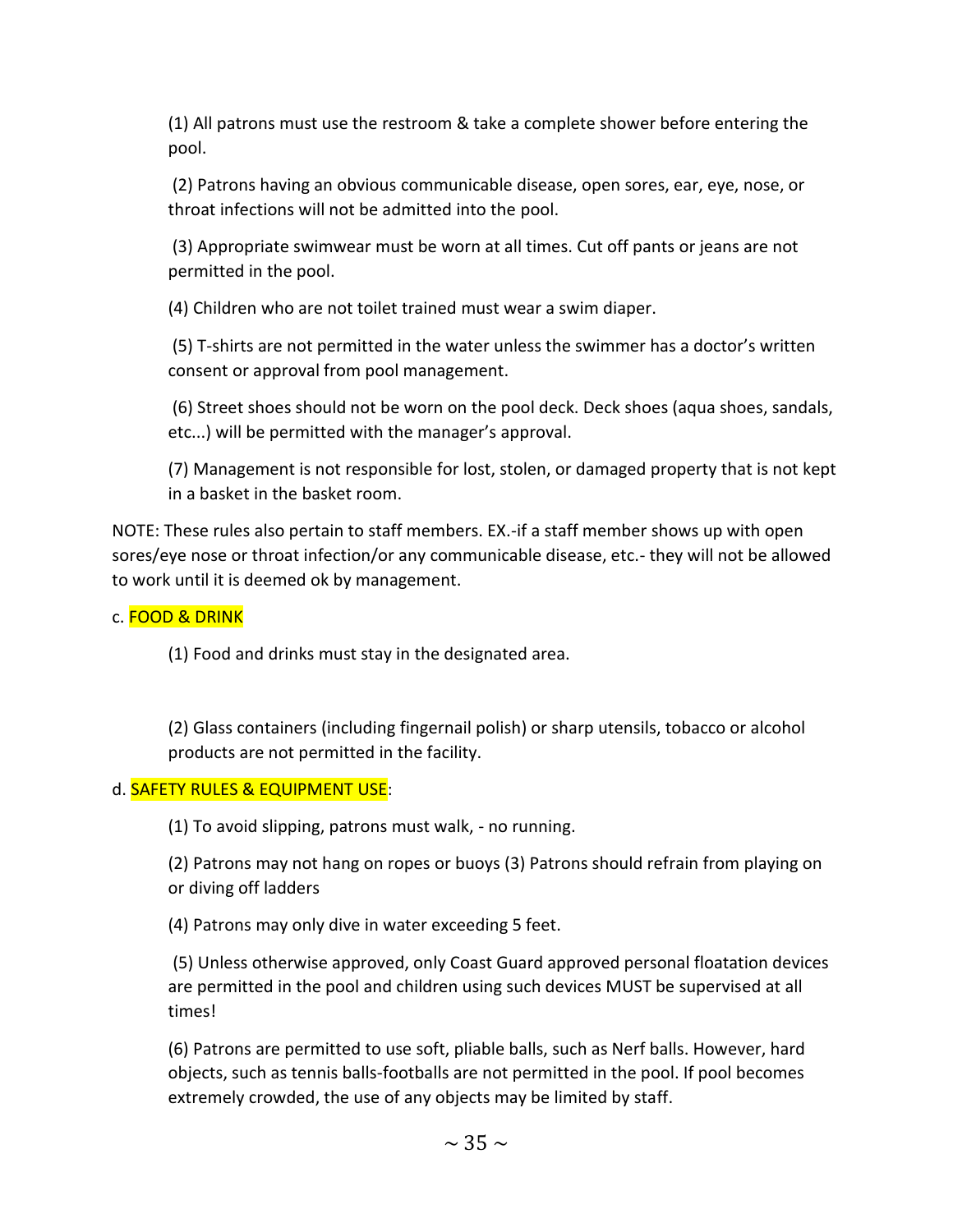(7) ONLY POOL STAFF is permitted to use the rescue equipment, first aid supplies, and the lifeguard chairs.

#### e. CONDUCT

(1) Rough play such as dunking, wrestling, throwing people, shoulder rides, or unwelcome splashing are not permitted. Pool management reserves the right to limit or prohibit any behavior that may lead to personal injury or property damage.

(2) Behaviors such as using foul language, fighting, or threatening/harassing other patrons or staff are not permitted and strictly enforced.

(3) Spitting water, blowing nose, or any other similar activities in the pool are strictly prohibited. (4) Pool managers have the authority to eject patrons from the pool and its ground if the patron severely or continually breaks pool rules!

#### f. POOL CLOSINGS

(1) If there are less than 10 swimmers after 30 minutes of the pools opening, the Pool Manager has the authority to close the pool

(2) The pool may close or its use limited at any time because of weather, operational difficulties, or overcrowding at the discretion of management. In case of lightning, the pool will remain closed for 15 minutes after the last sighted bolt or audible claps.

#### g. DIVING BOARD RULES

- (1) Use caution when diving. Head and cervical injuries can result from improper diving.
- (2) Due to depth of pool, users must have proven swimming ability to use diving boards.
- (3) Only one person is permitted on the diving board at a time.
- (4) One bounce only.
- (5) Diver must be to poolside or clearly out of the way before the next diver may go.
- (6) Handstands, cartwheels, or sitting on board is not permitted.
- (7) Swim to nearest side after the dive.
- (8) Patrons may not swim under the boards.
- (9) Patrons may not move the fulcrum.
- (10) Inward dives or gainers are not permitted.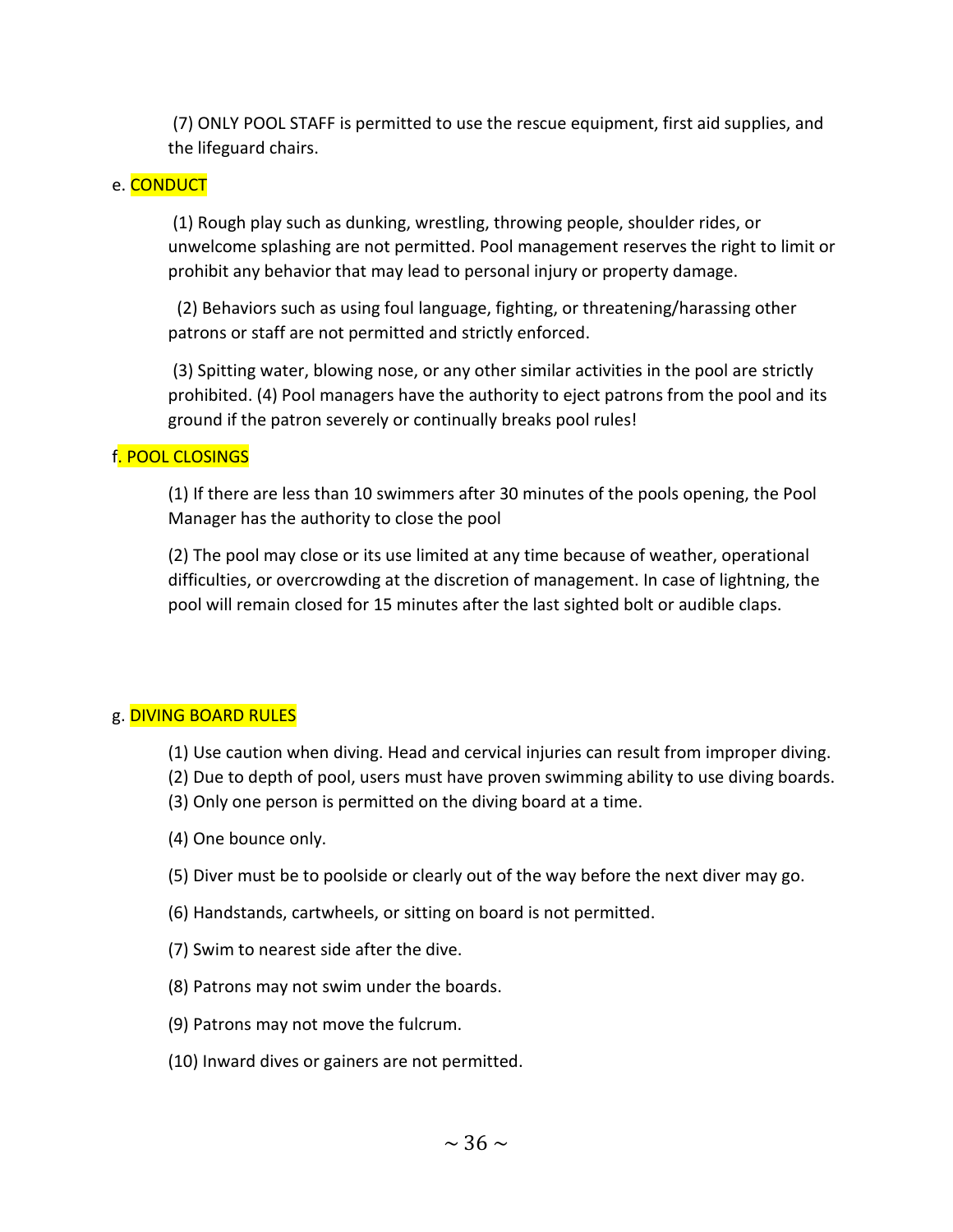NOTE: Patrons who begin to ascend or have made it to the top of the high board and have become frightened should be allowed to come back down via the ladder. However, they should not be allowed to descend the ladder by themselves. If the patron has made it past the safety of the guardrails the patron should not be allowed to return to the guardrails. The patron should be encouraged to jump off the board. Make sure that they must jump straight off. Turning around on the board is extremely dangerous and should not be allowed. If the patron does not exit the board in about 5 minutes or the guard feels that the patron is in danger, they may assist them to safety. If this happens, the guard should clear the dive well, exit their chair (don't forget to 2 tweet), and assist the patron to safety.

#### h. WATERSLIDE RULES

(1) Only one person on each platform at a time

- (2) Only one person may slide at a time.
- (3) Patrons MUST go down the slide feet first & on their backside
- (4) Stopping on the slide is not permitted

(5) Exit splashdown area immediately and swim to the ladder or under the rope

(6) Standing up, curling in a ball, or rolling over when going down the slide is NOT permitted

(7) Pregnant women are not permitted to use the slide

(8) Jewelry, eyeglasses, goggles, floatation devices, etc. are prohibited

#### i. STAFFING THE WATERSLIDE

(1) The guard at the bottom of the slide should be in the water with a rescue tube unless otherwise authorized by the manager. The splashdown area should be kept clear and people entering the water from the slide should be assisted as needed. The slide attendant should not let the next person go until receiving a signal from the guard stationed at the splashdown area. The slide attendant should help people into the slide as needed and make sure they are sitting down feet first. The top deck will be watched so as not to get overcrowded. The bottom guard should alert the slide attendant if there are problems. The manager can eject patrons who break slide rules from the pool.

#### j. SLIDE HAND SIGNALS

(1) To help communicate between Slide Attendant & the splashdown area guard, the following hand signal will be used:

(a) THUMB UP-Guard ready to receive patron.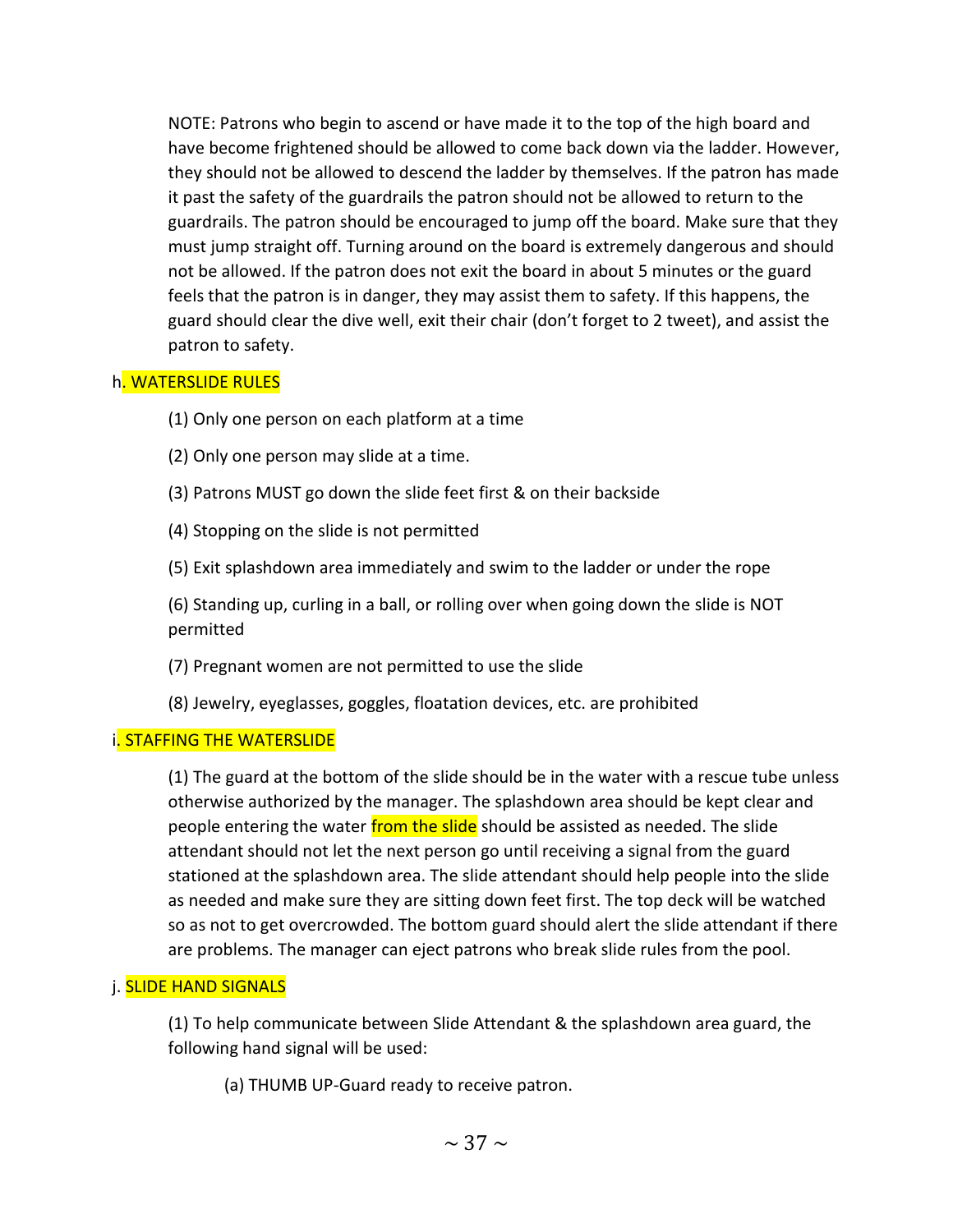(b) OPEN HAND-Stop patrons from coming down slide.

(c) PALMS 6" APART-Small child coming down slide, be ready.

(d) ROTATING HAND OVER HAND-Patron turning over in slide.

(e) TWO FINGERS TOWARDS EYES-Watch water carefully

(f) TWO FINGERS UP-Adult & Small Child coming down together

#### k. ENFORCING RULES & STAFF COMMUNICATION

(1) As a part of the Shelton Pool Staff, the most effective ways you may ensure the safety of the patrons is to enforce the pool rules. Consistent enforcement of rules by the staff is very important. To be consistent, it takes management supervision, staff communication, and the desire to be professional. Always be conscious of your body language, tone of voice, & choice of words when enforcing rules. Safety is the primary concern, but good public relations should also be promoted.

#### (2) Whistles:

(a) ONE TWEET=Normal patron rule infraction

(b) TWO TWEETS=Staff needs assistance or guard leaving chair, manager respond (c) THREE TWEETS=Emergency in progress, start emergency procedures.

(d) ONE LONG TWEET=Clear the pool; all patrons must exit the water immediately. Also it allows patrons to reenter the pool after a break.

#### L. REPRIMAND OF PATRONS

(1) Lifeguards can recommend the ejection of a patron from the pool (2) Lifeguards need to tell the manager about the problem before the ejection can happen. Remember only managers may eject patrons. (3) Managers/lifeguards need to fill out a note card about the situation (in case of multiple occurrences) and put the card in the "Reprimand Box"

#### m. RELIEVING STATIONS & ROTATION

(1) Staff should rotate at the predetermined time and pattern set by management at the beginning of the season. It is important that staff be on time when it is their turn to rotate out.

(2) RELIEVING A LIFEGUARD STATION: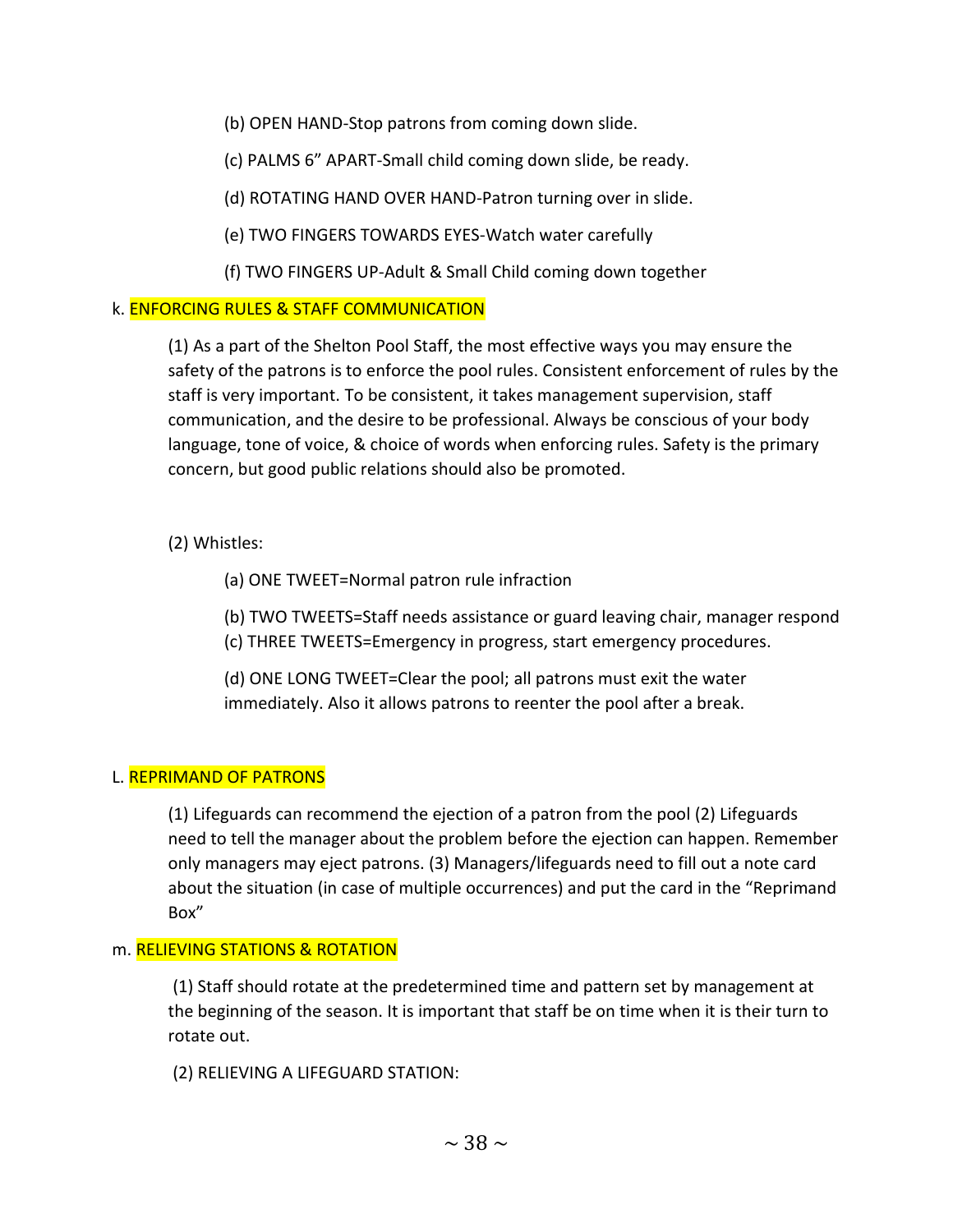(a) Incoming guard should take position next to the stand and observe the area of responsibility for that stand

(b) While scanning the area, the incoming guard signals the outgoing guard on the stand to climb down

(c) The outgoing guard takes position next to the stand and scans the area, then signals the incoming guard to climb up the stand

(d) Ask the lifeguard you are relieving if there is any patrons in the area of responsibility that need closer than normal supervision

(e.) Once in the stand, the incoming guard takes responsibility for the area and signals that the outgoing guard can leave

(f) The outgoing guard should continue to observe the activity in the water and on deck while going to the next station.

**NOTE**: Staff may take water, a towel, and appropriate sun protection to the stations with them. Staff should pick up any trash they see during their rotations.

Break times allow guards to rest, replenish fluids, and apply sunscreen. When on break, guards may not leave the pool without the permission of the management.

#### n. EMERGENCY PROCEDURES

(1) PRIMARY RESCUER:

(a) Alert other staff with three short whistle blasts.

(b) Proceed directly to victim.

(c) Bring with you needed rescue equipment.

(d) Perform necessary immediate life-sustaining care.

(e) Remain with the victim at all times.

#### (2) SECONDARY RESCUER

(a) Assist with victim rescue (if needed)

(b) Communicate needs to manager (if not already alerted)

(c) Occupy post vacated by primary rescuer (if needed)

#### 3) MANAGER:

(a) Move to accident scene.

(b) Assist with ambulance decision.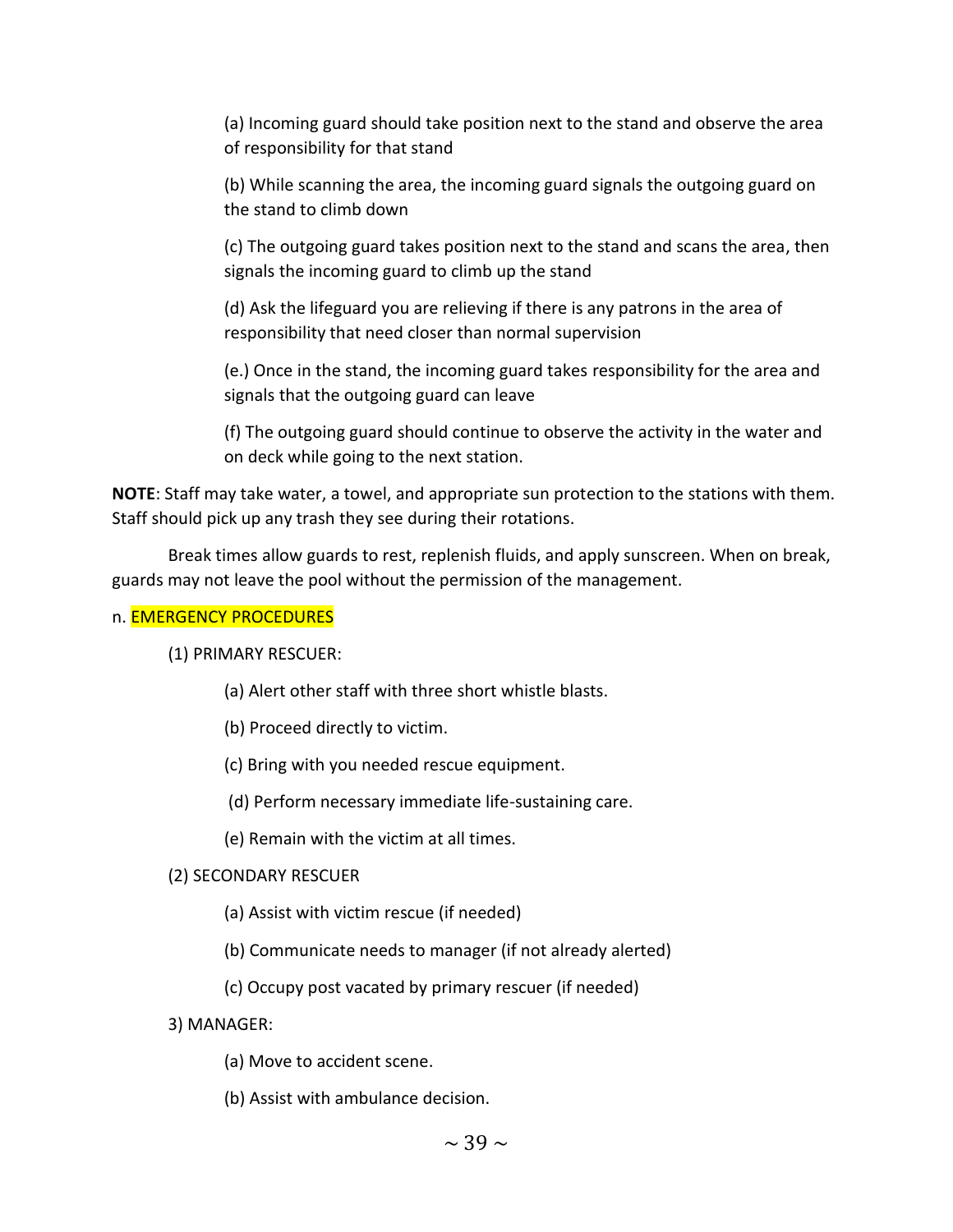(c) Take control of situation.

(d) Release victim to Emergency Responder for transport to hospital.

(e) Make sure victim's belongings are sent with them in ambulance (if possible)

(f) Find out what hospital victim is being taken to.

(4) ON-DUTY GUARDS NOT DIRECTLY INVOLVED:

(a) Relay "Emergency in Progress" to manager

(b) Remain at assigned post and continue guarding your area or area of "primary and secondary rescuer" if no other guard is available to take their post.

(c) Stand by to relay "ambulance needed" information

(d) If ambulance is needed, clear the pool by standing up, raising rescue tube horizontally above your head and giving one long, loud whistle blast and say "clear the pool".

(e) As patrons exit the pool, direct them to area of deck that will not be in the way.

(f) Remain at post until pool is clear

(g) Maintain patron control in area away from victim and emergency access gate (baby pool)

(h) Make no comment about situation to the public or media.

(5) MANAGER:

(a) Dial 911

(b) Use the Emergency Script for your pool. Don't hang up until dispatcher tells you to

(c) Announce an "Emergency Safety Break" on the PA system.

(d) Close front doors, and stop admitting guests.

(e) Lock front window

(f) Contact a Pool Board Member.

(g) Having reached someone on that list, do as they direct with regard to additional contacts.

(h) Collect victim's belongings if possible.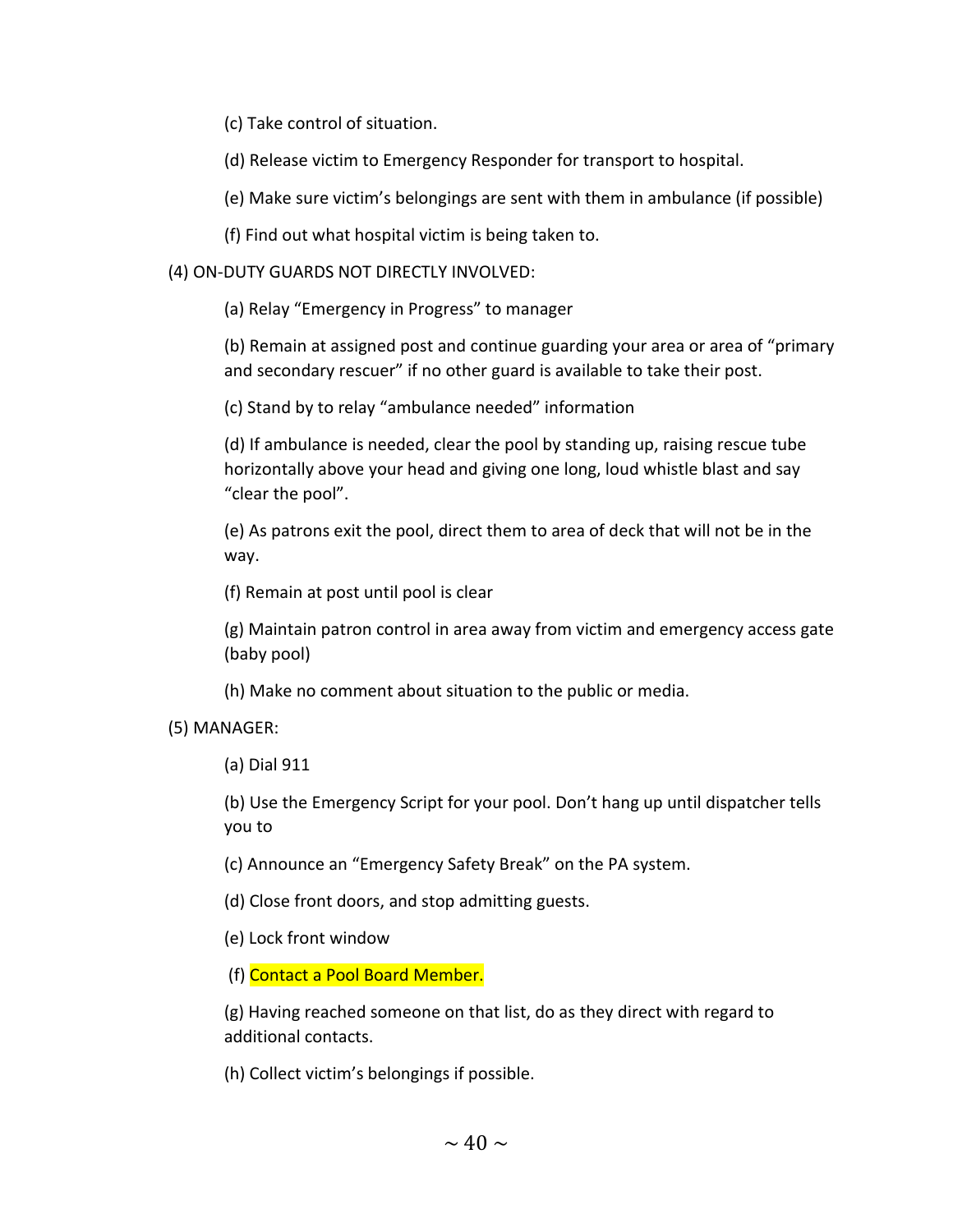(i) Determine identify and family contact information if possible.

(j) Send victim's belongings with them in emergency vehicle.

#### o. IMMEDIATE POST-EMERGENCY PROCEDURES:

(1) Manager:

(a) Contact parents/family of victim informing them of accident and victim's location.

(b) Collect names, address, and phone numbers of two or three witness (as necessary).

(c) Make pool closing or re-staffing decision.

(d) If re-staffing, call off-duty guards.

(e) closing, make announcement over PA system

(f) Complete Accident Report with primary rescuer.

(g) Conduct initial debriefing with all involved staff.

(h) If pool is reopened, make sure pool has all rescue equipment. Meet with all staff involved.

(i) Meet with media if necessary.

#### (2) PRIMARY RESCUER:

(a) Move to quiet, isolated place.

(b) Complete Accident Report with manager

(c) Meet with Management & Pool Board for initial debriefing.

#### (3) LIFEGUARDS:

(a) Refrain from comments about accident to public or the media.

(b) Do not talk with other staff about accident where the public can overhear you.

(c) Supervise patrons as they vacate the pool if closing announcement is made.

(d) Continue supervising patrons on deck until relieved, if pool is to reopen.

(e) Meet with manager prior to returning to lifeguard duties.

NOTE: If pool is closed due to the emergency we will issue 'rain tickets' for anybody that requests one.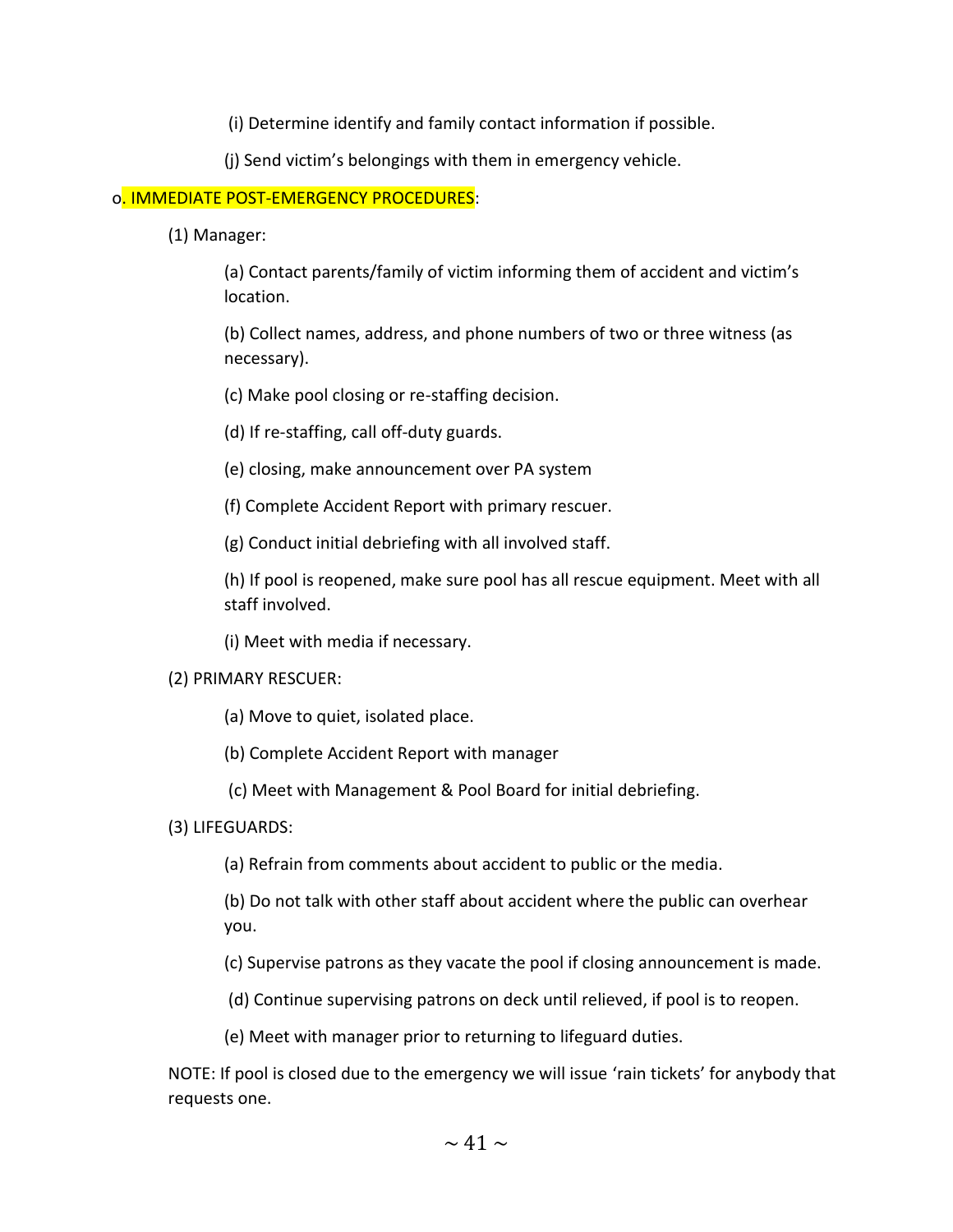#### p. PROVIDING FIRST AID:

(1) Patrons or staff needing first aid should receive immediate attention by staff. Our first aid kit has all the necessary supplies as required by the State of Nebraska. Pool managers will inventory supplies daily. Any injury where blood or bodily fluids are present, make sure to follow Exposure Control Plan. The pool manager should be called for assistance if necessary.

#### q. EXPOSURE CONTROL PLAN:

(1) When giving first aid, working with bodily fluids, or cleaning, always wear the protective equipment, such as rubber gloves. Always wash equipment/objects that have been soiled by blood or other bodily fluids with chlorine bleach solution. Throw away all soiled gloves, gauze pads, or other disposable materials in a separate trash bag labeled for biohazard materials, remove gloves last. Always wash your hands with anti-bacterial soap after cleaning or providing first aid-even if you wore gloves. If you believe that during providing first aid or cleaning that an exposure has occurred, contact the pool manager immediately and take note of the exposure on an employee accident/incident form. Also, be careful in handling sharp objects that you are asked to dispose of such as knives, needles, or broken glass.

#### r. FECAL INCIDENT PROCEDURES:

(1) In cases of know fecal incidents the following steps should be followed

(2) Direct everyone to exit the pool immediately.

(3) Without "making a scene", remove as much of the fecal material as possible using a net or scoop. Dispose of material in a sanitary manner. Clean and disinfect net or scoop (e.g., leave net or scoop immersed in pool during disinfection). Vacuuming fecal materials is not recommended.

#### s. PROCEDURES FOR FORMED STOOL (solid, non-liquid):

(1) Raise free chlorine to at least 4 ppm, while maintaining proper PH. Ensure concentration is found throughout entire pool.

- (2) Maintain a minimum 4 ppm for at least 25 minutes before reopening the pool.
- (3) Ensure filtration system is operating.
- (4) Document incident in Fecal Incident Log.
- t. PROCEDURES FOR DIAHRRHEA (liquid stool)

(1) Raise free chlorine to at least 20 ppm, while maintaining proper PH. Ensure concentration is found throughout entire pool.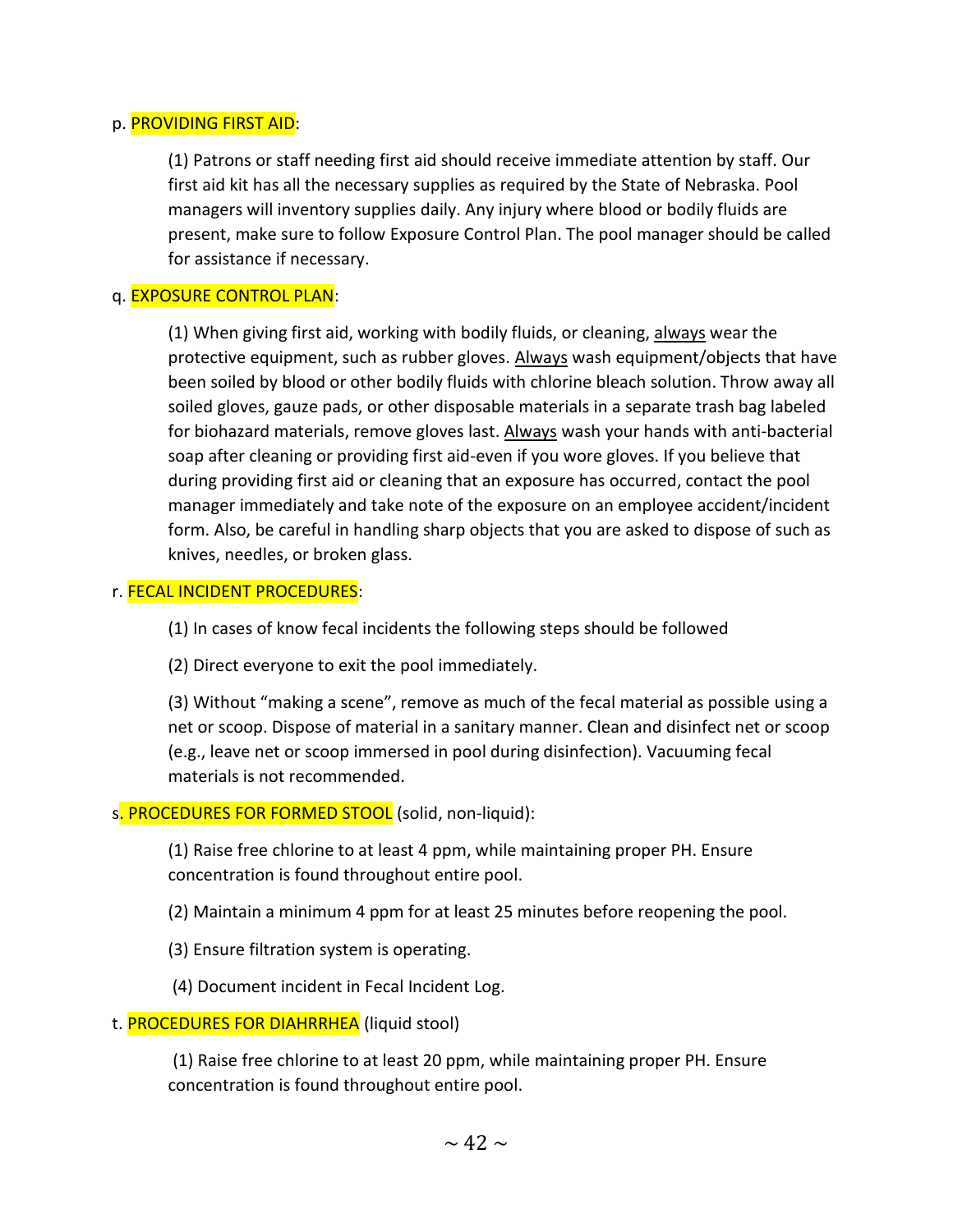- (2) Maintain a minimum 20 ppm for at least 8 hours.
- (3) Ensure filtration system is operating.
- (4) Backwash the filter thoroughly.
- (5) Ensure chlorine levels are returned to normal before reopening the pool.
- (6) Document incident in Fecal Incident Log.
- (7) Information provided by NE Swimming Pool Operators Manual-Attachment #2

#### 21. VANDALISM & THEFT PROCEDURES

a. Depending on the severity of the incident, the pooi manager will call 911, then fill out an incident report & notify a Pool Board Member/or a Village Board Member if a Pool Board Member can't be reached. If there are any witnesses write down their information. Minor incidents may only require Pool Board notification & an incident report. Examples of incidents: stuff thrown in pool, picnic tables or trash cans damaged, facility broke into, equipment missing, guest property damage or items stolen, etc....

#### 22. LOST CHILD PROCEDURE:

- a. When a report of a Lost Child has been made:
	- (1) The Manager should make the "Lost Call Announcement"
	- (2) Secure front doors

(3) On-station lifeguards will first clear and visually search the pool then visually search the surrounding areas.

(4) Slide attendant will check the restrooms. Then begin surveillance for the child

outside facility.

- (5) If the child is not found, 911 should be contacted immediately.
- (6) Complete an Incident Report with any witness information.

#### 23. PEDOPHILE/CHILD ABUSE PROCEDURE:

a. Contact the manager immediately with the description of the perpetrator and their location. The manager will contact 911 and a Pool Board Member. Try to be discreet about your actions as to not scare the perpetrator away before the police arrive. Complete an Incident Report including any witness statements.

#### 24. VIOLENT ACTS PROCEDURE: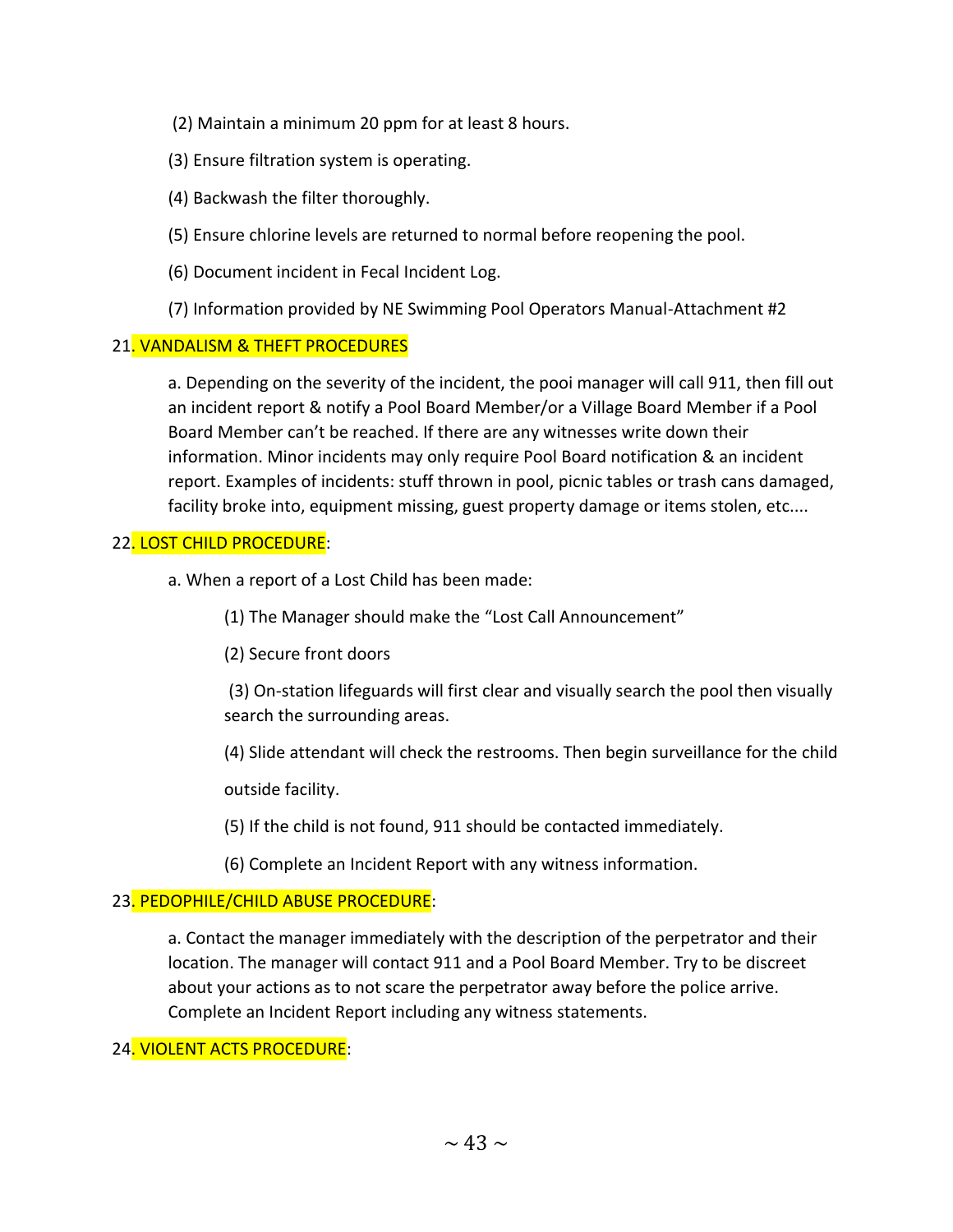a. In any case where there is a threat of violence, staff member should stay clear of the area, do not physically intervene, and contact 911 immediately. If someone calls the pool and gives verbal threat, try to get as much information written down about the threat and the person making the threat. Have someone contact 911 immediately. In some cases, the pool may need to be cleared and guests should be asked to exit the facility via the baby pool. Make sure that a Pool Board Member is contacted and Incident Report is completed with any witness statements.

#### 25. MATERIAL SAFETY DATA SHEETS (MSDS):

a. These are kept in the blue binder labeled "Chemicals" in the white plastic tub. These sheets contain all the necessary information needed to deal with the chemicals that we use at the pool, including the precautions needed to use them and the first aid procedures to use if you are hurt by them.

#### 26. ACCIDENT, INCIDENT, NEAR MISS & WITNESS REPORTS:

a. An accident or an incident report must be completed entirely by the staff member handling the specific situation no matter how minor it may appear. Near Miss Reports should be filled out if a dangerous situation is apparent but did not happen. Signatures are required on accident & incident reports but are optional on Near Miss reports. Staff member completing the form should number the form and note where the accident/incident happened on an Accident/Incident form. If there are patrons who witnessed the incident/accident, have them or help them fill out a Witness Report. All of these reports are admissible in court and should be filled out as factual, legibly and completely as possible. Pool Board Members will be notified in cases of serious accidents or incidents and they will notify the village office.

#### 27. MEDIA CONTACT:

a. Reporters or feature writers may approach pool staff from local newspapers, radio and television stations about pool activities, rescues, or drowning. Refer all inquiries to the pool manager.

#### 28. STAFF & PROPERTY SECURITY:

a. There should always be a staff member at the front desk monitoring the cash register and the pool entrance.

b. Concessions (or other related items) purchased by staff members must be witnessed by management. Stealing from the Shelton Pool may result in job termination and legal prosecution.

c. Ensure that storerooms & mechanical areas are locked or visually monitored at all times.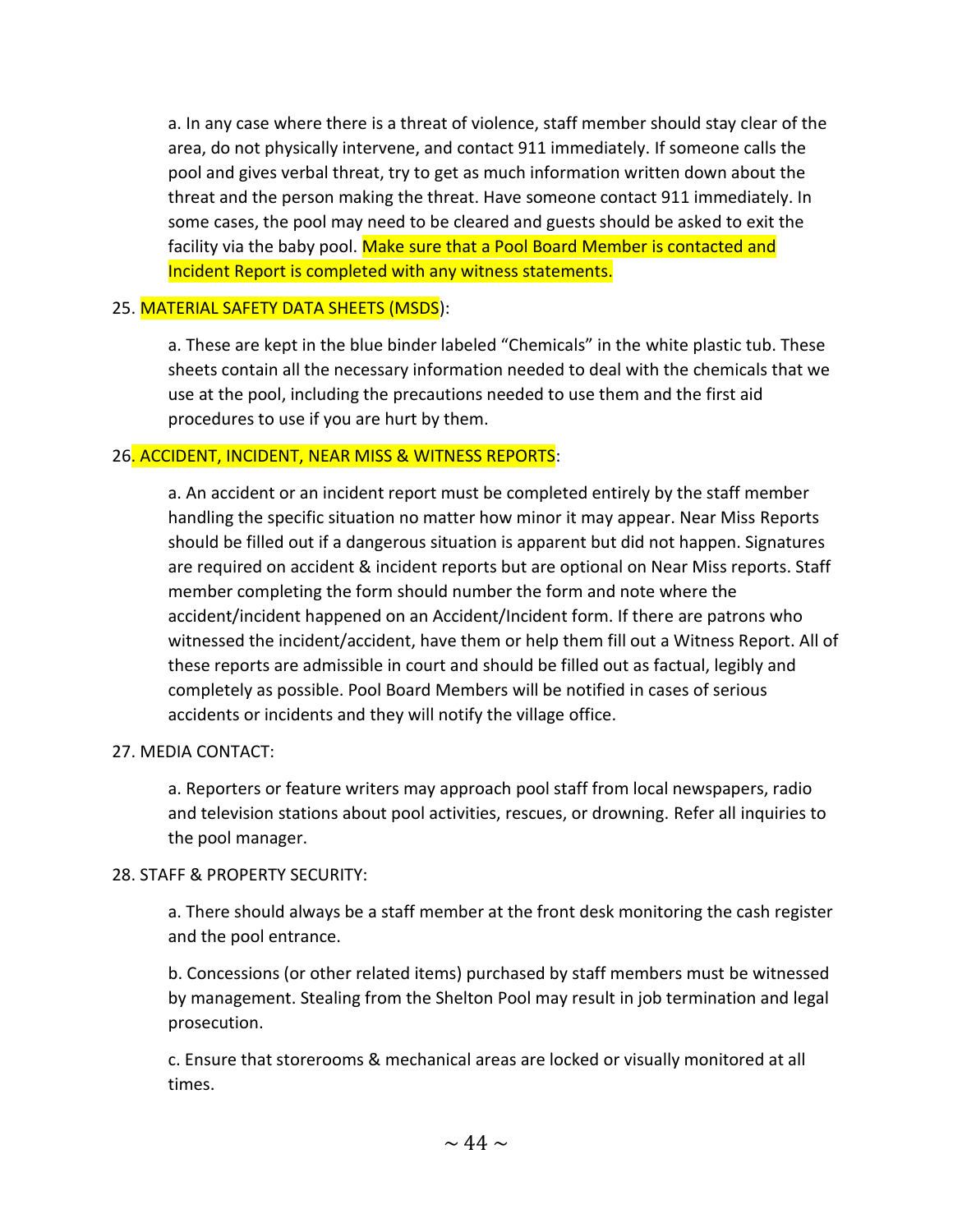d. Personal staff information, like last names, phone numbers, or addresses, should not be given to the public

e. Once all the patrons have left, a staff member should lock exterior doors to prevent the public from entering into the pool area

f. All doors & windows should be locked and all lights should be turned off as you leave each night, this includes mechanical and storage areas. Be sure to check all the exterior padlocks as well.

#### 29. CLOSING EARLY:

a. During inclement weather (rain or cold), the pool may close early if there are less than 10 swimmers after 1 hour of the pool's opening. Assistant Managers should call the Manager to discuss not opening or closing too early. Although the number of swimmers stated above gives justification to close early, managers should take the weather forecast into account. If the pool is closed in the afternoon, staff should still report to work in the evening unless otherwise told by a manager.

b. On cool, rainy days managers have the authority to reschedule staff to stagger their arrival times. The manager should assign staff members who are on duty when the pool is not busy, tasks such as cleaning the facility or repairing equipment.

c. When closing the pool for an afternoon, evening, or the entire day, the managers should do the following:

d. Change the answering machine (remember to change it back after reopening).

e. Post the pool closed sign (remember to take it down when reopening).

f. Patrons arriving at the pool, when the staff knows that the pool could possibly close early, need to be told so and that a refund will not be granted. However, patrons who have been at the pool for less than an hour and are asked to leave early should receive a rain ticket issued by the manager. The manager should initial and date the ticket.

g. When the p001 is closed early for any reasons, staff should stay with unaccompanied children until an adult arrives. Patrons should also be allowed to use the phone.

#### 30. CLOSINGS DUE TO WEATHER

a. All severe weather decisions will be made by the manager. Staff should keep radios tuned to FM 105.9 or 102.3 and have the weather alert on for up to date weather bulletins if in possible severe weather situation. Make sure that patrons are kept up to date on any changing weather situations. Make sure that immediate action is taken in the following situations:

(1) TORNADOES: If Shelton enters a Tornado Warning, the pool is to be cleared immediately and patrons should be encouraged not to leave the relative safety of the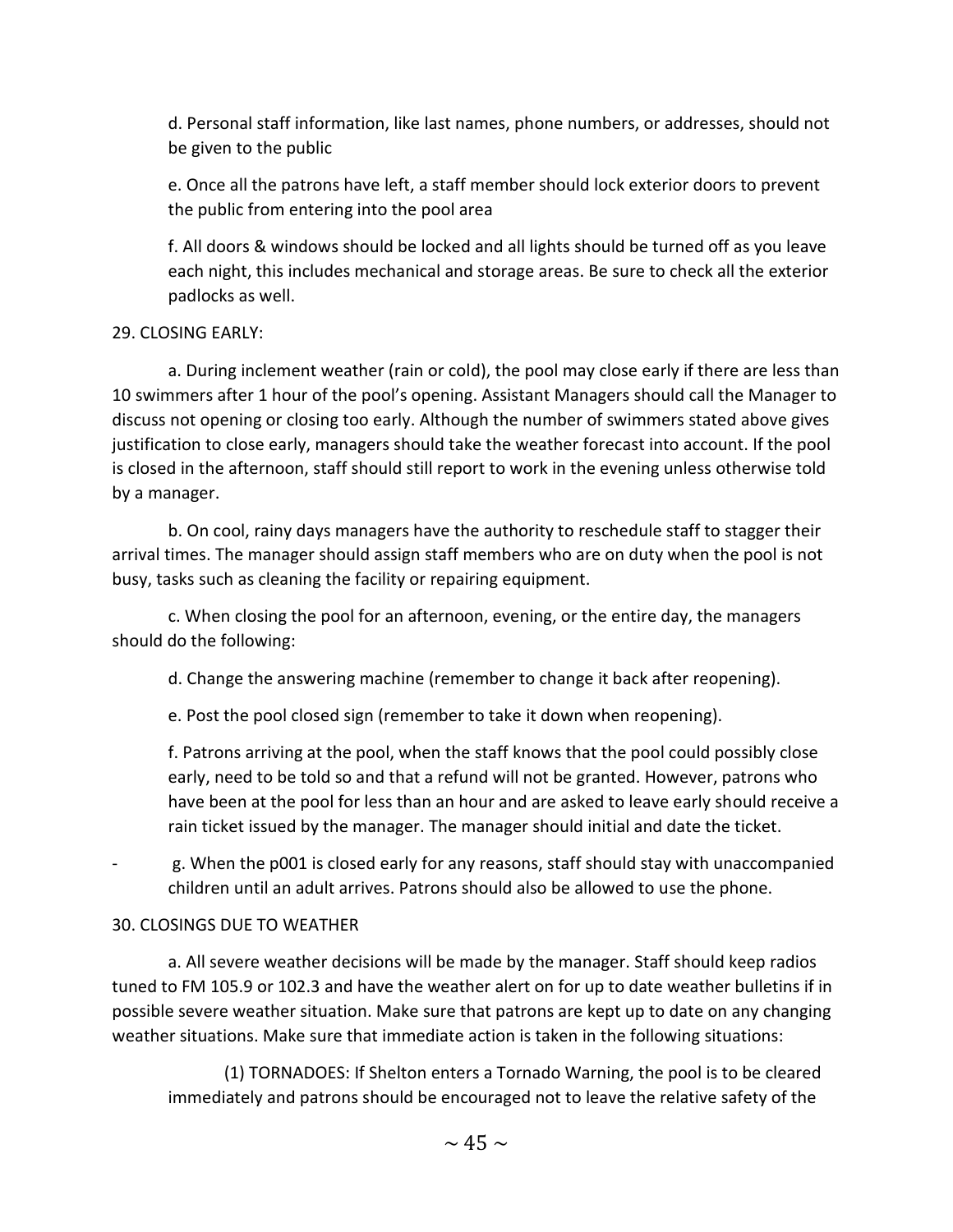bathhouse. Guests who are younger than 18 years old will not be allowed to leave without being accompanied by a responsible adult. Patrons and staff should be directed to move to the safest interior wall and get down, covering their head with towels or other padding.

(2) HIGH WIND: High wind can cause hazardous conditions such as wave action that reduces visibility; staff should clear the pool when visibility is such that a lifeguard cannot see the bottom. Wind may also create potential hypothermia conditions on cool days, especially for small children and elderly guests.

(3) LIGHTNING: Swimmers should be instructed to clear the pool immediately when lightening/thunder is sighted/heard. Swimmers are not to re-enter the pool until 15 minutes after the last sign of lightning/thunder and it is determined safe for swimming by the manager. Patrons are not to use a land line phone or the showers( during this time. They should also clear the decks as well.

(4) RAINSTORMS: In case of rain, staff should clear the pool when visibility is such that a lifeguard cannot see the bottom.

#### 31. CLOSING DUE TO POOL EMERGENCY:

a. SERIOUS INJURY OR DROWNING: In some cases, the pool may have to be closed early because of an incident or accident at the pool. If the pool is ever without necessary equipment or personnel, the pool must close until the pool is restored to operational readiness. This also means that all on duty staff must be of sound state of mind to work after the incident.

b. FECAL INCIDENT: If a fecal incident is discovered, the pool must be cleared immediately, and the seriousness of the incident must be assessed. If the incident is serious enough the pool may have to be closed until the pool is safe to swim in again. \*See "Fecal Incident Procedure".

#### 32. WORK SCHEDULES:

a. Weekly schedules (we usually try to have 2-4 weeks of scheduling posted) are posted in the basket room on the whiteboard. It is a staff member's responsibility to come in and check their schedule. Prior to any scheduled time, a staff member may submit a request for 'time off', but once the schedule is published, staff members must find a sub for their scheduled shifts. (Schedule changes MUST also have manager approval). If the staff member is unable to find a sub they will be required to work their scheduled time.

b. Only individuals currently on payroll may be used as substitutes. If a staff person gets a sub, that person cannot take their hours back (unless otherwise agreed to).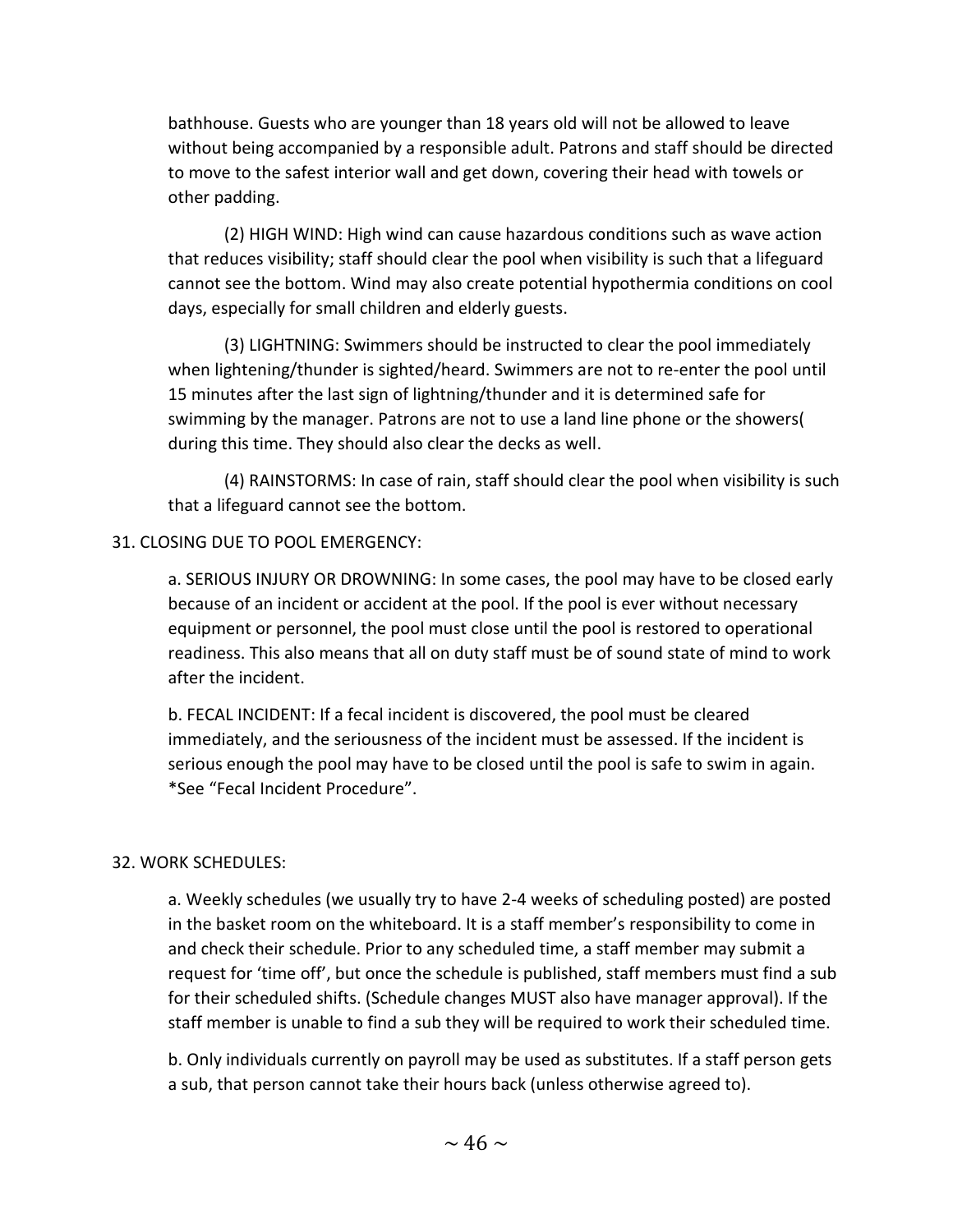c. Employees are expected to arrive by the time scheduled and be ready to work. Arrive earlier if you need extra time to get ready. If a person arrives early that person will not be paid for those hours unless he/she is assigned a task to do by the manager. Numerous absences, unexcused absences, or failure to show up for work are justification for your dismissal. The quality of your work may be excellent, but it will not be of benefit to us if we cannot count on your attendance and punctuality. Continually asking people to sub for you shows that you are not committed to your job and responsibilities. Our pool is much more successful if the schedules are made by management and not being continually changed with sub arrangements.

d. If you are off work longer than two days, you may be asked to submit a note from your doctor before you can return to work.

#### 33. END OF THE SEASON:

a. Staff is expected to work to the end of the season unless other arrangements were made prior to the end of the season. Shelton Pool usually closes the weekend before Shelton Public School starts.

#### 34. TIMESHEETS & PAYCHECKS:

a. Employees are to clock in and out on their scheduled work day. Managers are to sign time cards on a daily basis. Time cards are to be put in the deposit bag l x weekly. Shelton Pool Staff is paid on a bi-weekly basis.

#### 35. EMPLOYEE MANAGEMENT:

a. Shelton Pool believes in an enjoyable, cooperative, professional and safe work environment. Managers are encouraged to recognize and reinforce positive actions by employees.

b. When a negative and/or unproductive staff incident occurs, it is necessary that the problem be addressed professionally, efficiently and effectively. Generally, depending on the severity of the actions, the first time an incident occurs a manager will discuss the incident with the staff member. Any future similar incidents will be documented and staff will be suspended (lose scheduled hours). Each suspension will be increased until it is felt that the staff member will not change their behavior. At this time that staff member will be terminated. Once again, depending on the severity of the incident, immediate suspension or termination is always possible.

c. Examples of incidents that will not be tolerated include the following: not showing up for work, arriving late to work, poor guarding or cashiering skills, leaving the pool area without letting a manager know, acting in an unprofessional manner, failure to share in the job responsibilities, not wearing proper uniform, not showing for in-service trainings and failure to follow operating procedures stated in this manual.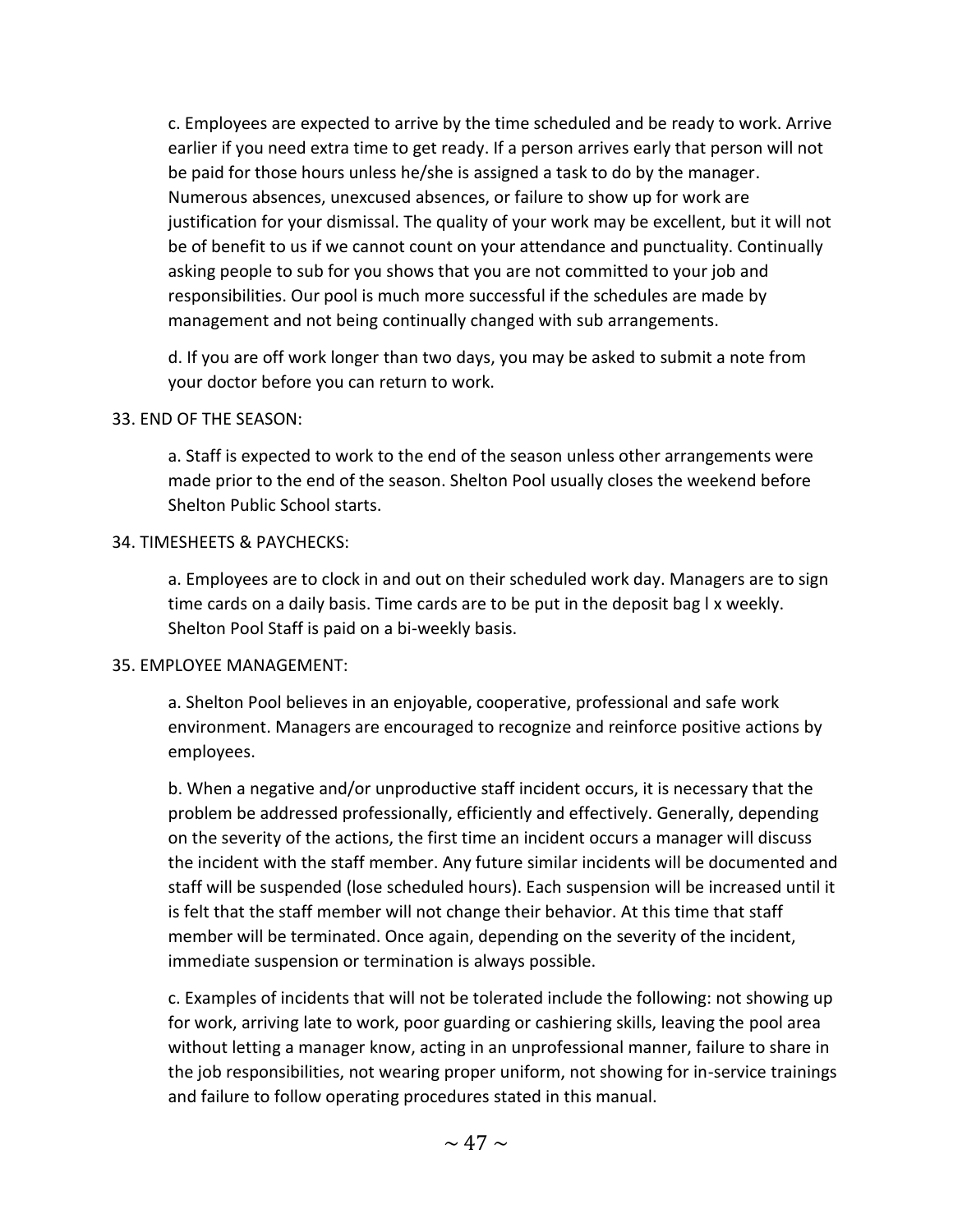d. Shelton Pool will always give preference to returning staff, but rehire from season to season is never guaranteed. Staff members that perform below the management, and Pool Board's expectations may not be rehired even if you were not terminated the season before.

#### 36. FAIR LABOR STANDARDS ACT (FSLA) FOR 14 & 15 YEAR OLDS

a. The following standards are Federal Laws and MUST be followed at all times. Due to the number of staff and age ranges that work for the Shelton Pool, it is your responsibility to help remind management of these standards if you are asked to do anything that goes against the following rules.

(1) 14 & 15 Yr. Olds Can Work:

From 7 AM —9 PM and no more than 8 hrs./day & 40 hrs./week from 6/1 — Labor Day. No later than 7 PM and no more than 3 hrs./day & 18 hrs./week on School Nights

(2) 14 & 15 Yr. Olds CANNOT:

Work as a Slide Attendant Load or unload goods (i.e. pool supplies) from trucks, etc....

#### 37. CONTINUED EMPLOYMENT & PAY SCALES:

a. Employment:

(1) The Shelton Pool hires seasonal staff. Consideration for rehire is based upon, but not limited to, the following: attendance, enthusiasm, job knowledge, performance, and adherence and enforcement of the policies and procedures stated in this manual.

(2) Pool Manager must sign a yearly contract (unless otherwise stated) when the Board approves of the Person being hired as the pool manager.

#### b. PAY SCALES: (1) Managers (2) Asst. Managers (3) Lifeguards

a. No Pool employee shall work over 40 hours without written explanation accompanying time card and approved by Village Board. (Management or Guards)

#### 38. KNOW YOUR POSITION!

a. POOL MANAGER DUTIES & RESPONSIBILITIES:

(1) General: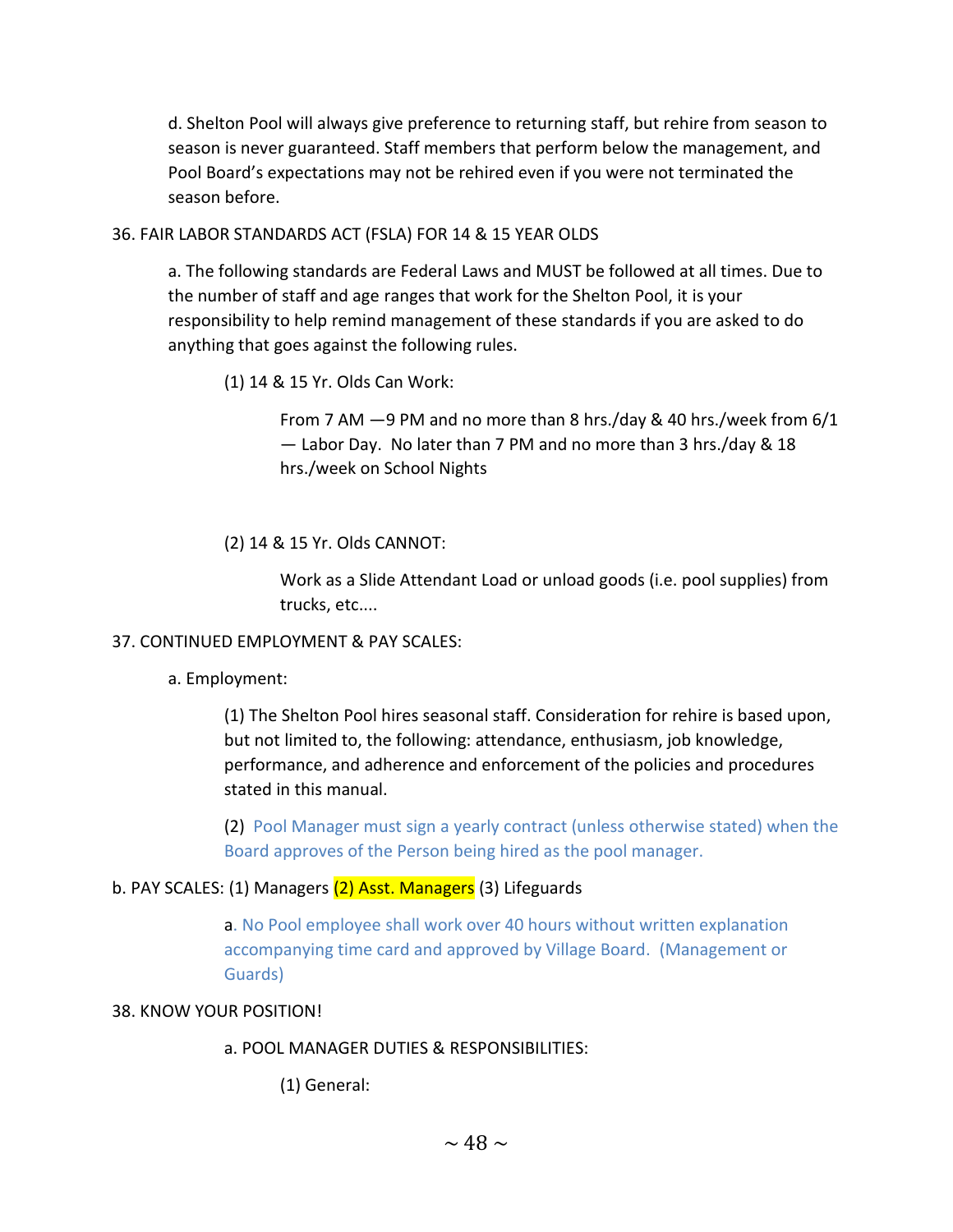(a) Reports directly to the Pool Board & the Village Board

(b) One manager must be on duty at all times when the pool is open to the public. A manager that holds a lifeguard certification is off the chair (while on duty as manager) unless the pool is short of staff or chooses to relieve staff. (Emergency purposes only)

(c) Responsible for the petty cash, concession revenue, concession reimbursements, issuing rain tickets, completing the deposit sheet, counting money and bank deposits each day.

(d) Communicate equipment problems, staff difficulties and operation problems to the proper people

(e) Enforce "Inclement Weather Policy"

(f) Report serious injuries/incidents to the Pool and Village Office

(g) implement Emergency Action Plan should it become necessary.

(h) Inventory forms, first aid, passes, and supplies on a daily basis "restock" as needed.

(I) Routinely check the season pass and activity ticket log books for accuracy.

(j) Record pool statistics as required

(k) Complete tasks on managers opening and closing daily checklist.

(I) Complete all other duties as assigned.

(2) Staff Supervision:

(a) Manage staff to ensure procedures are followed and consistent enforcement of rules.

(b) Conduct scheduled in-service training sessions and spot-checks throughout the season.

(c) Staff scheduling

(d) Oversee substitution schedule.

(e) "Coach" & motivate staff daily to ensure continual improvement.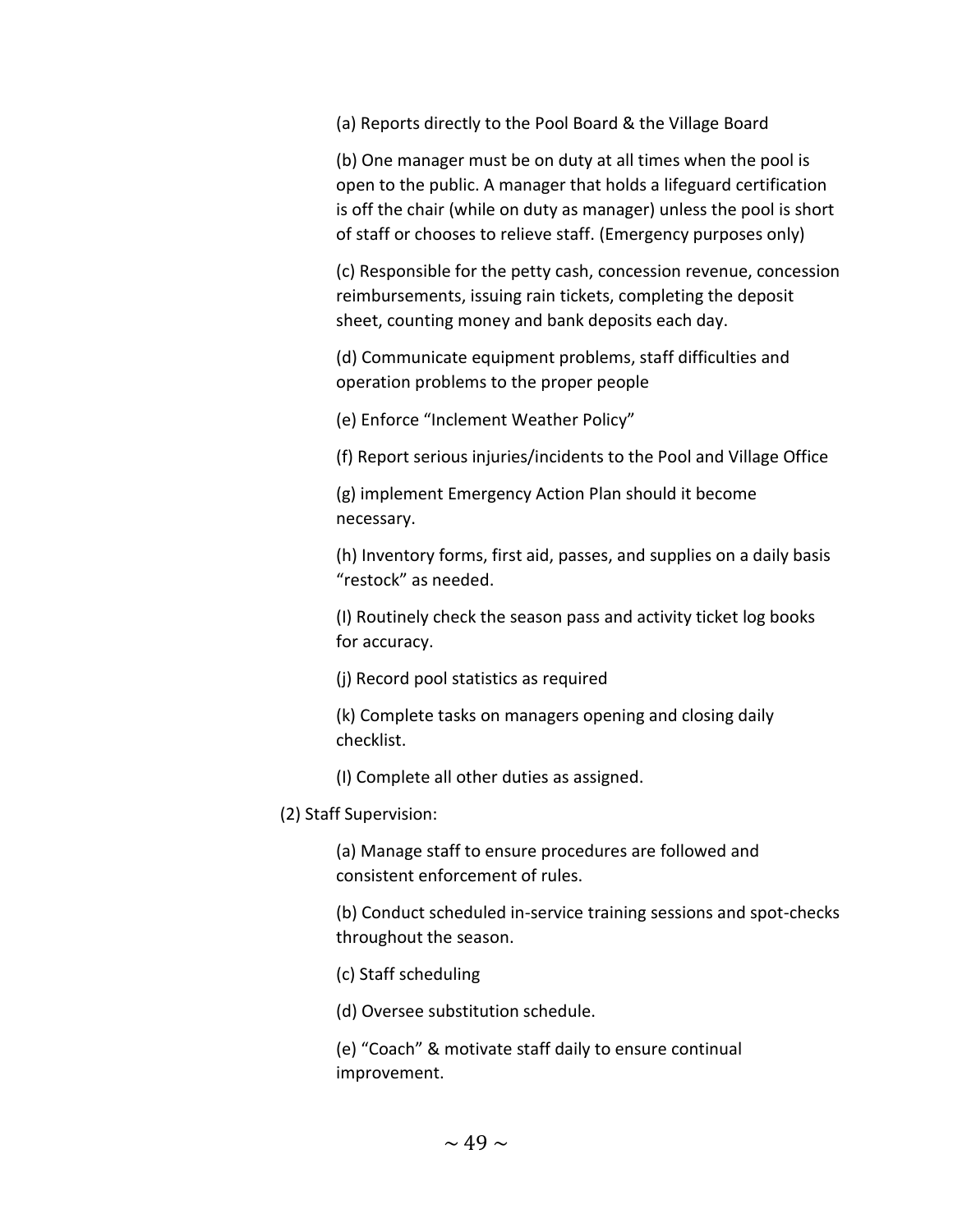(3) Public Relations:

(a) Establish and maintain effective working relationships with fellow employees, officials and the public.

(b) Wear staff suit with or without staff shirt

(c) Sole authority to eject a person from the facility. Managers should notify Pool Board after an ejection.

(d) Manage staff to ensure positive public relations.

(e) Positively promote all Shelton Swimming Pool programs/activities.

(4) Maintenance:

(a) Handle vending machines (stocking pop, refunds, proper operation).

(b) Manages for a clean and safe facility.

(c) Maintain acceptable water quality and test at least 3 times a day.

(d) Water quality recorded on State of Nebraska form.

(e) Mechanical and non-mechanical equipment daily inspection

(f) Promote and adhere to a preventive maintenance philosophy with staff.

(g) Perform backwashing functions.

(h) Handle chemical functions safely and correctly (storage, moving, adding).

(I) Small equipment repairs

(j) Oversee and assist with morning cleaning as well as opening and closing duties.

(k) Oversee de-winterization at the beginning & winterization at the end of the season.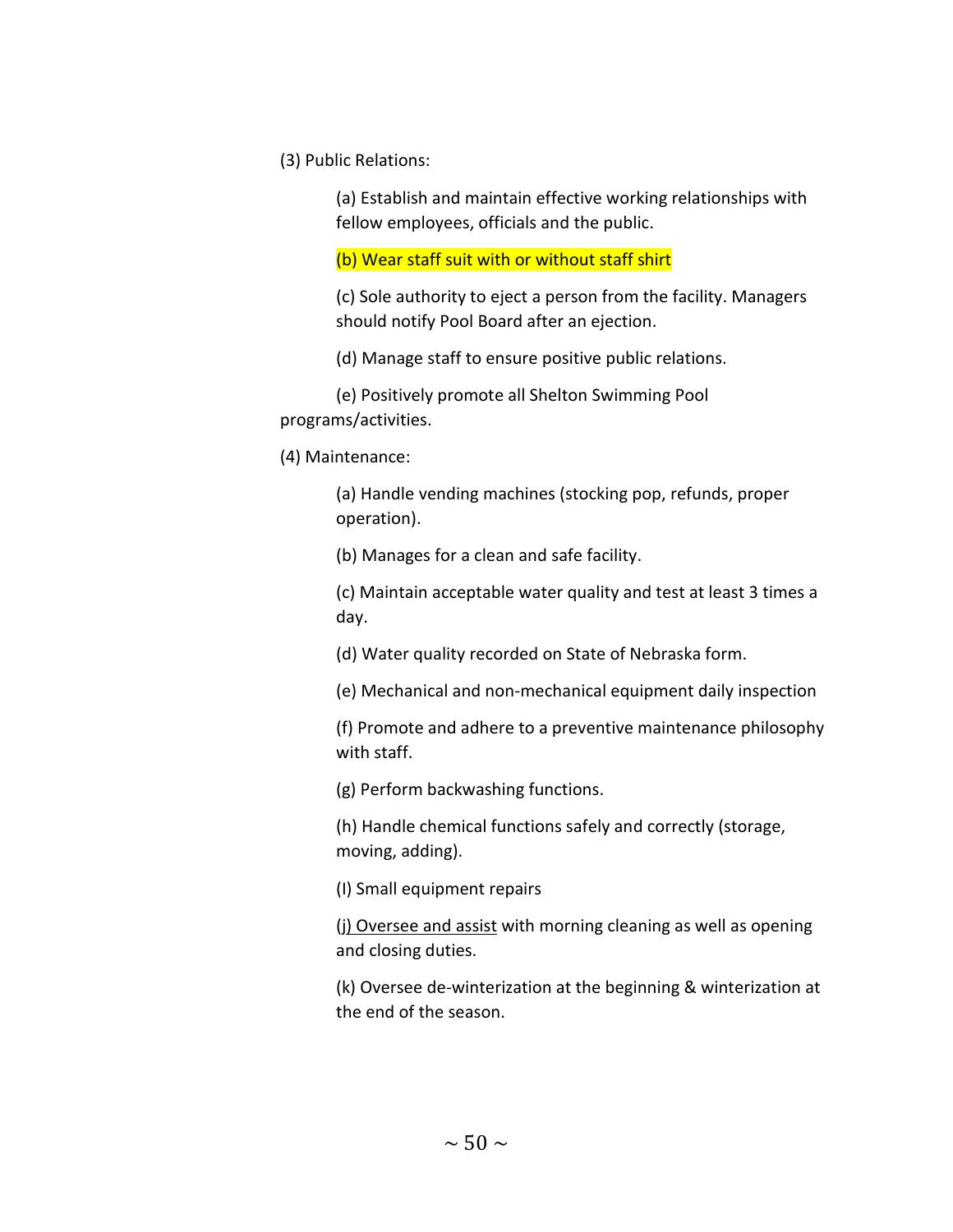#### b. ASSISTANT POOL MANAGER:

(1) Requirements:

(a) Must have current State of Nebraska Pool Operators License

(2) The assistant pool manager is responsible for assisting the pool manager with the efficient operation and management of the Shelton Swimming Pool. The assistant pool manager will act as the pool manager when the manager is not present. This person will report directly to the pool manager. In the absence of the pool manager, this person will report to the Shelton Pool Board.

(3) GENERAL:

(a) Assist in the preparation and enforcement of pool rules and regulations. Initially handle all grievances and/or disciplinary cases involving pool patrons.

(b) Assist with all monetary operations of the pool including petty cash, concession revenue, counting money, and making daily deposits.

(c) Implement emergency action plans when necessary.

(d) Assist the manager in updating inventory of all pool equipment and supplies, including forms and reports, first aid supplies, season passes, pool chemicals, and cleaning supplies. Purchase or restock supplies as needed.

(e) When necessary complete all necessary paperwork including daily deposit reports, timesheets, accident and/or incident reports, water quality reports, and any other pool statistics needed.

(f) Continually monitor the weather and use the Inclement Weather Policy when appropriate.

(g) Report serious accidents or incidents to the Manager

(h) Adhere to proper life guarding procedures while on the guard chair.

(4) PERSONNEL MANAGEMENT:

(a) Directly supervise all staff to make sure all areas of pool operation are properly covered.

(b) Assist with supervision of lifeguards, including customer service, concessions, etc. to insure the proper operation procedures are followed and consistent enforcement of rules is maintained.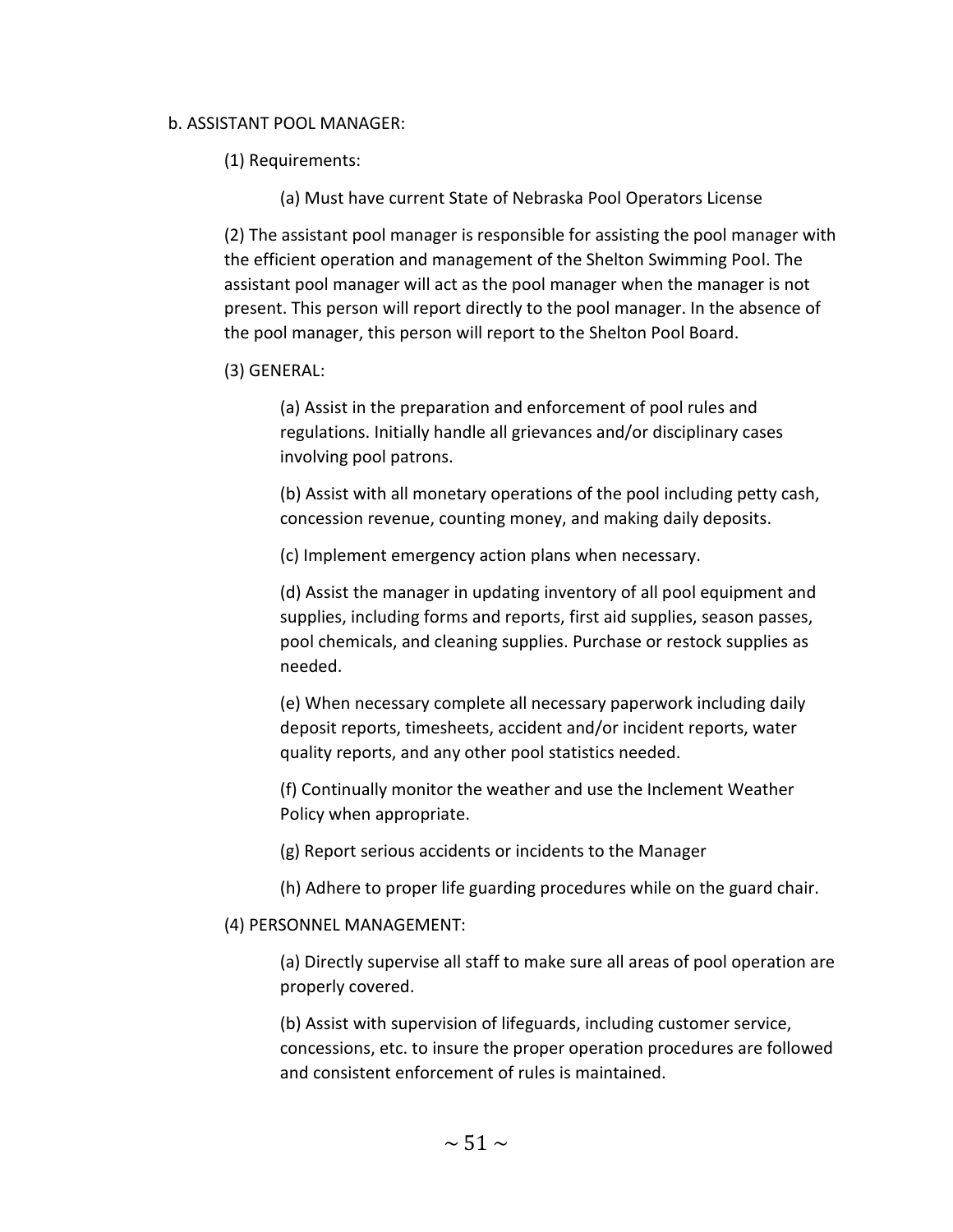(c) Assist in formulating and conducting in-service training programs for all pool staff throughout the season and assist in establishing emergency action plans.

(d) Make sure substitute procedures are adhered to.

(e) Assist in completing end-of-season staff evaluations. ?

#### (5) POOL MAINTENANCE:

(a) Manage entire pool mechanical operations including filtration and chlorination systems.

(b) Maintain an acceptable water chemistry level and test at least 3 times per day, recording results on proper reports.

(c) Backwash when necessary.

(d) Conduct daily mechanical and non-mechanical equipment inspection.

(e) Adhere to proper safety protocol when performing chemical operations (storage, moving, etc.).

(f) Supervise and assist with daily cleaning of pool, bathhouse, restrooms, and lobby

#### c. LIFEGUARD DUTIES & RESPONSIBILITIES:

#### (1) GENERAL:

- (a) Reports directly to the pool manager/assistant managers
- (b) Complete "Accident Reports" & "Incident reports" as needed.
- (c) Attend regularly scheduled in-service meetings.
- (d) Maintain physical fitness to perform a rescue if needed.
- (e) Report to work on time and when scheduled.

(f) Cooperatively work with staff to ensure a professional and enjoyable work environment.

(g) Complete all other duties as assigned.

(2) SAFETY:

(a) Consistently enforce the rules and regulations of the pool in order to prevent accidents and allow for enjoyment of all patrons.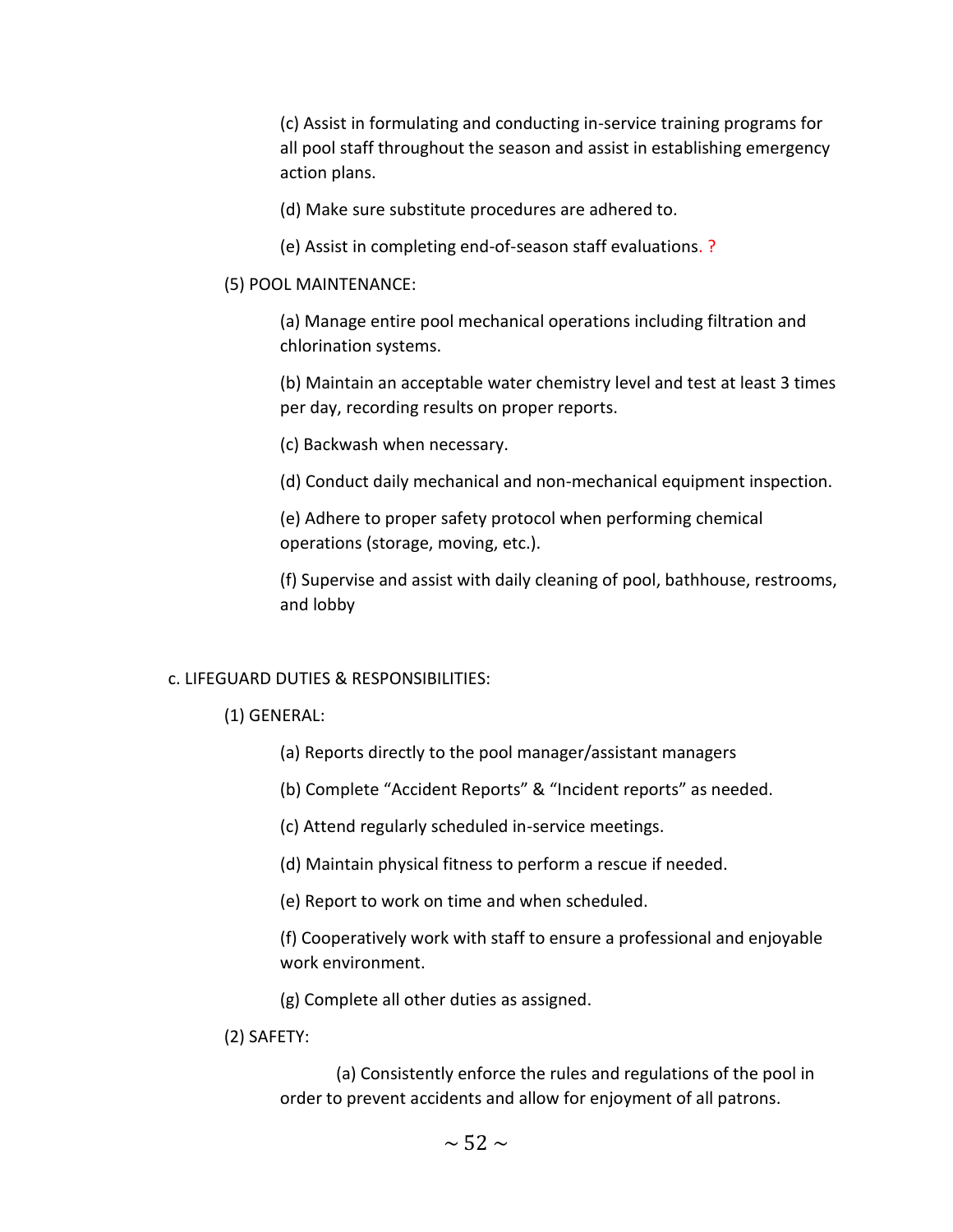(b) Render first aid as necessary.

(c) Take necessary precautions against sunburn.

(d) While on the guard stand, sit in an alert manner and adhere to Red Cross guidelines

(e) Perform Emergency Action Plan should it become necessary.

#### (3) PUBLIC RELATIONS:

(a) Establish and maintain effective working relationships with fellow employees, officials and the public.

(b) Be friendly, tactful and courteous to all pool patrons.

(c) Should be professionally alert at all times.

(d) Must wear staff suit with or without staff shirt.

(e) Professional actions (do not sit on counters, lounge on the deck, etc....)

(f) Positively promote all Shelton Pool activities/programs.

#### (4) MAINTENANCE:

(a) Adhere to a preventive maintenance philosophy.

(b) Perform routine cleaning duties (bathrooms, decks, trash, etc.).

(c) Perform opening and closing duties.

(d) Assist managers with the handling and repair of equipment.

#### 39. SHELTON POOL STANDARDS:

a. CUSTOMER SERVICE-Treat our guest like you would like your family treated.

b. SAFETY-Trust your instincts. If you "think" that it may not be safe, it probably isn't.

c. TEAMWORK-Treat your co-workers like you need a favor, even if you don't.

d. PROFESSIONALISM-Behave & look like you're videotaped for training.

e. CLEANLINESS-Clean like your family is coming to visit.

f. LIFEGUARDING-Train & watch your water like someone's life depends on it.

g. DECISION MAKING-How would what you're doing look on the front page of tomorrow's paper?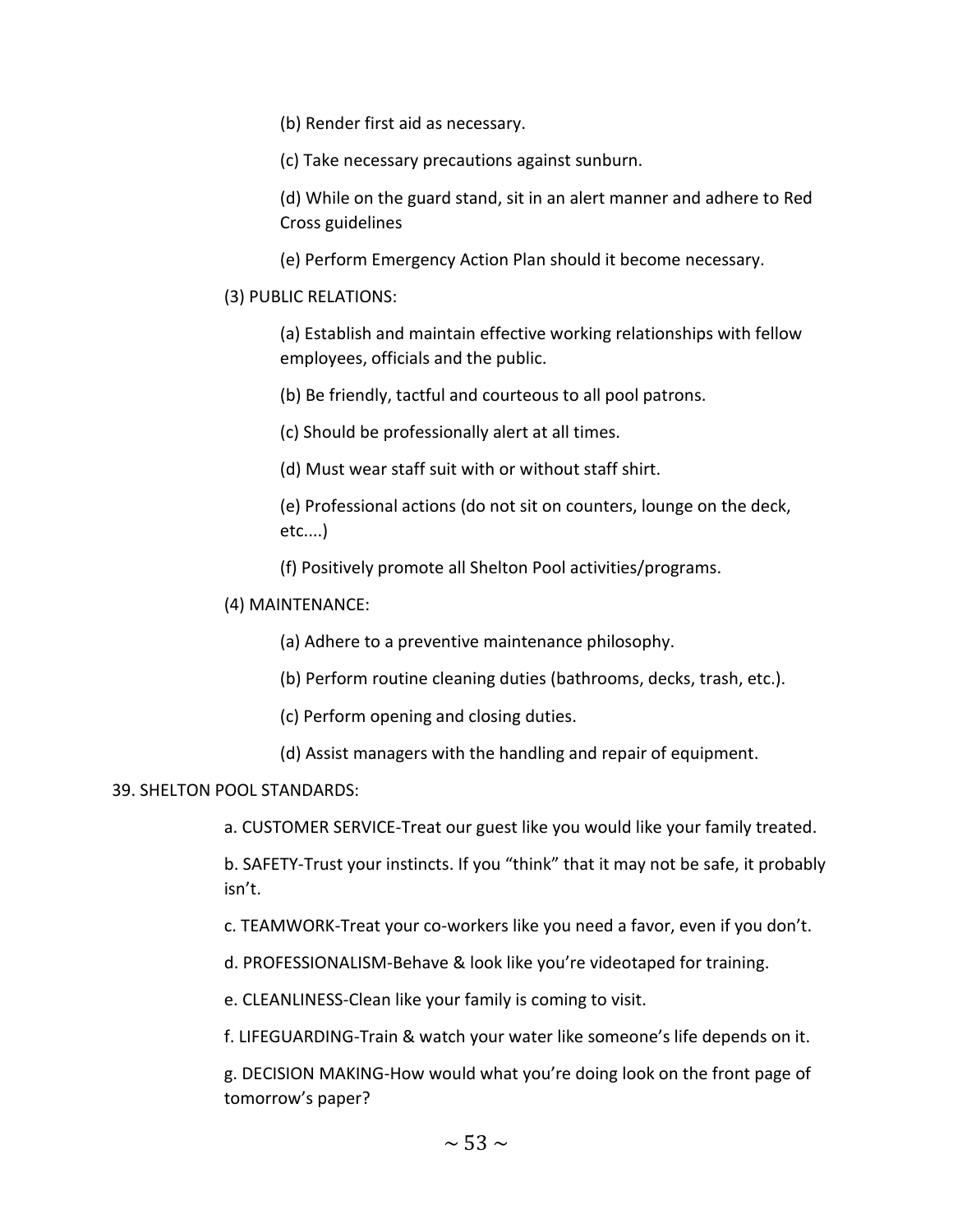#### 40. SHELTON POOLS STAFF RULES FOR THE SUMMER:

- a. Follow all "Shelton Pool Standards".
- b. Read and understand the staff manual.
- c. Know & equally enforce all the pool rules.
- d. Do your share of the work & help others when needed.
- e. Be on time (including to all staff meetings).
- f. Treat everyone like they're your family or friends.
- g. If it is not yours, don't use it without permission.
- h. Have a Great Summer. That's why we are all here!

#### THANK YOU SHELTON POOL STAFF!

SHELTON POOL STAFF ARE VITAL TO THE SUCCESS OF OUR SUMMER PROGRAMS. YOUR PRIDE TO SAFETY & CUSTOMER SERVICE IS NOTICED AND APPRECIATED BY THE PEOPLE OF SHELTON AND ALL ITS VISITORS. YOU ARE IMPORTANT AND YOU SAVE LIVES EVERYDAY. THANK YOU FOR EVERYTHING YOU DO FOR THE VILLAGE, THE POOL AND EACH OTHER. HAVE A SAFE & FUN YEAR!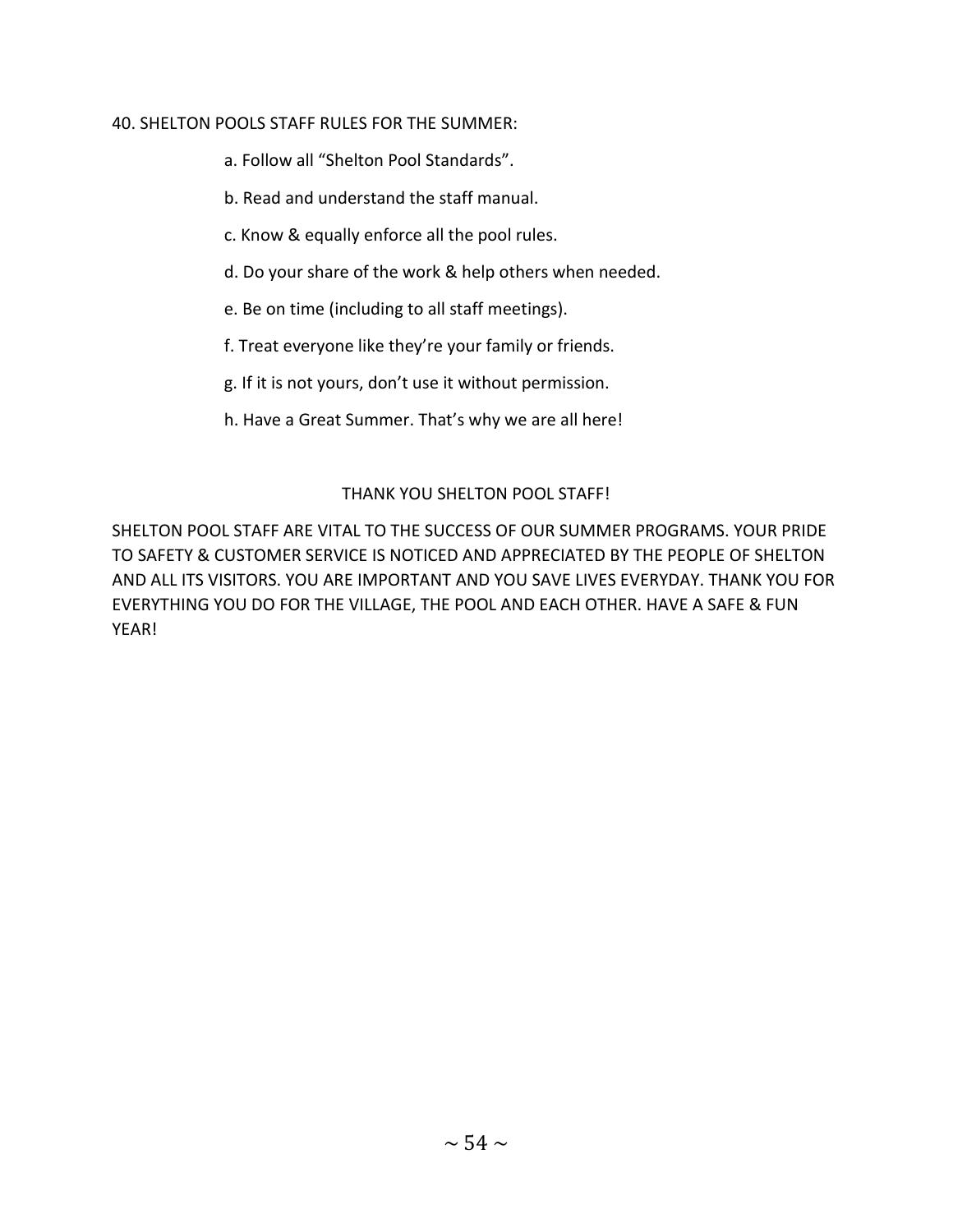# VILLAGE OF SHELTON Identity Theft Prevention Program Implemented as of October 16, 2008

I. INTRODUCTION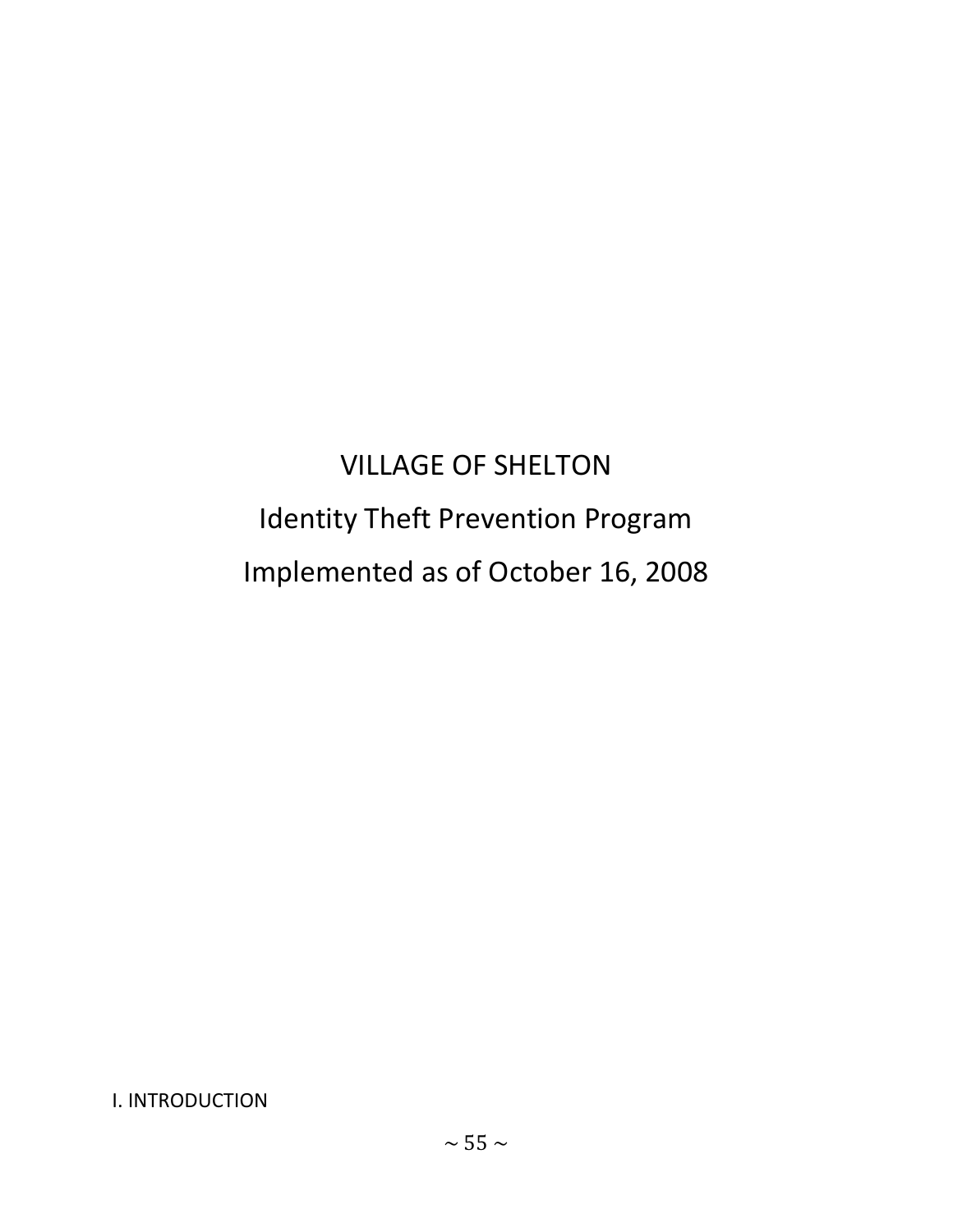The Village of Shelton (the "Utility") developed this Identity Theft Prevention Program ("Program") pursuant to the Federal Trade Commission's ("FTC") Red Flag Rule, which implements Section 114 of the Fair and Accurate Credit Transaction Act of 2003. 16 C. F. R. § 681.2. This Program is designed to detect, prevent and mitigate Identity Theft in connection with the opening and maintenance of certain utility accounts. For purposes of this Program, "Identity Theft" is considered to be "fraud committed using the identifying information of another person." The accounts addressed by the Program, (the "Accounts"), are defined as:

1. An account the Utility offers or maintains primarily for personal, family or household purposes, that involves multiple payments or transactions; and

2. Any other account the Utility offers or maintains for which there is a reasonably foreseeable risk to customers or to the safety and soundness of the Utility from Identity Theft.

This Program was developed with oversight and approval of the Village Board of Trustees. After consideration of the size and complexity of the Utility's operations and Account systems, and the nature and scope of the Utility's activities, the Village Board of Trustees determined that this Program was appropriate for the Village of Shelton and therefore approved this Program on Table 2008.

#### II. IDENTIFICATION OF RED FLAGS.

A "Red Flag" is a pattern, practice, or specific activity that indicates the possible existence of Identity Theft. In order to identify relevant Red Flags, the Utility considered the

types of Accounts that it offers and maintains, the methods it provides to open its Accounts, the methods it provides to access its Accounts, and its previous experiences with Identity Theft. The Utility identifies the following Red Flags, in each of the listed categories:

A. Notifications and Warnings from Consumer Reporting Agencies.

Not applicable to the Village of Shelton

B. Suspicious Documents. Not applicable to the Village of Shelton

C. Suspicious Personal Identifying Information. Not applicable to the Village of Shelton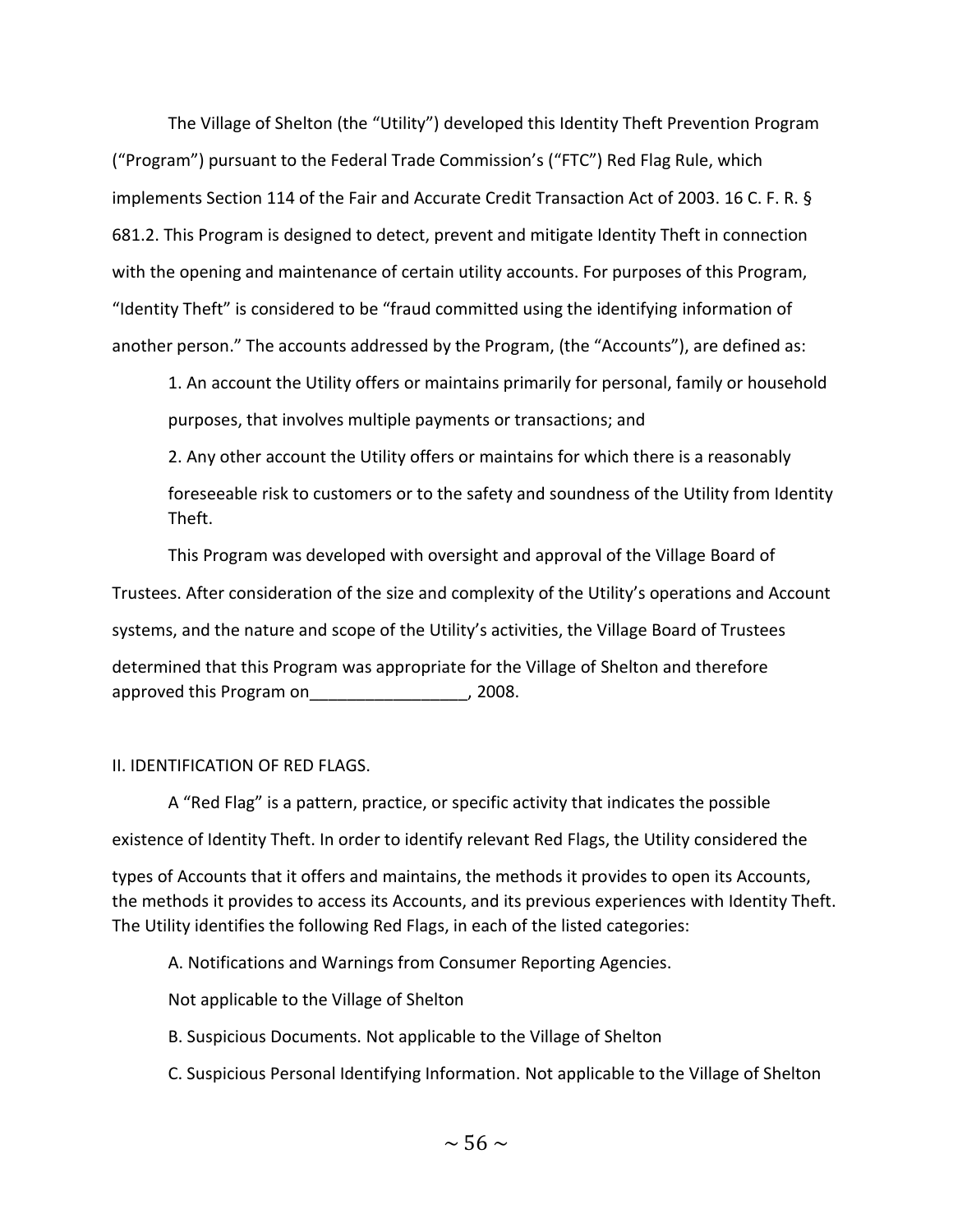D. Unusual Use Of or Suspicious Activity Related to an Account.

1) A change of address for an Account followed by a request to change the Account holder's name;

2) An account being used in a way that is not consistent with prior use (such as late or no payments when the Account has been timely in the past)

3) Mail sent to the Account holder is repeatedly returned as undeliverable;

4) The Utility receives notice that a customer is not receiving his paper statements

5) The Utility receives notice that an Account has unauthorized activity.

E. Notice regarding possible identity theft.

The Utility receives notice from a customer, an identity theft victim, law enforcement or any other person that it has opened or is maintaining fraudulent Account for a person engaged in Identity Theft.

#### III. DETECTION OF RED FLAGS.

In order to detect any of the Red Flags identified above for an existing Account, Utility personnel will take the following steps to monitor transactions with an Account:

1) Verify the validity of requests to change billing addresses

2) Verify changes in banking information given for billing and payment purposes.

#### IV. PREVENTING AND MITIGATING IDENTITY THEFT.

In the event Utility personnel detect any identified Red Flags, such personnel shall take one or more of the following steps, depending on the degree of risk posed by the Red Flag:

1) Continue to monitor an Account for evidence of Identity Theft

2) Contact the customer

3) Notify law enforcement

4) Determine that no response is warranted under the particular circumstances 5) notify the Program Administrator (as defined below) for determination of the appropriate step(s) to take.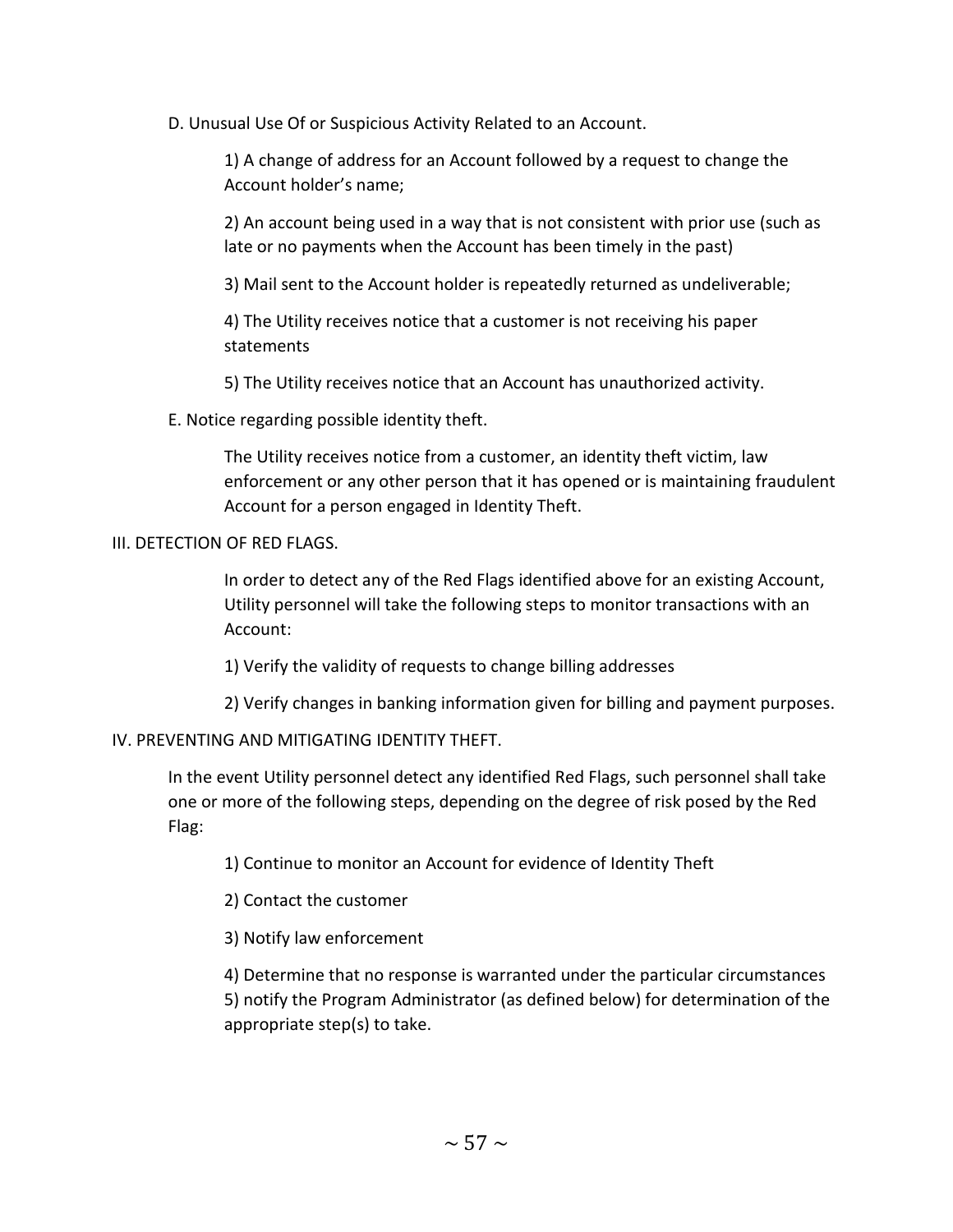In order to further prevent the likelihood of identity theft occurring with respect to Utility accounts. The Utility will take the following steps with respect to its internal operating procedures:

1) Adopt a policy that no records from the utility were be released to the public.

2) Ensure complete and secure destruction of paper documents and computer files containing customer information

3) Ensure that office computers are password protected

#### UPDATING THE PROGRAM AND THE RED FLAGS

This Program will be periodically reviewed and updated to reflect changes in risks to customers and the soundness of the Utility from Identity Theft. At least yearly, the Program Administrator will consider the Utility's experiences with Identity Theft situation, changes in Identity Theft methods, changes in Identity Theft detection and prevention methods, changes in types of Accounts the Utility maintains and changes in the Utility's business arrangements with other entities. After considering these factors, the Program Administrator will determine whether changes to the Program, including the listing of Red Flags, are warranted. If warranted, the Program Administrator will present the Village Board of Trustees with his or her recommended changes and the Village Board of Trustees will make a determination of whether to accept, modify or reject those changes to the Program.

#### VI. PROGRAM ADMINISTRATION.

A. Oversight.

The Utility's Program will be overseen by a Program Administrator. The Program Administrator shall be the Administrative Clerk. The Program Administrator will be responsible for the Program's administration, for ensuring appropriate training of Utility staff on the Program, for reviewing any staff reports regarding the detection of Red Flags and the steps for preventing and mitigating Identity Theft, determining which steps of prevention and mitigation should be taken in particular circumstances, reviewing and, if necessary, approving changes to the Program.

#### B. Staff Training and Reports.

Utility staff responsible for implementing the Program shall be trained either by or under the direction of the Program Administrator in the detection of Red Flags, and the responsive steps to be taken when a Red Flag is detected.